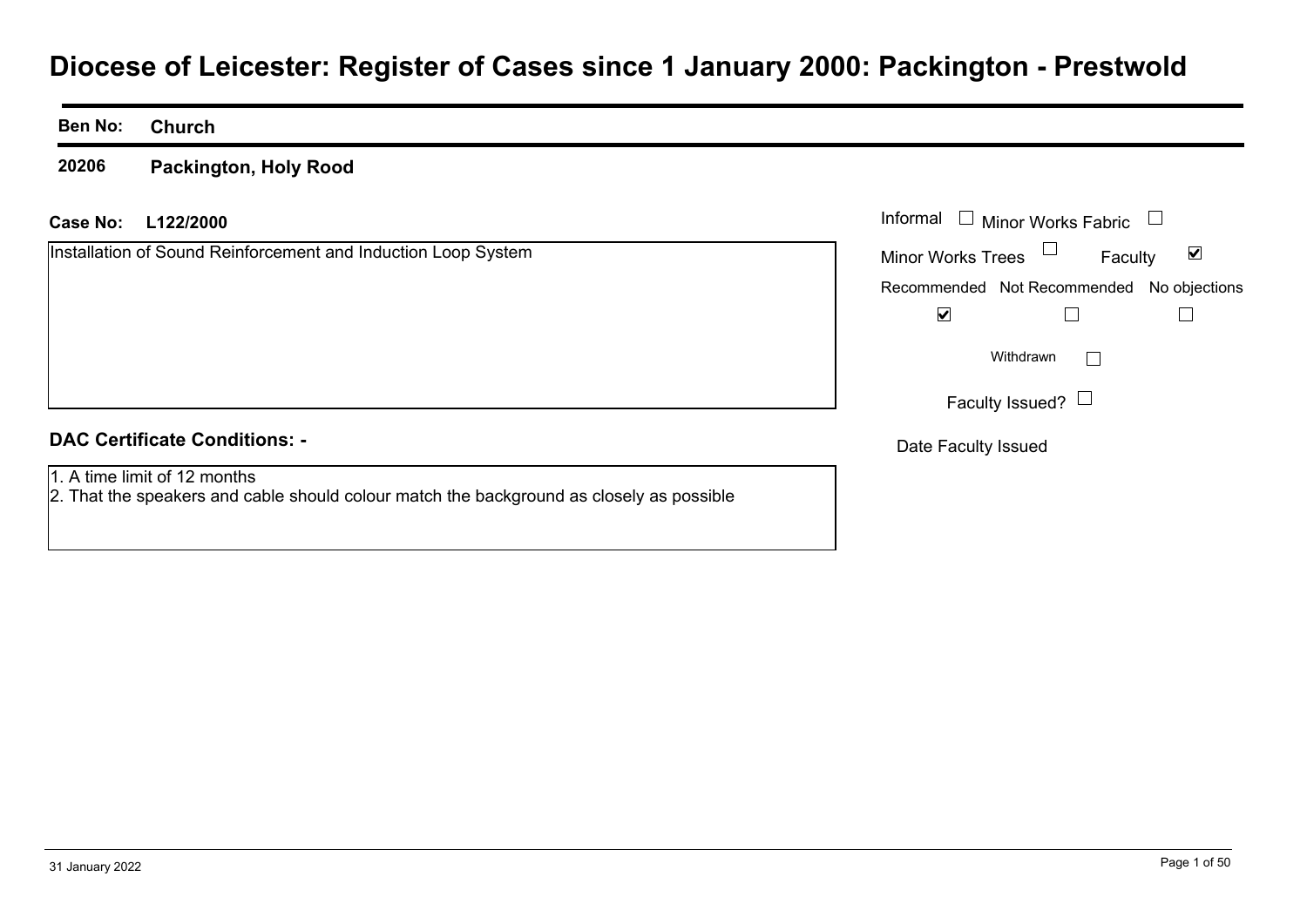| <b>Case No:</b> | L084/2002 |
|-----------------|-----------|
|-----------------|-----------|

| <b>Case No:</b><br>L084/2002                                                                                    | Informal<br>Minor Works Fabric                              |  |  |  |
|-----------------------------------------------------------------------------------------------------------------|-------------------------------------------------------------|--|--|--|
| Provision of new copper roof to north side of Nave                                                              | $\blacktriangledown$<br><b>Minor Works Trees</b><br>Faculty |  |  |  |
|                                                                                                                 | Recommended Not Recommended No objections                   |  |  |  |
|                                                                                                                 | $\Box$                                                      |  |  |  |
|                                                                                                                 | Withdrawn<br>$\blacktriangledown$                           |  |  |  |
|                                                                                                                 | Faculty Issued? $\Box$                                      |  |  |  |
| <b>DAC Certificate Conditions: -</b>                                                                            | Date Faculty Issued                                         |  |  |  |
| 1. A time limit of 12 months                                                                                    |                                                             |  |  |  |
|                                                                                                                 |                                                             |  |  |  |
| <b>Case No:</b><br>L063/2003                                                                                    | Informal<br>Minor Works Fabric<br>$\Box$<br>$\mathcal{L}$   |  |  |  |
| 1. Roof repairs to north side of Nave, South Aisle and south Nave (copper)                                      | $\blacktriangledown$<br>Minor Works Trees<br>Faculty        |  |  |  |
| 2. Replacement of broken slates on north aisle roof and replacement of window grilles on Chancel east<br>window | Recommended Not Recommended<br>No objections                |  |  |  |
| as detailed in the Quinquennial Inspection Report                                                               | $\blacktriangledown$<br>∟                                   |  |  |  |
|                                                                                                                 | Withdrawn                                                   |  |  |  |
|                                                                                                                 | Faculty Issued? $\Box$                                      |  |  |  |
| <b>DAC Certificate Conditions: -</b>                                                                            | Date Faculty Issued                                         |  |  |  |
| 1. A time limit of 12 months                                                                                    |                                                             |  |  |  |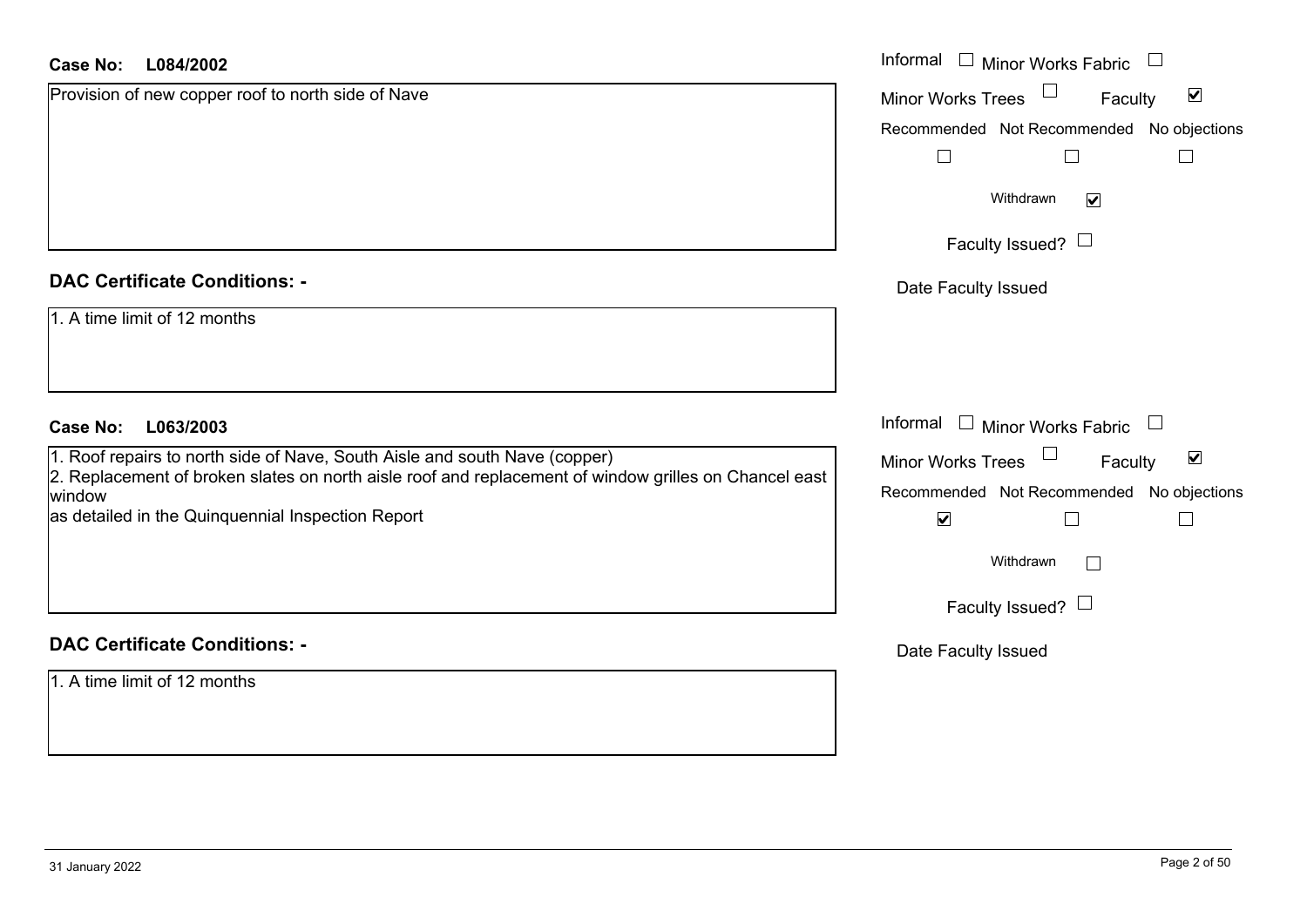| <b>Case No:</b><br>L002/2004                                                                                                                                                                                                                                                                                         | Informal $\Box$ Minor Works Fabric                          |
|----------------------------------------------------------------------------------------------------------------------------------------------------------------------------------------------------------------------------------------------------------------------------------------------------------------------|-------------------------------------------------------------|
| 1. To clean and repair a 'Ten Commandments Board' as per the condition report from Dian Hall                                                                                                                                                                                                                         | $\blacktriangledown$<br><b>Minor Works Trees</b><br>Faculty |
| Conservation dated July 2003<br>2. To re-hang the Board in its original position on existing brackets in the south aisle of the church.                                                                                                                                                                              | Recommended Not Recommended No objections                   |
|                                                                                                                                                                                                                                                                                                                      | $\blacktriangledown$                                        |
|                                                                                                                                                                                                                                                                                                                      | Withdrawn                                                   |
|                                                                                                                                                                                                                                                                                                                      | Faculty Issued? Ø                                           |
| <b>DAC Certificate Conditions: -</b>                                                                                                                                                                                                                                                                                 | Date Faculty Issued<br>16/11/2004                           |
| 1. A time limit of 12 months<br>2. The Conservator's Report to be amended in line with the email dated 28 May 2004.                                                                                                                                                                                                  |                                                             |
|                                                                                                                                                                                                                                                                                                                      |                                                             |
| <b>Case No:</b><br>L120/2005                                                                                                                                                                                                                                                                                         | Informal<br>$\Box$ Minor Works Fabric $\Box$                |
| 1. Remove 6 tubular heaters at high level in the Nave                                                                                                                                                                                                                                                                | $\blacktriangledown$<br>Minor Works Trees<br>Faculty        |
| 2. Replace existing lights in the Chancel, Nave and side Aisles with modern metal halide lighting                                                                                                                                                                                                                    | Recommended Not Recommended No objections                   |
|                                                                                                                                                                                                                                                                                                                      | $\blacktriangledown$                                        |
|                                                                                                                                                                                                                                                                                                                      | Withdrawn                                                   |
|                                                                                                                                                                                                                                                                                                                      | Faculty Issued? Ø                                           |
| <b>DAC Certificate Conditions: -</b>                                                                                                                                                                                                                                                                                 | Date Faculty Issued<br>18/10/2005                           |
| 1. A time limit of 12 months<br>2. That the PCC considers lighting the ceiling of the church as well to give a balanced appearance<br>3. That the discharge units are fitted with Warm White 3000K lamps<br>[4. That the new fittings in the nave should be aligned with the apex of each archway rather off centre, |                                                             |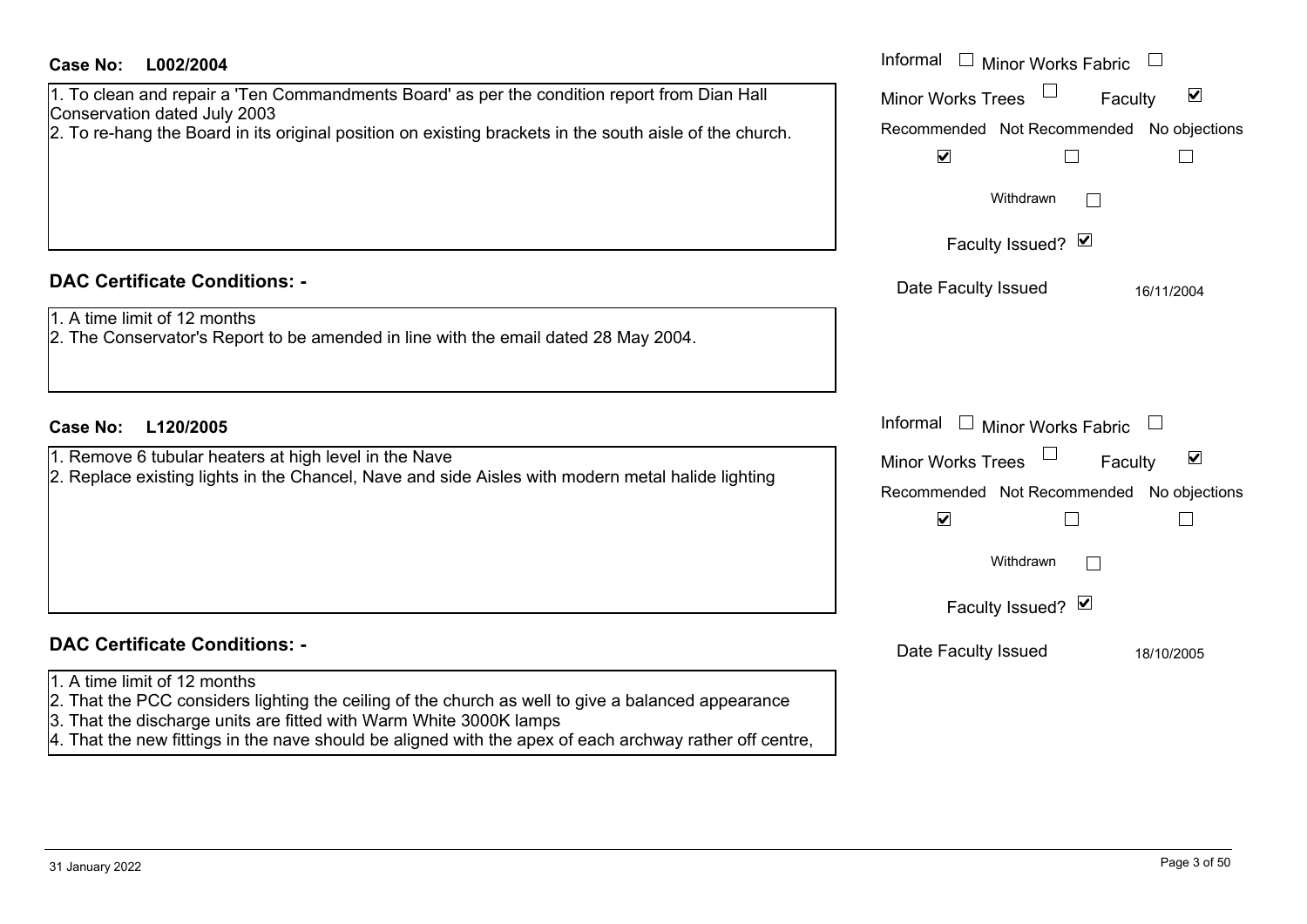Installation of Linquartz heaters: - 1. 2 x 3kW heaters in the meeting room 2. 1 x 3kW heater in the Choir Vestry

#### **DAC Certificate Conditions: -**

1. A time limit of 12 months2. That details of the works are entered in the Log Book so that a record is kept of what has been done 3. That, where possible, all fixings should be made into joints, not stonework, using stainless steel or non-ferrous screws in fibre plugs

### **L067/2009Case No:** Informal

Extension to the existing Garden of Remembrance

## **DAC Certificate Conditions: -**

#### 1. A time limit of 12 months

2. That details of the works are entered in the Log Book so that a record is kept of what has been done

| L165/2008                                                                                                                                                                                                                                           | Informal<br>Minor Works Fabric                                                                                               |
|-----------------------------------------------------------------------------------------------------------------------------------------------------------------------------------------------------------------------------------------------------|------------------------------------------------------------------------------------------------------------------------------|
| on of Linquartz heaters: -<br>W heaters in the meeting room<br>W heater in the Choir Vestry                                                                                                                                                         | $\blacktriangledown$<br>Minor Works Trees<br>Faculty<br>Recommended Not Recommended<br>No objections<br>$\blacktriangledown$ |
|                                                                                                                                                                                                                                                     | Withdrawn                                                                                                                    |
|                                                                                                                                                                                                                                                     | Faculty Issued? Ø                                                                                                            |
| rtificate Conditions: -                                                                                                                                                                                                                             | Date Faculty Issued<br>26/11/2008                                                                                            |
| limit of 12 months<br>etails of the works are entered in the Log Book so that a record is kept of what has been done<br>vhere possible, all fixings should be made into joints, not stonework, using stainless steel or<br>us screws in fibre plugs |                                                                                                                              |
| L067/2009                                                                                                                                                                                                                                           | Informal<br>$\perp$<br><b>Minor Works Fabric</b>                                                                             |
| n to the existing Garden of Remembrance                                                                                                                                                                                                             | $\blacktriangledown$<br><b>Minor Works Trees</b><br>Faculty                                                                  |
|                                                                                                                                                                                                                                                     | Recommended Not Recommended No objections<br>$\blacktriangledown$                                                            |
|                                                                                                                                                                                                                                                     | Withdrawn                                                                                                                    |
|                                                                                                                                                                                                                                                     | Faculty Issued? Ø                                                                                                            |
| rtificate Conditions: -                                                                                                                                                                                                                             | Date Faculty Issued<br>02/06/2009                                                                                            |
| limit of 12 months<br>etails of the works are entered in the Log Book so that a record is kept of what has been done                                                                                                                                |                                                                                                                              |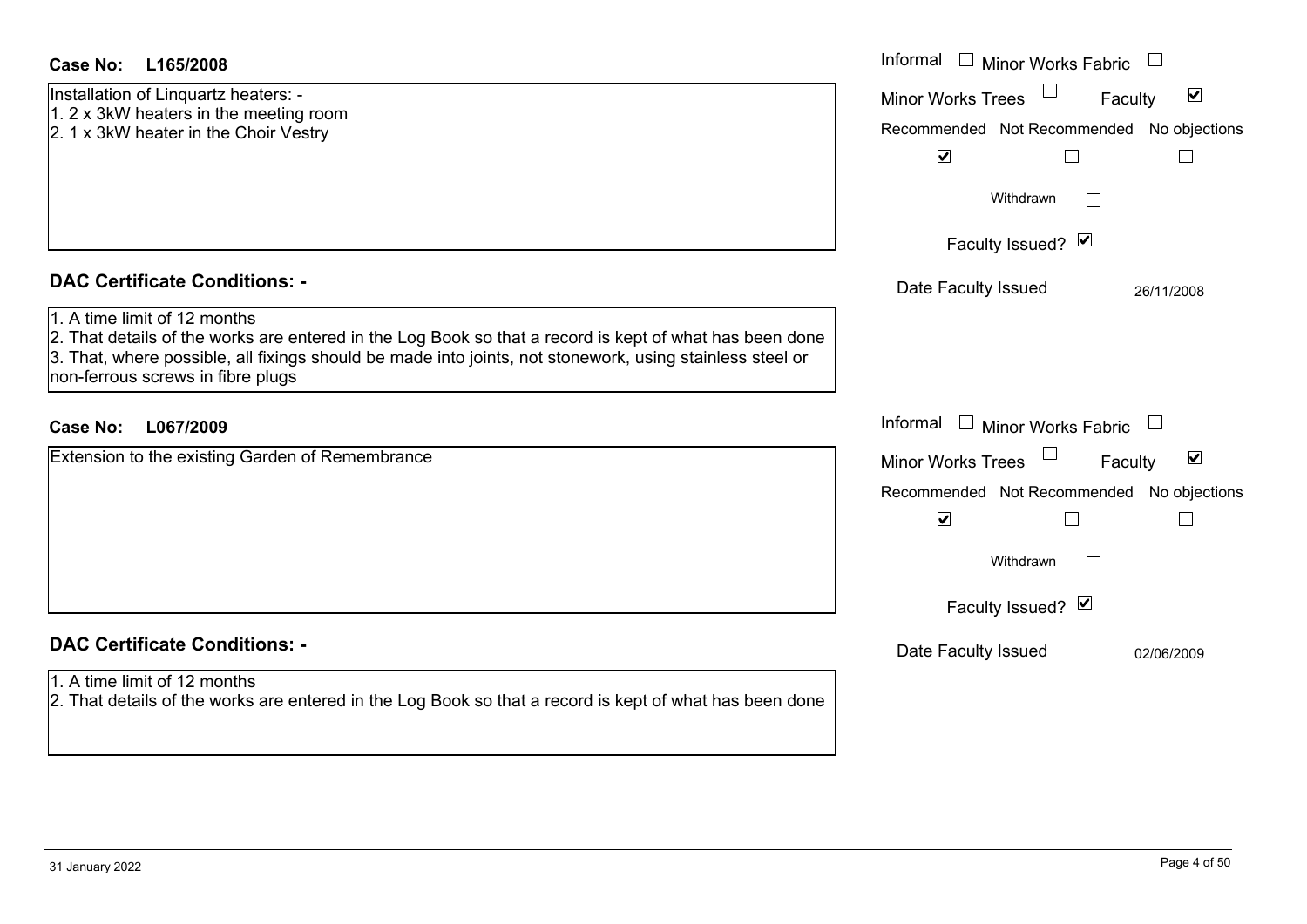| <b>Case No:</b><br>L118/2010                                                                                                                                                                               | Informal □ Minor Works Fabric                                                                            |
|------------------------------------------------------------------------------------------------------------------------------------------------------------------------------------------------------------|----------------------------------------------------------------------------------------------------------|
| Following the 2008 Quinquennial Inspection: -<br>1. Repairs to the Tower parapet<br>2. Replacement of the east Chancel gable cross                                                                         | $\blacktriangledown$<br><b>Minor Works Trees</b><br>Faculty<br>Recommended Not Recommended No objections |
| 3. Re-pointing of south Clerestory                                                                                                                                                                         | $\blacktriangledown$<br>$\Box$<br>Withdrawn                                                              |
|                                                                                                                                                                                                            | Faculty Issued? Ø                                                                                        |
| <b>DAC Certificate Conditions: -</b>                                                                                                                                                                       | Date Faculty Issued<br>29/09/2010                                                                        |
| 1. A time limit of 12 months<br>2. That details of the works are entered in the Log Book so that a record is kept of what has been done                                                                    |                                                                                                          |
| <b>Case No:</b><br>L113/2011                                                                                                                                                                               | Informal $\Box$ Minor Works Fabric $\Box$                                                                |
| Repairs to the North Aisle roof comprising: -<br>1. Repairs to 25 splits                                                                                                                                   | Minor Works Trees<br>Faculty                                                                             |
| 2. Securing of 1.1m of flashing joint                                                                                                                                                                      | Recommended Not Recommended No objections                                                                |
| 3. Installaing short sections of cover flashing over 3 existing splits                                                                                                                                     | $\blacktriangledown$<br>$\Box$                                                                           |
|                                                                                                                                                                                                            | Withdrawn<br>$\mathbb{R}^n$                                                                              |
|                                                                                                                                                                                                            | Faculty Issued? L                                                                                        |
| <b>DAC Certificate Conditions: -</b>                                                                                                                                                                       | Date Faculty Issued                                                                                      |
| 1. A time limit of 12 months<br>2. That details of the works are entered in the Log Book so that a record is kept of what has been done<br>3. That all lead work must take place under a "Hot Work" Permit |                                                                                                          |
|                                                                                                                                                                                                            |                                                                                                          |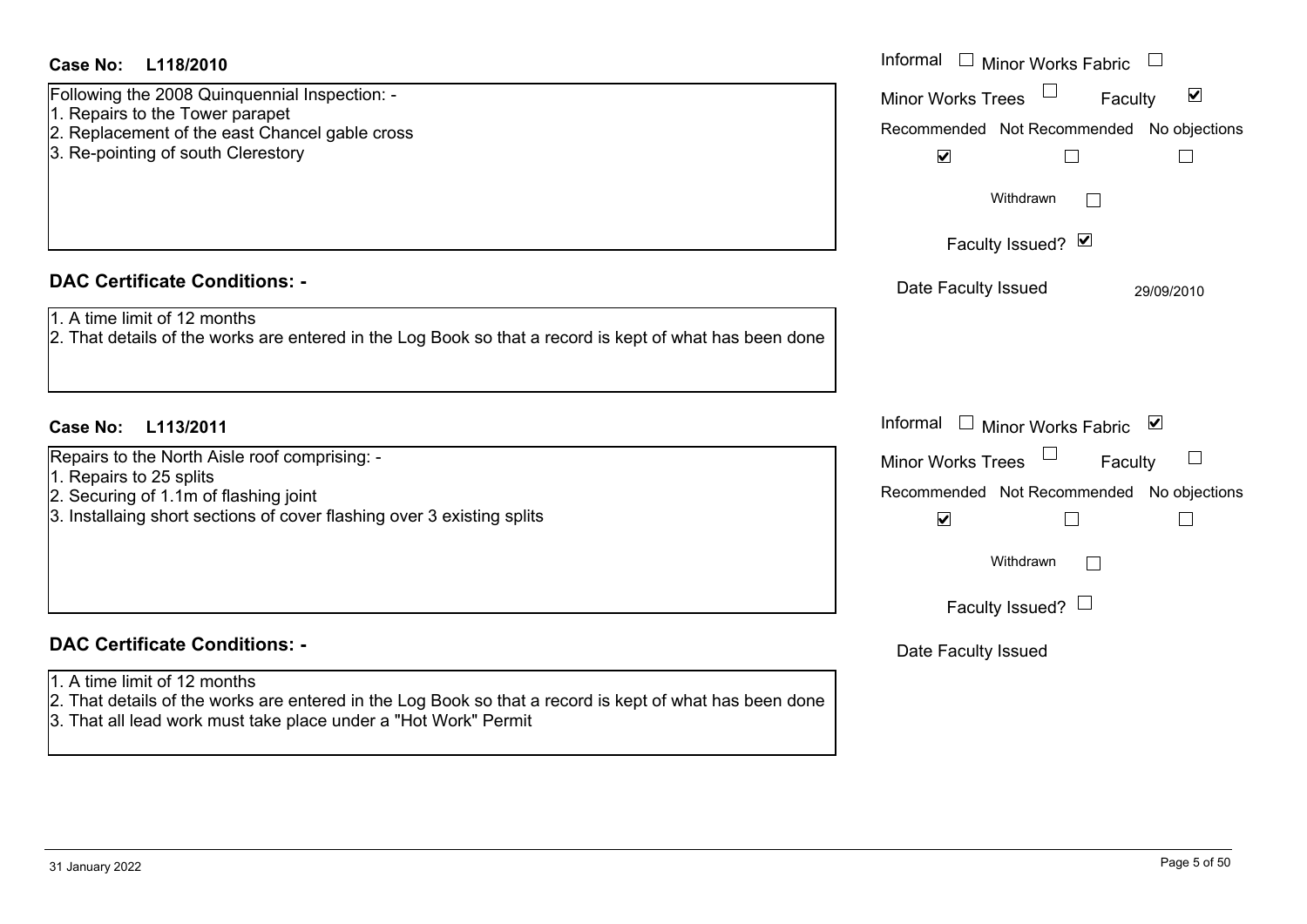| <b>DAC Certificate Conditions: -</b> |  |
|--------------------------------------|--|
|--------------------------------------|--|

## **DAC Certificate Conditions: -**

1. A time limit of 12 months

2. That details of the works are entered in the Log Book so that a record is kept of what has been done

| <b>Case No:</b><br>L178/2012                                                                                                            | Informal □ Minor Works Fabric                                                |
|-----------------------------------------------------------------------------------------------------------------------------------------|------------------------------------------------------------------------------|
| Replacement of the east Chancel gable cross                                                                                             | $\blacktriangledown$<br><b>Minor Works Trees</b><br>Faculty                  |
|                                                                                                                                         | Recommended Not Recommended No objections                                    |
|                                                                                                                                         | $\blacktriangledown$<br>$\Box$                                               |
|                                                                                                                                         | Withdrawn                                                                    |
|                                                                                                                                         | Faculty Issued? $\Box$                                                       |
| <b>DAC Certificate Conditions: -</b>                                                                                                    | Date Faculty Issued                                                          |
| 1. A time limit of 12 months<br>2. That details of the works are entered in the Log Book so that a record is kept of what has been done |                                                                              |
| <b>Case No:</b><br>L169/2012                                                                                                            | Informal<br>⊻<br>$\begin{array}{c} \hline \end{array}$<br>Minor Works Fabric |
| 1. Re-fixing of cill and flashing to east clerestory window of South Aisle                                                              | Minor Works Trees<br>Faculty                                                 |
| 2. Re-dressing the insitu cills and re-fixing the flashings to three remaining south clerestyory windows                                | Recommended Not Recommended<br>No objections                                 |
|                                                                                                                                         | $\blacktriangledown$<br>$\Box$                                               |
|                                                                                                                                         | Withdrawn                                                                    |
|                                                                                                                                         | Faculty Issued? $\Box$                                                       |
| <b>DAC Certificate Conditions: -</b>                                                                                                    | Date Faculty Issued                                                          |
| $\Delta$ A time limit of $\Delta$ months                                                                                                |                                                                              |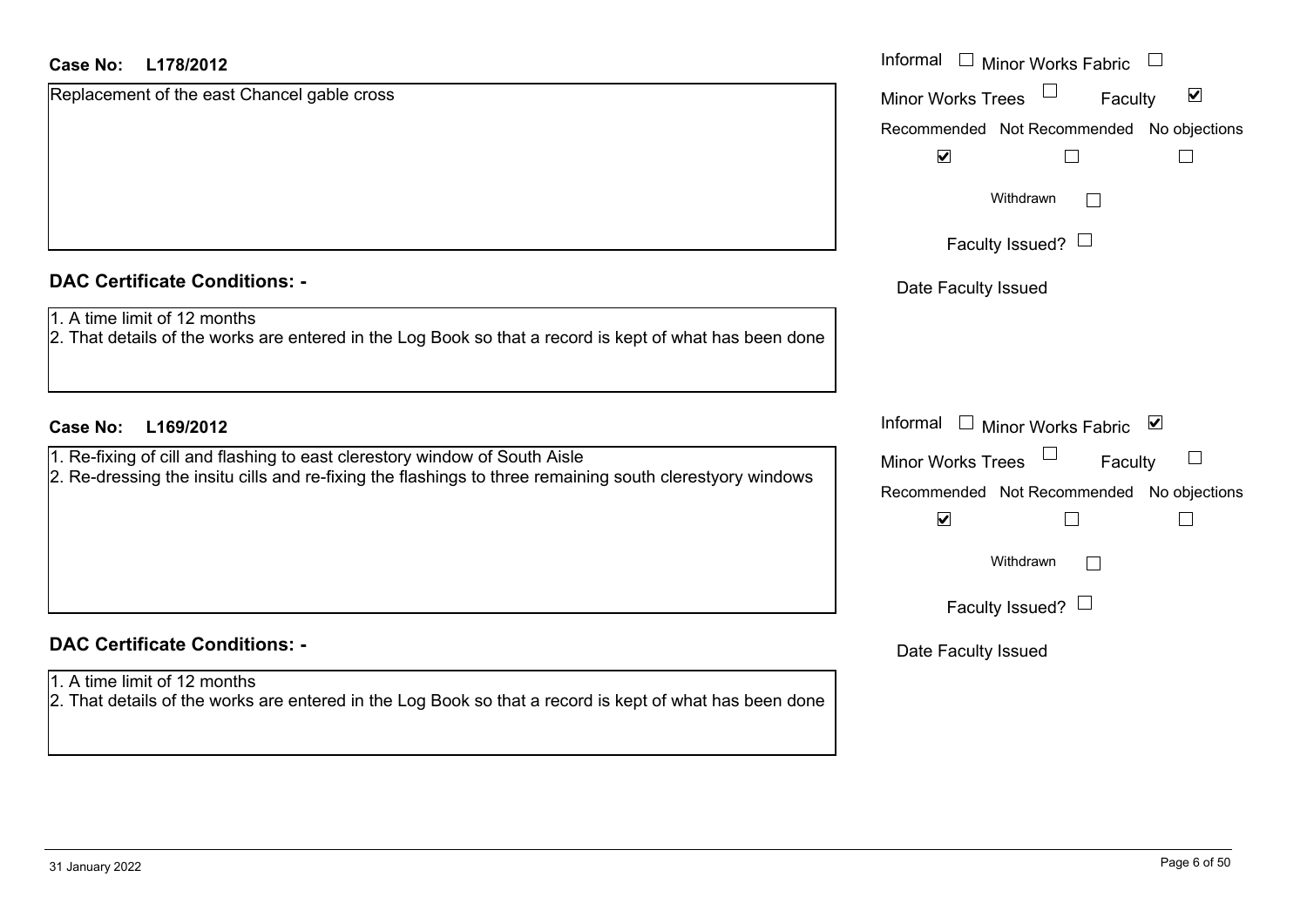| <b>Case No:</b> | L171/2015 |
|-----------------|-----------|
|-----------------|-----------|

|  |  | Installation of second down-conductor as recommended by the Lightning Protection Engineer |  |
|--|--|-------------------------------------------------------------------------------------------|--|
|  |  |                                                                                           |  |
|  |  |                                                                                           |  |
|  |  |                                                                                           |  |
|  |  |                                                                                           |  |

#### **DAC Certificate Conditions: -**

#### 1. A time limit of 12 months

- 2. Installation of Servery in the existing Vestry
- 3. Alterations to South Porch to give level access

### **DAC Certificate Conditions: -**

1. That details of the works are entered in the Log Book so that a record is kept of what has bee 2. That no works shall take place until the PCC, after consultation with the Diocesan Archaeological Adviser, has secured the implementation of a programme of archaeological works in accordance with a written scheme of investigation which has been submitted by the PCC and approved by the DAC

| <b>Case No:</b><br>L171/2015                                                                                                                                                                                                                                                             | Informal $\Box$ Minor Works Fabric $\Box$ |
|------------------------------------------------------------------------------------------------------------------------------------------------------------------------------------------------------------------------------------------------------------------------------------------|-------------------------------------------|
| Installation of second down-conductor as recommended by the Lightning Protection Engineer                                                                                                                                                                                                | <b>Minor Works Trees</b><br>Faculty       |
|                                                                                                                                                                                                                                                                                          | Recommended Not Recommended No objections |
|                                                                                                                                                                                                                                                                                          | $\blacktriangledown$                      |
|                                                                                                                                                                                                                                                                                          | Withdrawn                                 |
|                                                                                                                                                                                                                                                                                          | Faculty Issued? $\Box$                    |
| <b>DAC Certificate Conditions: -</b>                                                                                                                                                                                                                                                     | Date Faculty Issued                       |
| 1. A time limit of 12 months<br>2. That details of the works are entered in the Log Book so that a record is kept of what has been done<br>3. That, where possible, all fixings should be made into joints, not stonework, using stainless steel or<br>non-ferrous screws in fibre plugs |                                           |
| L067/2015<br>Case No:                                                                                                                                                                                                                                                                    | Informal $\Box$ Minor Works Fabric        |
| 1. Re-modelling of WC                                                                                                                                                                                                                                                                    | ☑<br><b>Minor Works Trees</b><br>Faculty  |
| 2. Installation of Servery in the existing Vestry<br>3. Alterations to South Porch to give level access                                                                                                                                                                                  | Recommended Not Recommended No objections |
|                                                                                                                                                                                                                                                                                          | $\blacktriangledown$                      |
|                                                                                                                                                                                                                                                                                          | Withdrawn                                 |
|                                                                                                                                                                                                                                                                                          | Faculty Issued? $\Box$                    |
| <b>DAC Certificate Conditions: -</b>                                                                                                                                                                                                                                                     | Date Faculty Issued<br>15/11/2018         |
| 1. That details of the works are entered in the Log Book so that a record is kept of what has been done                                                                                                                                                                                  |                                           |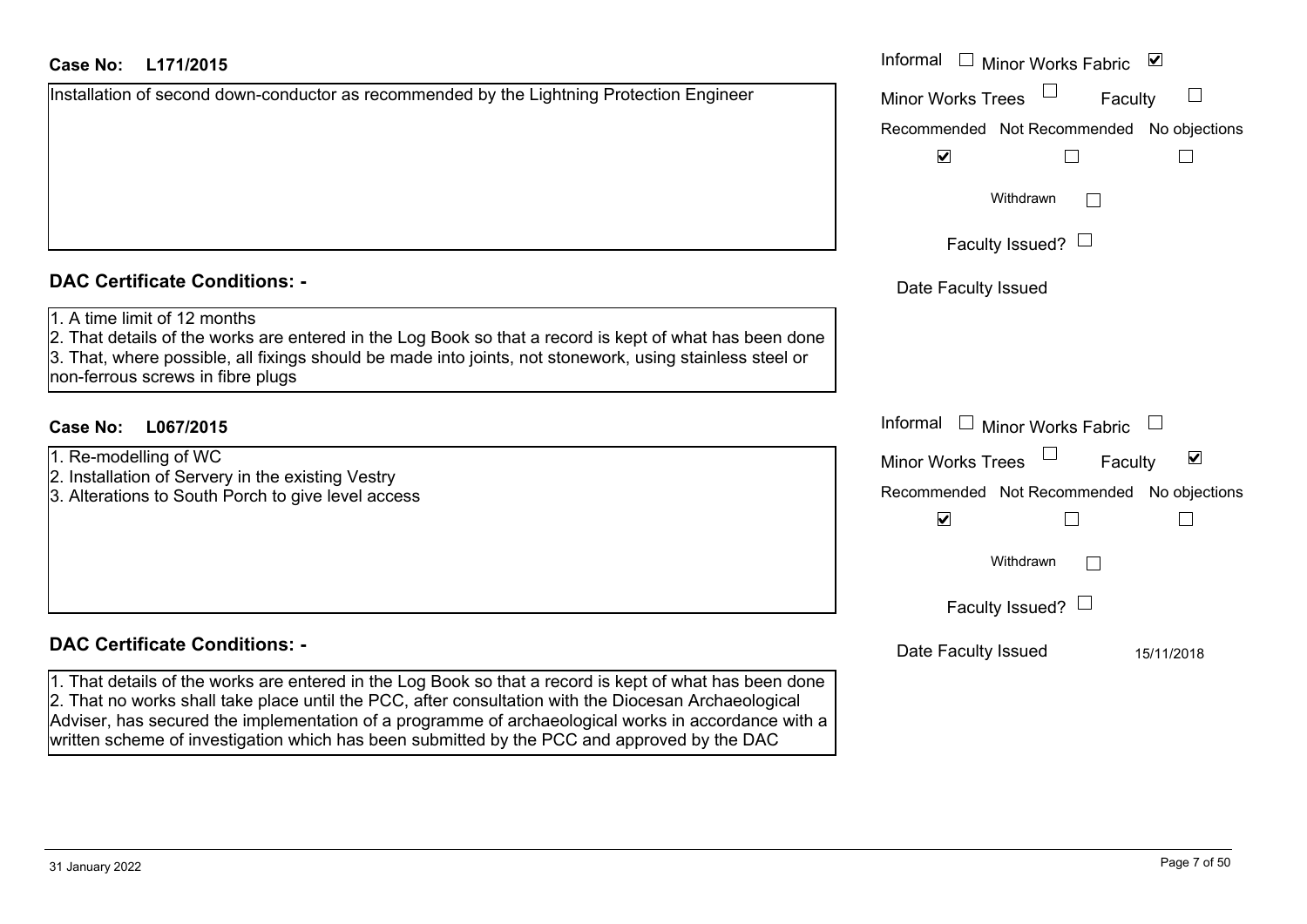| <b>Case No:</b>                                                                                                                                                                                                                                                                                                                                                                                                               | Informal $\Box$<br>Minor Works Fabric ⊠                      |
|-------------------------------------------------------------------------------------------------------------------------------------------------------------------------------------------------------------------------------------------------------------------------------------------------------------------------------------------------------------------------------------------------------------------------------|--------------------------------------------------------------|
| Felling of 4 Trees in the churchyard                                                                                                                                                                                                                                                                                                                                                                                          | <b>Minor Works Trees</b><br>$\Box$<br>Faculty                |
|                                                                                                                                                                                                                                                                                                                                                                                                                               | Recommended Not Recommended No objections                    |
|                                                                                                                                                                                                                                                                                                                                                                                                                               | $\blacktriangleright$<br>$\Box$                              |
|                                                                                                                                                                                                                                                                                                                                                                                                                               | Withdrawn<br>$\vert \hspace{.06cm} \vert$                    |
|                                                                                                                                                                                                                                                                                                                                                                                                                               | Faculty Issued? $\Box$                                       |
| <b>DAC Certificate Conditions: -</b>                                                                                                                                                                                                                                                                                                                                                                                          | Date Faculty Issued                                          |
| 1. That details of the works are entered in the Log Book so that a record is kept of what has been done                                                                                                                                                                                                                                                                                                                       |                                                              |
|                                                                                                                                                                                                                                                                                                                                                                                                                               |                                                              |
| <b>Case No:</b>                                                                                                                                                                                                                                                                                                                                                                                                               | Informal<br>□ Minor Works Fabric $\vert \blacktriangleright$ |
| Replacement of Sound System                                                                                                                                                                                                                                                                                                                                                                                                   | Minor Works Trees<br>Faculty                                 |
|                                                                                                                                                                                                                                                                                                                                                                                                                               | Recommended Not Recommended No objections                    |
|                                                                                                                                                                                                                                                                                                                                                                                                                               | $\Box$<br>$\Box$                                             |
|                                                                                                                                                                                                                                                                                                                                                                                                                               | Withdrawn<br>$\Box$                                          |
|                                                                                                                                                                                                                                                                                                                                                                                                                               | Faculty Issued? $\Box$                                       |
| <b>DAC Certificate Conditions: -</b>                                                                                                                                                                                                                                                                                                                                                                                          | Date Faculty Issued                                          |
| 1. That details of the works are entered in the Log Book so that a record is kept of what has been done<br>2. If it is decided to amplify any part of a service, the PCC must install an assistive hearing system to<br>comply with the requirements of the Equality Act 2010 (formerly known as the DDA). This assistive<br>hearing system can be either a conventional AFILS (Audio Frequency Induction Loop System) or the |                                                              |

 $\sim$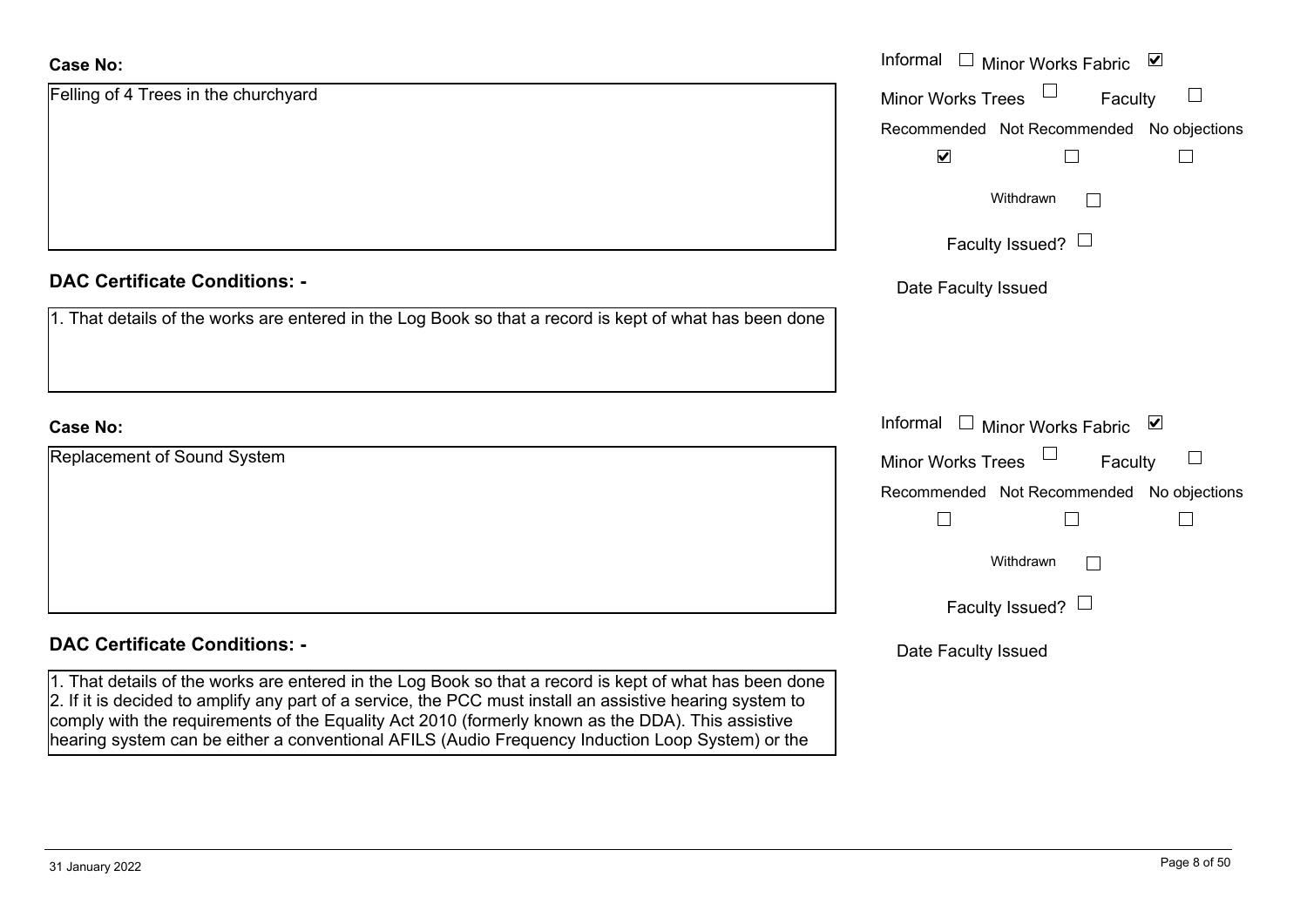| <b>Case No:</b>                                                                                                                                                                                                                                                                                 | Informal □ Minor Works Fabric ☑                         |
|-------------------------------------------------------------------------------------------------------------------------------------------------------------------------------------------------------------------------------------------------------------------------------------------------|---------------------------------------------------------|
| Installation of Roof Alarm                                                                                                                                                                                                                                                                      | $\Box$<br><b>Minor Works Trees</b><br>$\Box$<br>Faculty |
|                                                                                                                                                                                                                                                                                                 | Recommended Not Recommended No objections               |
|                                                                                                                                                                                                                                                                                                 | $\blacktriangledown$<br>$\vert \ \ \vert$               |
|                                                                                                                                                                                                                                                                                                 | Withdrawn<br>$\mathbf{L}$                               |
|                                                                                                                                                                                                                                                                                                 | Faculty Issued? $\Box$                                  |
| <b>DAC Certificate Conditions: -</b>                                                                                                                                                                                                                                                            | Date Faculty Issued                                     |
| 1. That details of the works are entered in the Log Book so that a record is kept of what has been done<br>2. That an updated Electrical Condition Report is commissioned, and submitted to the DAC Secretary,<br>after the installation<br>3. That the cables must be MICC/FP200 or equivalent |                                                         |
| <b>Case No:</b>                                                                                                                                                                                                                                                                                 | Informal $\Box$ Minor Works Fabric $\Box$               |
| Felling of Lime Tree (no.17)                                                                                                                                                                                                                                                                    | Minor Works Trees<br>$\Box$<br>Faculty                  |
|                                                                                                                                                                                                                                                                                                 | Recommended Not Recommended No objections               |
|                                                                                                                                                                                                                                                                                                 | $\blacktriangledown$<br>$\Box$<br>$\Box$                |
|                                                                                                                                                                                                                                                                                                 | Withdrawn                                               |
|                                                                                                                                                                                                                                                                                                 | Faculty Issued? $\Box$                                  |
| <b>DAC Certificate Conditions: -</b>                                                                                                                                                                                                                                                            | Date Faculty Issued                                     |
| 1. That details of the works are entered in the Log Book so that a record is kept of what has been done                                                                                                                                                                                         |                                                         |
|                                                                                                                                                                                                                                                                                                 |                                                         |
|                                                                                                                                                                                                                                                                                                 |                                                         |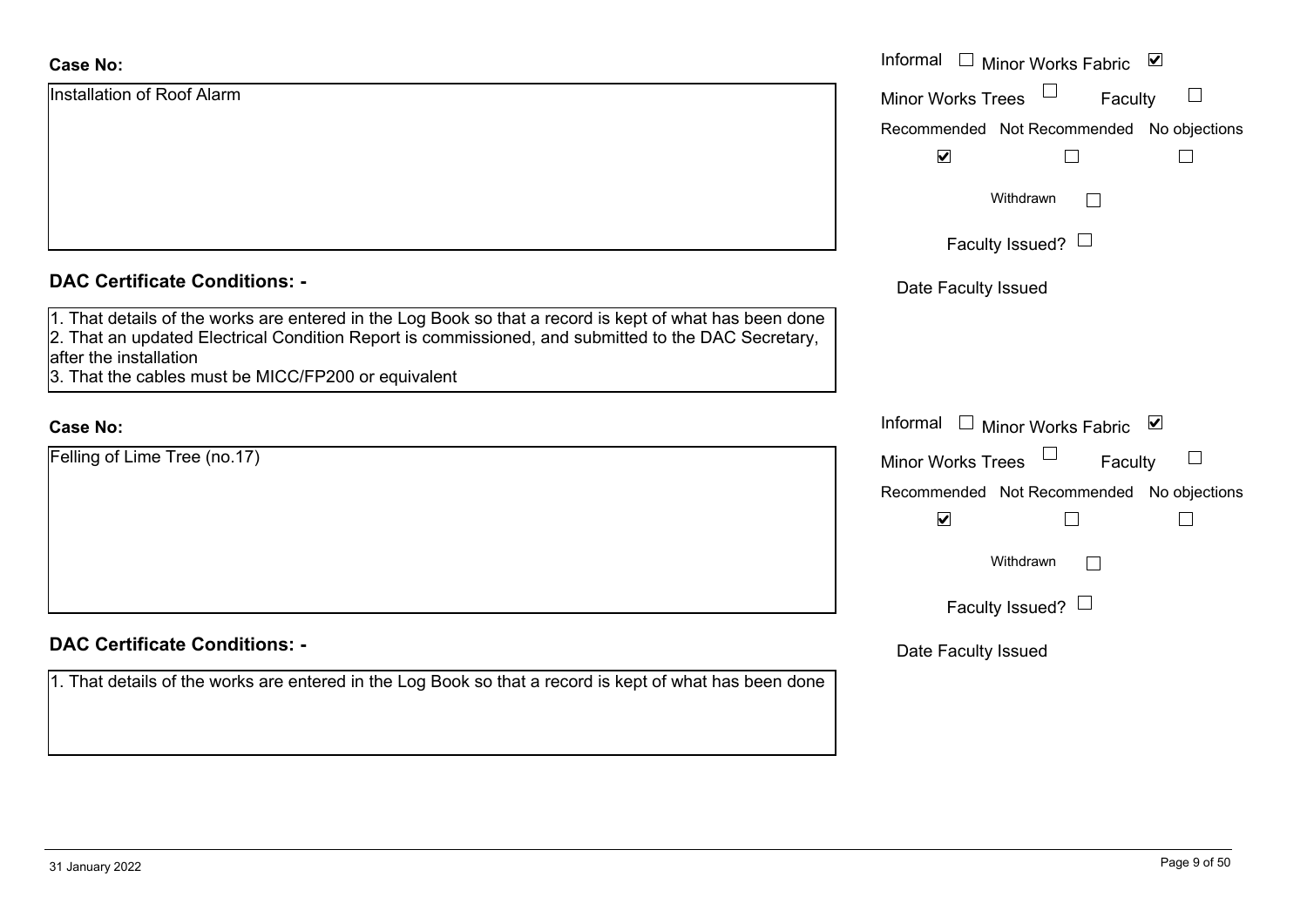| <b>Case No:</b>                                                                                                                                                                                                                                      | Informal $\Box$ Minor Works Fabric                          |
|------------------------------------------------------------------------------------------------------------------------------------------------------------------------------------------------------------------------------------------------------|-------------------------------------------------------------|
| 1. Extending of churchyard path and installing bench in churchyard                                                                                                                                                                                   | $\blacktriangledown$<br><b>Minor Works Trees</b><br>Faculty |
| 2. Replacing wooden gates to burial ground                                                                                                                                                                                                           | Recommended Not Recommended No objections                   |
|                                                                                                                                                                                                                                                      | $\blacktriangledown$<br>$\Box$                              |
|                                                                                                                                                                                                                                                      | Withdrawn                                                   |
|                                                                                                                                                                                                                                                      | Faculty Issued? $\Box$                                      |
| <b>DAC Certificate Conditions: -</b>                                                                                                                                                                                                                 | Date Faculty Issued<br>14/01/2021                           |
| 1. That details of the works are entered in the Log Book so that a record is kept of what has been done<br>2. That the postholes for gates and the excavation for the concrete base for the bench should be hand<br>dug                              |                                                             |
| 3. That Human Remains should be expected when excavating within a churchyard. Any remains should                                                                                                                                                     |                                                             |
| <b>Case No:</b>                                                                                                                                                                                                                                      | Informal<br>$\Box$ Minor Works Fabric $\Box$                |
| Removal of damaged branches from 2 Pine Trees                                                                                                                                                                                                        | <b>Minor Works Trees</b><br>$\Box$<br>Faculty               |
|                                                                                                                                                                                                                                                      | Recommended Not Recommended<br>No objections                |
|                                                                                                                                                                                                                                                      | $\Box$<br>$\mathbf{L}$                                      |
|                                                                                                                                                                                                                                                      | Withdrawn                                                   |
|                                                                                                                                                                                                                                                      | Faculty Issued? $\Box$                                      |
| <b>DAC Certificate Conditions: -</b>                                                                                                                                                                                                                 | Date Faculty Issued                                         |
| 1. That details of the works are entered in the Log Book so that a record is kept of what has been done<br>2. That the PCC ensures that Conservation Area Consent is obtained from Northwest Leicestershire<br><b>District Council for the works</b> |                                                             |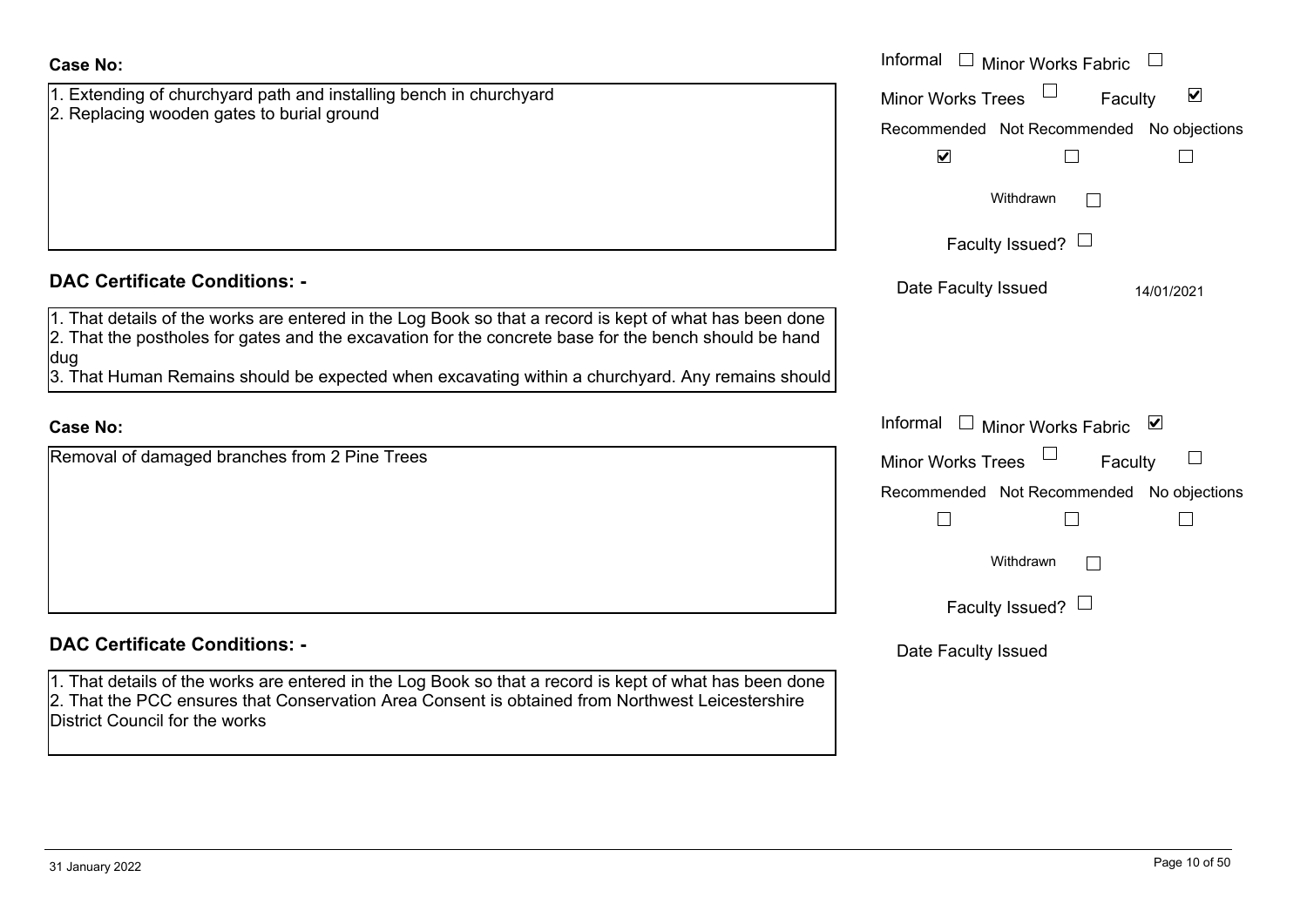1. Felling of 2 Pine Trees 2. Works to 8 other Treesin the churchyard

#### **DAC Certificate Conditions: -**

1. That details of the works are entered in the Log Book so that a record is kept of what has been done 2. That if evidence of bats is found during works, work should stop immediately and Natural England must be contacted on 0845 1300 228 or mailto:Jbarker@bats.org.uk for advice on the best way to proceed

#### **Case No:**

1. CONFIRMATORY APPLICATION for works undertaken with Interim Faculty: a) Works to make safe the collapsed section of wall

2. Re-building of the churchyard wall

### **DAC Certificate Conditions: -**

1. That details of the works are entered in the Log Book so that a record is kept of what has been done 2. That an archaeological watching brief will be required on excavations and trenching for the wall foundations. Check stone for signs of re-use (see below). This should be carried out by a professional contractor who is a member of the CIfA, or who is employed by a CIfA Registered Organisation. No

|                                                                                                                                                                                                                                                                                                                 | Informal $\Box$ Minor Works Fabric $\Box$                                                                                                                               |
|-----------------------------------------------------------------------------------------------------------------------------------------------------------------------------------------------------------------------------------------------------------------------------------------------------------------|-------------------------------------------------------------------------------------------------------------------------------------------------------------------------|
| of 2 Pine Trees<br>to 8 other Trees<br>urchyard                                                                                                                                                                                                                                                                 | $\blacktriangledown$<br>Minor Works Trees<br>Faculty<br>Recommended Not Recommended No objections<br>$\blacktriangledown$                                               |
|                                                                                                                                                                                                                                                                                                                 | Withdrawn<br>Faculty Issued? $\Box$                                                                                                                                     |
| rtificate Conditions: -<br>etails of the works are entered in the Log Book so that a record is kept of what has been done<br>evidence of bats is found during works, work should stop immediately and Natural England<br>contacted on 0845 1300 228 or mailto:Jbarker@bats.org.uk for advice on the best way to | Date Faculty Issued<br>11/03/2021                                                                                                                                       |
|                                                                                                                                                                                                                                                                                                                 | Informal $\Box$ Minor Works Fabric $\Box$                                                                                                                               |
| IRMATORY APPLICATION for works undertaken with Interim Faculty: -<br>ks to make safe the collapsed section of wall<br>Iding of the churchyard wall                                                                                                                                                              | $\blacktriangledown$<br><b>Minor Works Trees</b><br>Faculty<br>Recommended Not Recommended No objections<br>$\blacktriangledown$<br>Withdrawn<br>Faculty Issued? $\Box$ |
| rtificate Conditions: -                                                                                                                                                                                                                                                                                         | Date Faculty Issued                                                                                                                                                     |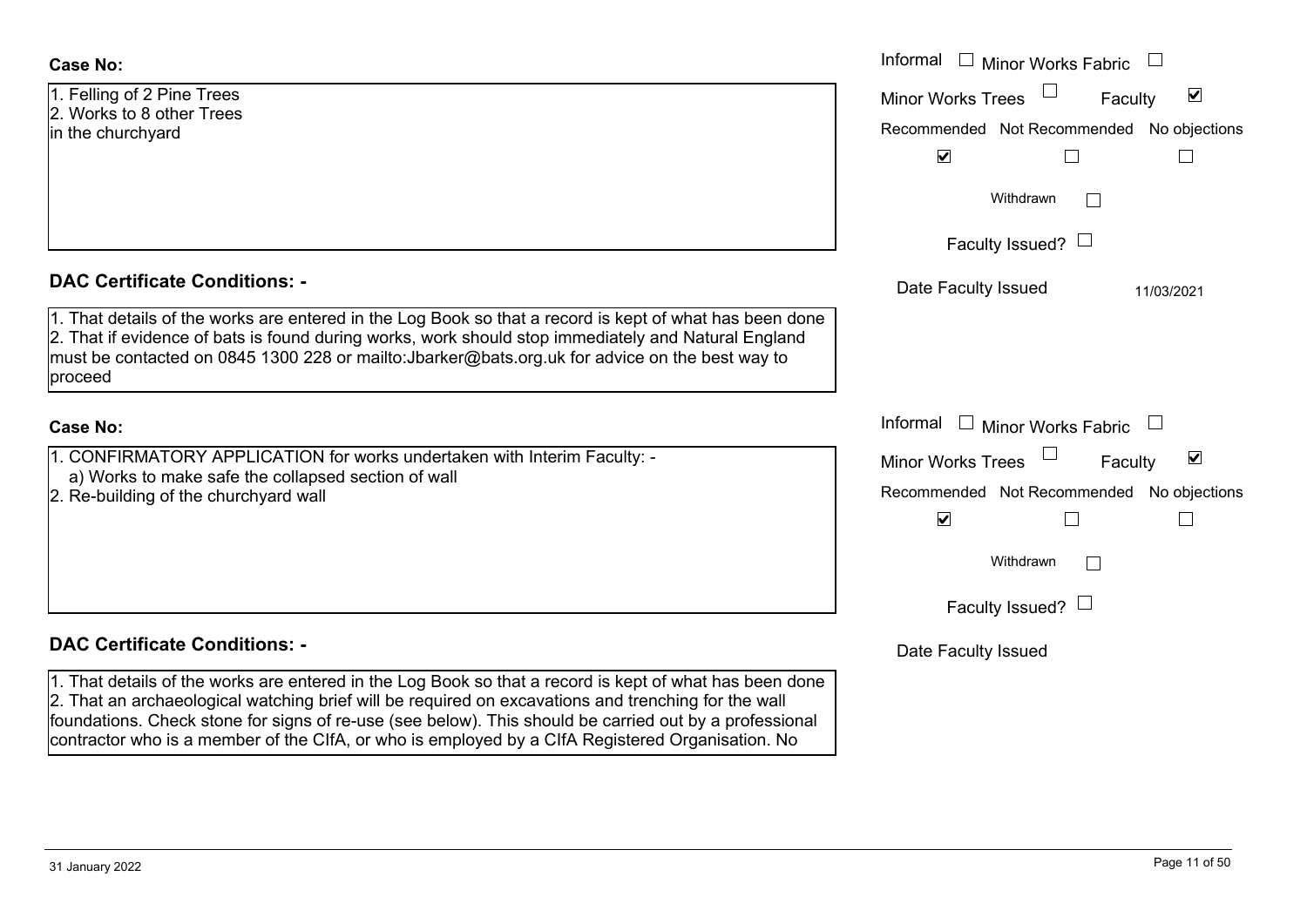#### **20311 Peatling Magna, All Saints**

| Case No:<br>L085/2008                                                                                                                                                                             | Informal <b>v</b> Minor Works Fabric             |                                 |
|---------------------------------------------------------------------------------------------------------------------------------------------------------------------------------------------------|--------------------------------------------------|---------------------------------|
| Installation of under pew heaters                                                                                                                                                                 | <b>Minor Works Trees</b>                         | $\blacktriangledown$<br>Faculty |
|                                                                                                                                                                                                   | Recommended Not Recommended No objections        |                                 |
|                                                                                                                                                                                                   | ⊻                                                |                                 |
|                                                                                                                                                                                                   | Withdrawn                                        | $\mathbf{I}$                    |
|                                                                                                                                                                                                   | Faculty Issued? $\vert \blacktriangleleft \vert$ |                                 |
| <b>DAC Certificate Conditions: -</b>                                                                                                                                                              | Date Faculty Issued                              | 10/12/2008                      |
| 1. A time limit of 12 months<br>[2. That details of the works are entered in the Log Book so that a record is kept of what has been done<br>3. That the heaters be fitted with appropriate guards |                                                  |                                 |

4. That all wiring should be as unobtrusive as possible and of an appropriate colour to blend with the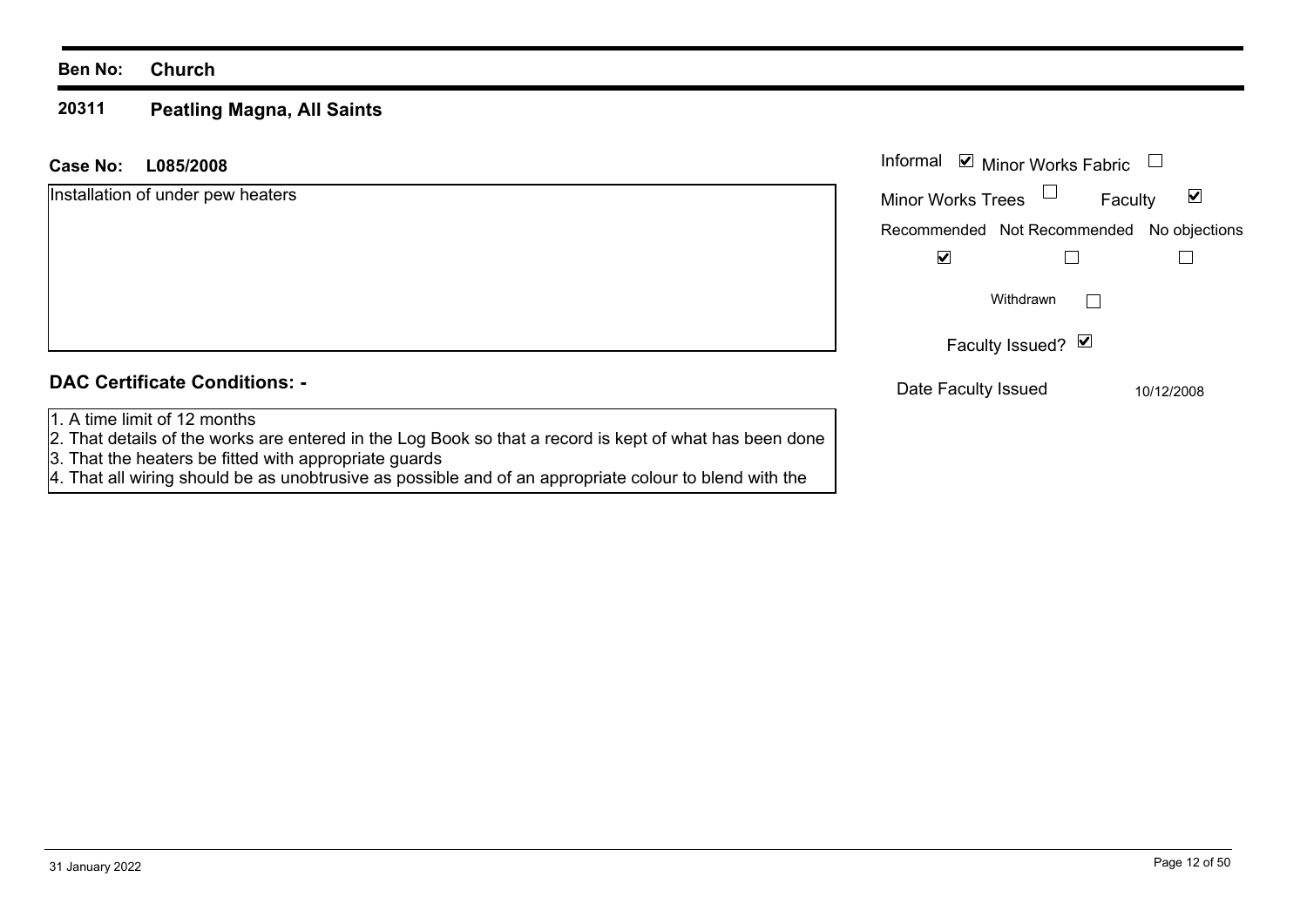| <b>Case No:</b> | L201/2009 |
|-----------------|-----------|
|-----------------|-----------|

| <b>DAC Certificate Conditions: -</b> |  |  |
|--------------------------------------|--|--|
|--------------------------------------|--|--|

## **DAC Certificate Conditions: -**

#### 1. A time limit of 12 months

- 2. That details of the works are entered in the Log Book so that a record is kept of what has been done
- 3. That all lead work must take place under a "Hot Work" Permit
- 4. That if major repair works are required to addresses the damage caused by the ingress of water that

| <b>Case No:</b><br>L201/2009                                                                            | Informal $\Box$ Minor Works Fabric $\Box$           |
|---------------------------------------------------------------------------------------------------------|-----------------------------------------------------|
| Introduction of a display case for historical documents                                                 | Minor Works Trees <sup>1</sup><br>$\Box$<br>Faculty |
|                                                                                                         | Recommended Not Recommended No objections           |
|                                                                                                         | $\blacktriangledown$                                |
|                                                                                                         | Withdrawn                                           |
|                                                                                                         | Faculty Issued? $\Box$                              |
| <b>DAC Certificate Conditions: -</b>                                                                    | Date Faculty Issued                                 |
| 1. That details of the works are entered in the Log Book so that a record is kept of what has been done |                                                     |
|                                                                                                         |                                                     |
| Case No:<br>L234/2010                                                                                   | Informal $\Box$ Minor Works Fabric $\Box$           |
| Repairs to leaking leadwork over the Nave                                                               | Minor Works Trees $\Box$<br>Faculty<br>$\Box$       |
|                                                                                                         | Recommended Not Recommended No objections           |
|                                                                                                         | $\blacktriangledown$<br>$\Box$                      |
|                                                                                                         | Withdrawn<br>$\vert \ \ \vert$                      |
|                                                                                                         | Faculty Issued? $\Box$                              |
| <b>DAC Certificate Conditions: -</b>                                                                    | Date Faculty Issued                                 |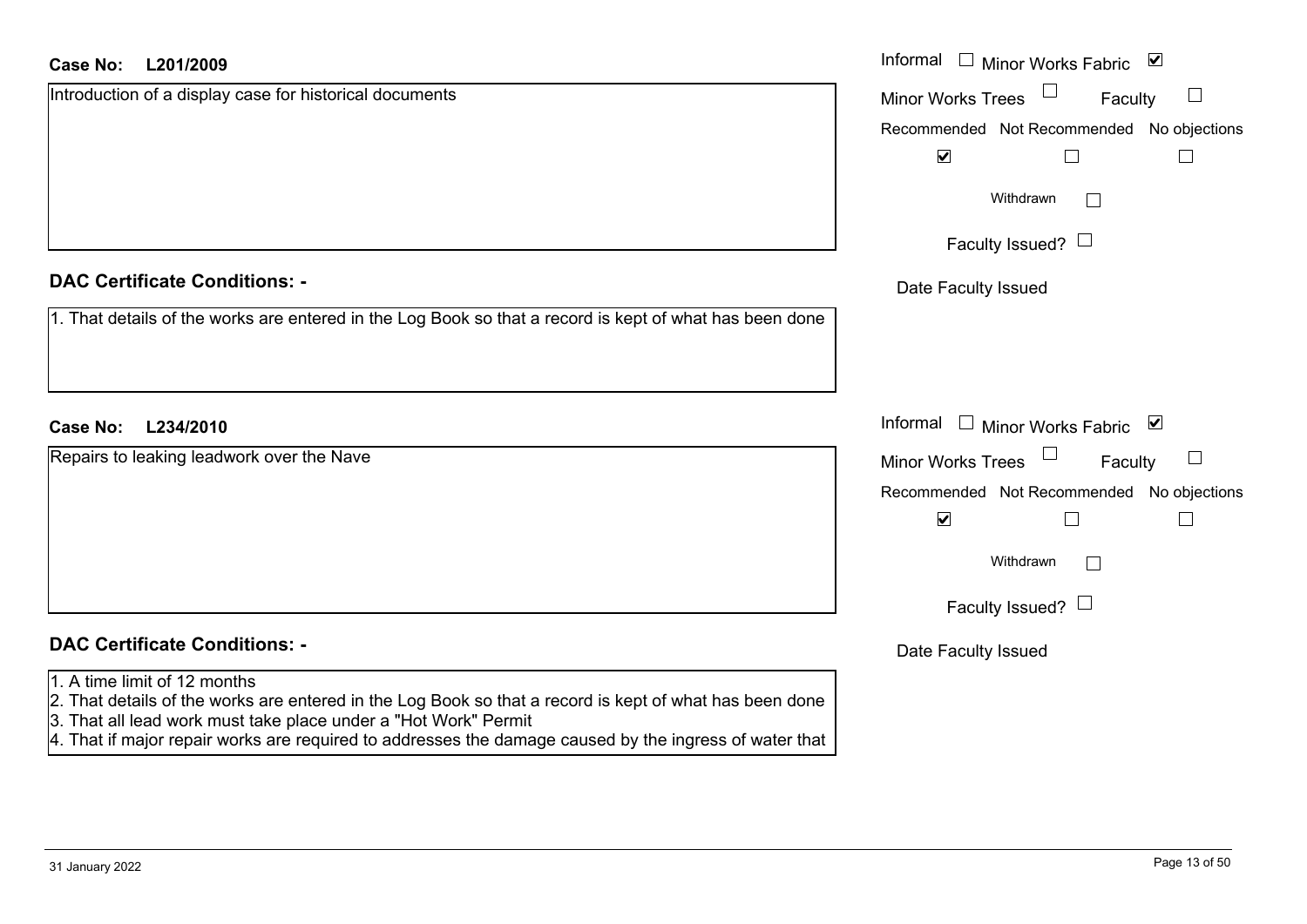| <b>Case No:</b>                                                                                         | Informal $\Box$ Minor Works Fabric $\Box$     |                         |
|---------------------------------------------------------------------------------------------------------|-----------------------------------------------|-------------------------|
| Re-covering of Nave roof                                                                                | $\Box$<br><b>Minor Works Trees</b><br>Faculty | $\overline{\mathbf{v}}$ |
|                                                                                                         | Recommended Not Recommended No objections     |                         |
|                                                                                                         | $\blacktriangledown$                          |                         |
|                                                                                                         | Withdrawn                                     |                         |
|                                                                                                         | Faculty Issued? $\blacksquare$                |                         |
| <b>DAC Certificate Conditions: -</b>                                                                    | Date Faculty Issued                           | 29/03/2019              |
| 1. That details of the works are entered in the Log Book so that a record is kept of what has been done |                                               |                         |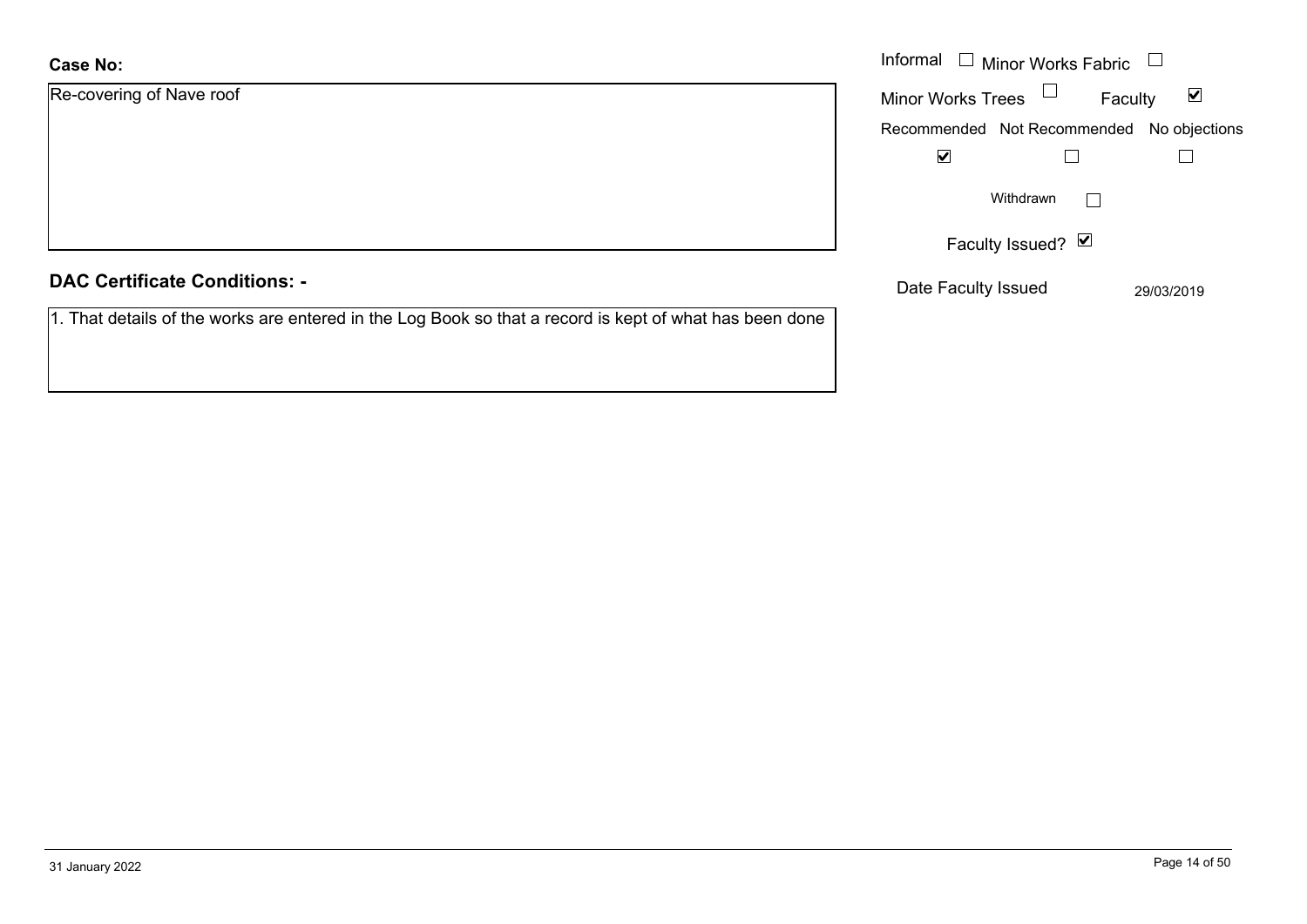#### **20308 Peatling Parva, St Andrew**

| <b>Case No:</b><br>L/1999                | Informal $\square$<br>Minor Works Fabric  |                                 |
|------------------------------------------|-------------------------------------------|---------------------------------|
| Installation of Bench seat in churchyard | Minor Works Trees $\Box$                  | $\blacktriangledown$<br>Faculty |
|                                          | Recommended Not Recommended No objections |                                 |
|                                          |                                           |                                 |
|                                          | Withdrawn                                 | $\mathbf{I}$                    |
|                                          | Faculty Issued? Ø                         |                                 |
| <b>DAC Certificate Conditions: -</b>     | Date Faculty Issued                       | 12/01/2000                      |
| 1. A time limit of 12 months             |                                           |                                 |
|                                          |                                           |                                 |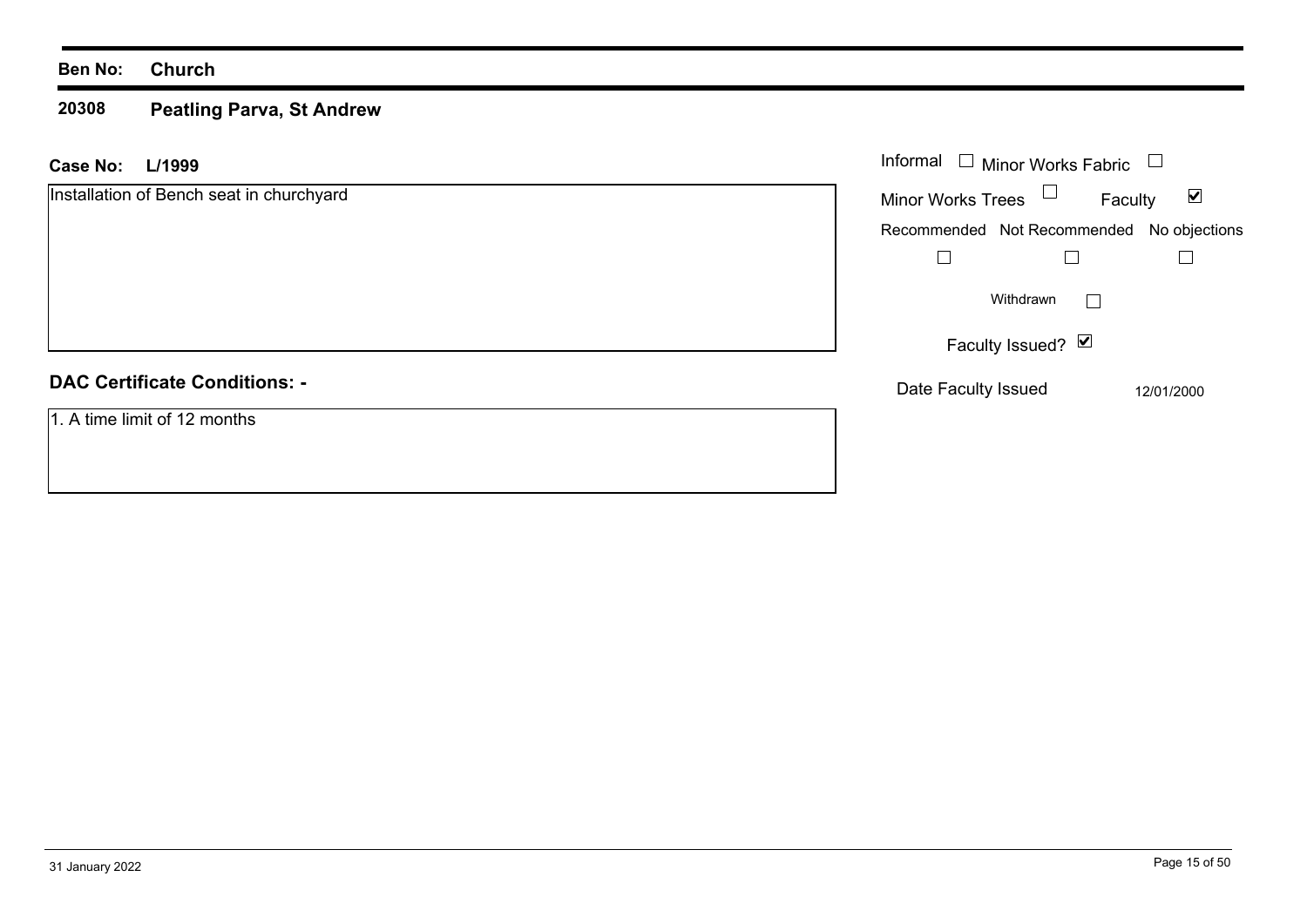| L127/2004<br>Case No:                                                                                                                            | Informal $\Box$ Minor Works Fabric $\Box$                   |
|--------------------------------------------------------------------------------------------------------------------------------------------------|-------------------------------------------------------------|
| Repair of stained glass and associated leadwork in a damaged lancet window on south elevation of the<br>church                                   | $\blacktriangledown$<br><b>Minor Works Trees</b><br>Faculty |
|                                                                                                                                                  | Recommended Not Recommended No objections                   |
|                                                                                                                                                  | $\blacktriangledown$                                        |
|                                                                                                                                                  | Withdrawn<br>$\perp$                                        |
|                                                                                                                                                  | Faculty Issued? Ø                                           |
| <b>DAC Certificate Conditions: -</b>                                                                                                             | Date Faculty Issued<br>13/01/2005                           |
| 1. A time limit of 12 months<br>2. That all leadwork be carried out under a "hot work" permit                                                    |                                                             |
|                                                                                                                                                  |                                                             |
| <b>Case No:</b><br>L086/2004                                                                                                                     | Informal<br>$\Box$ Minor Works Fabric $\Box$                |
| 1. Designation of an area of the churchyard as a "Garden of Remembrance" for the burial of ashes as<br>shown in the attached photograph and plan | $\blacktriangledown$<br><b>Minor Works Trees</b><br>Faculty |
| 2. Marking of burials in the area designated with flat marker stones to the specification provided in the                                        | Recommended Not Recommended No objections                   |
| Diocesan guidelines                                                                                                                              | $\blacktriangledown$                                        |
|                                                                                                                                                  | Withdrawn                                                   |
|                                                                                                                                                  | Faculty Issued? Ø                                           |
| <b>DAC Certificate Conditions: -</b>                                                                                                             | Date Faculty Issued<br>04/11/2004                           |
| 1. A time limit of 12 months                                                                                                                     |                                                             |
|                                                                                                                                                  |                                                             |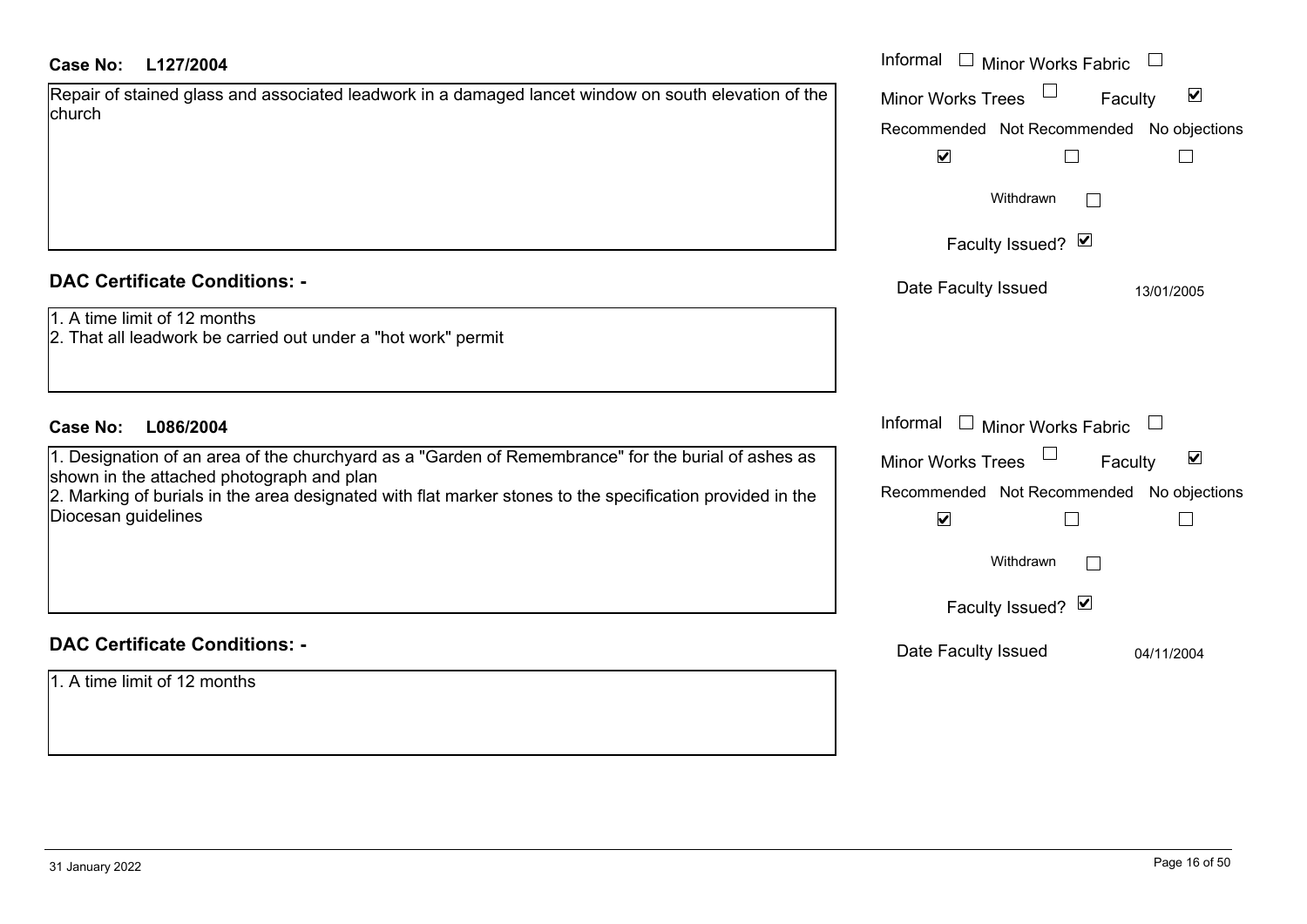#### **L116/2006Case No:**

| L116/2006<br>Case No:                                                                                                              | Informal □ Minor Works Fabric<br>$\overline{\phantom{a}}$                   |
|------------------------------------------------------------------------------------------------------------------------------------|-----------------------------------------------------------------------------|
| Removal of deadwood from Lime Tree                                                                                                 | $\overline{\mathbf{v}}$<br>$\Box$<br><b>Minor Works Trees</b><br>Faculty    |
|                                                                                                                                    | Recommended Not Recommended<br>No objections                                |
|                                                                                                                                    | $\perp$<br>L                                                                |
|                                                                                                                                    | Withdrawn<br>$\Box$                                                         |
|                                                                                                                                    | Faculty Issued? $\Box$                                                      |
| <b>DAC Certificate Conditions: -</b>                                                                                               | Date Faculty Issued                                                         |
| 1. A time limit of 12 months                                                                                                       |                                                                             |
|                                                                                                                                    |                                                                             |
| L040/2007<br><b>Case No:</b>                                                                                                       | Informal<br>$\perp$<br>Minor Works Fabric<br>$\overline{\phantom{a}}$       |
| Installation of Sound System                                                                                                       | $\Box$<br>$\blacktriangledown$<br><b>Minor Works Trees</b><br>Faculty       |
|                                                                                                                                    |                                                                             |
|                                                                                                                                    | Recommended Not Recommended No objections<br>$\blacktriangledown$<br>$\Box$ |
|                                                                                                                                    |                                                                             |
|                                                                                                                                    | Withdrawn<br>$\overline{\phantom{0}}$                                       |
|                                                                                                                                    | Faculty Issued? Ø                                                           |
| <b>DAC Certificate Conditions: -</b>                                                                                               | Date Faculty Issued<br>30/08/2007                                           |
| 1. A time limit of 12 months                                                                                                       |                                                                             |
| 2. That the PCC ensures the contractor complies with the DAC Conditions on the installation of Sound<br>and Induction Loop Systems |                                                                             |
| 3. That the PCC keeps the decision not to install an induction loop system under regular review and                                |                                                                             |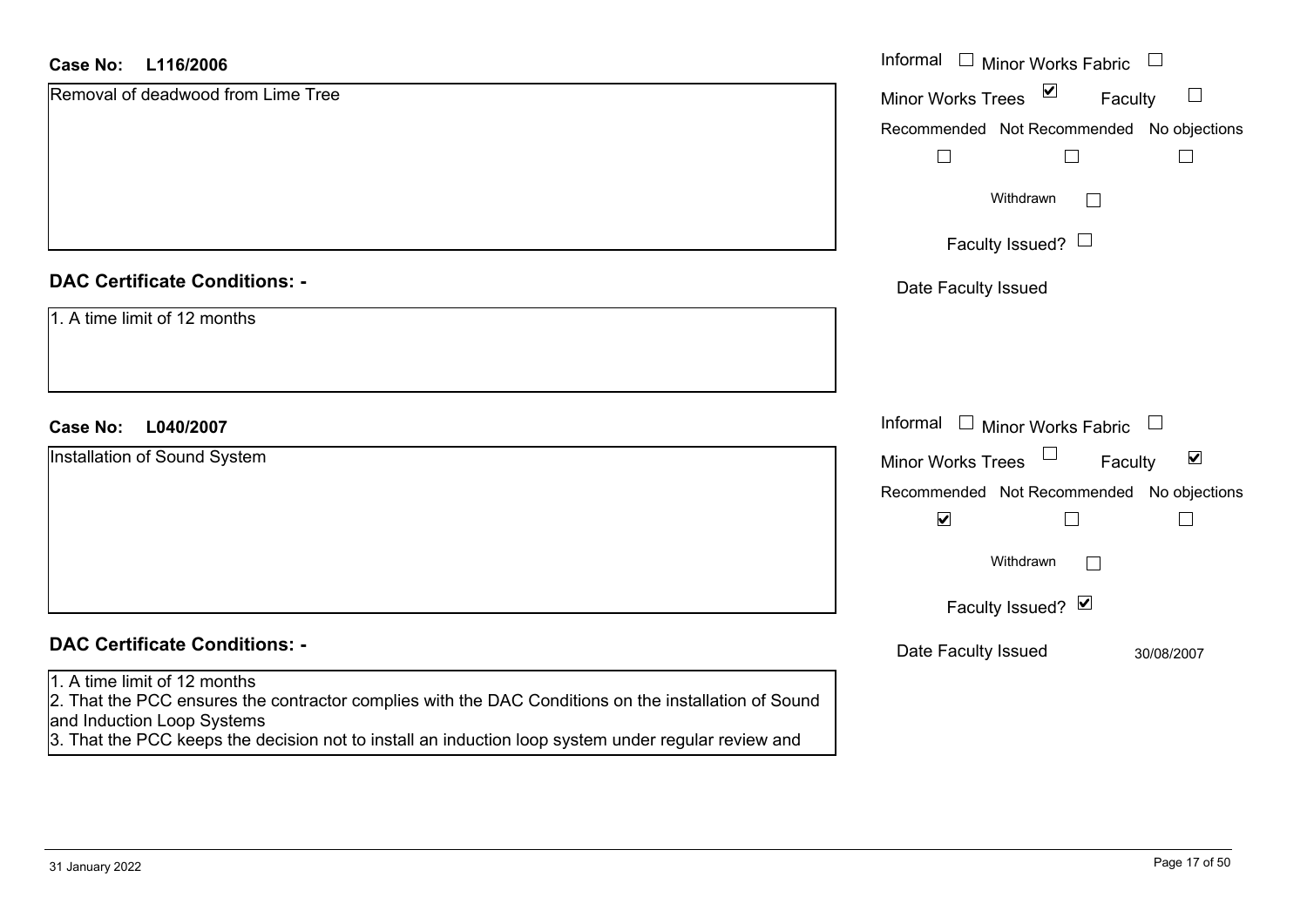#### **L186/2009Case No:**

| <b>Case No:</b><br>L186/2009                                                                                                                                                                                            | Informal □ Minor Works Fabric                                                  |
|-------------------------------------------------------------------------------------------------------------------------------------------------------------------------------------------------------------------------|--------------------------------------------------------------------------------|
| Repairs to the Nave roof                                                                                                                                                                                                | $\blacktriangledown$<br><b>Minor Works Trees</b><br>Faculty                    |
|                                                                                                                                                                                                                         | Recommended Not Recommended No objections<br>$\blacktriangledown$<br>$\Box$    |
|                                                                                                                                                                                                                         | Withdrawn                                                                      |
|                                                                                                                                                                                                                         | Faculty Issued? Ø                                                              |
| <b>DAC Certificate Conditions: -</b>                                                                                                                                                                                    | Date Faculty Issued<br>08/02/2010                                              |
| 1. A time limit of 12 months<br>2. That details of the works are entered in the Log Book so that a record is kept of what has been done                                                                                 |                                                                                |
| L170/2010<br>Case No:                                                                                                                                                                                                   | Informal<br>$\Box$ Minor Works Fabric<br>$\begin{array}{c} \hline \end{array}$ |
| 1. Refurbishment, re-tuning and re-hanging of existing Bells<br>2. Installation of new treble Bell                                                                                                                      | $\blacktriangledown$<br>Minor Works Trees<br>Faculty                           |
|                                                                                                                                                                                                                         | Recommended Not Recommended No objections<br>$\blacktriangledown$              |
|                                                                                                                                                                                                                         | Withdrawn<br>$\mathbf{L}$                                                      |
|                                                                                                                                                                                                                         | Faculty Issued? Ø                                                              |
| <b>DAC Certificate Conditions: -</b>                                                                                                                                                                                    | Date Faculty Issued<br>25/01/2011                                              |
| 1. A time limit of 12 months<br>2. That details of the works are entered in the Log Book so that a record is kept of what has been done<br>3. That the inscription for the new bell should be agreed by the Archdeacon. |                                                                                |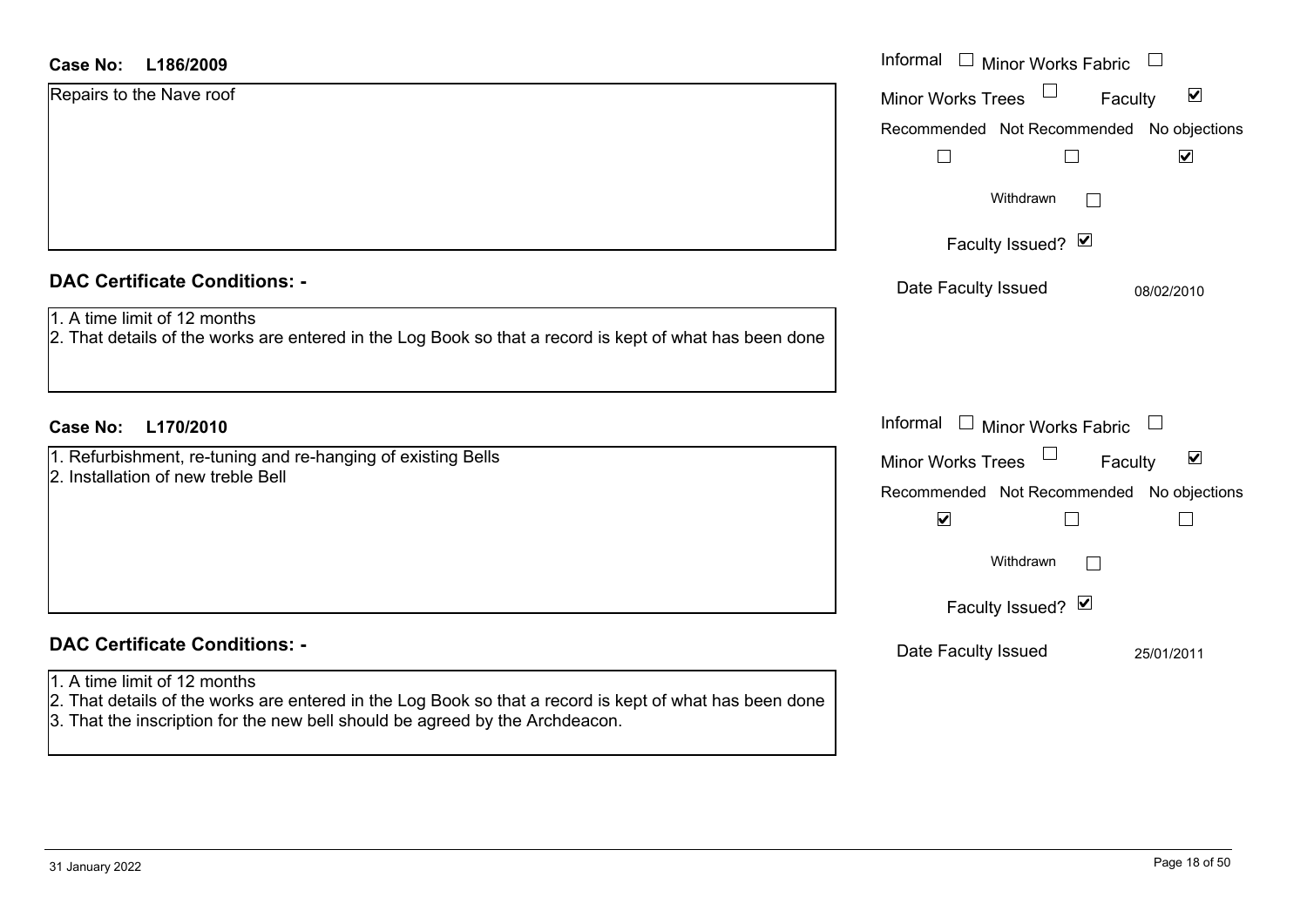#### **L014/2014 Case No:** Informal

| Following the 2013 QI Report, Repairs to: -<br>1. South Aisle                                                                                                                                                                                                                                                         | Minor W  |
|-----------------------------------------------------------------------------------------------------------------------------------------------------------------------------------------------------------------------------------------------------------------------------------------------------------------------|----------|
| 2. Nave                                                                                                                                                                                                                                                                                                               | Recomm   |
| l3. North Aisle                                                                                                                                                                                                                                                                                                       |          |
| 4. Chancel                                                                                                                                                                                                                                                                                                            |          |
| 5. Boundary Walls                                                                                                                                                                                                                                                                                                     |          |
|                                                                                                                                                                                                                                                                                                                       |          |
|                                                                                                                                                                                                                                                                                                                       |          |
|                                                                                                                                                                                                                                                                                                                       |          |
| <b>DAC Certificate Conditions: -</b>                                                                                                                                                                                                                                                                                  | Date I   |
| 1. That details of the works are entered in the Log Book so that a record is kept of what has been done<br>2. That a set of record photographs be taken prior to the commencement of the works and after the<br>works as a monitor, particularly if cracks re-appear, which should be submiutted to the DAC Secretary |          |
| 3. That no stonework or pointing is undertaken if the weather is frosty and that protection be put in                                                                                                                                                                                                                 |          |
| Case No:<br>L008/2014                                                                                                                                                                                                                                                                                                 | Informal |
| Conversion of Clock to autowinding                                                                                                                                                                                                                                                                                    | Minor W  |

#### **DAC Certificate Conditions: -**

1. That details of the works are entered in the Log Book so that a record is kept of what has been do

|     | Informal ⊠ Minor Works Fabric                                     |
|-----|-------------------------------------------------------------------|
|     | $\blacktriangledown$<br><b>Minor Works Trees</b><br>Faculty       |
|     | Recommended Not Recommended No objections<br>☑                    |
|     | Withdrawn                                                         |
|     | Faculty Issued? Ø                                                 |
|     | Date Faculty Issued<br>13/03/2015                                 |
| one |                                                                   |
| ary |                                                                   |
|     | Informal<br>$\Box$ Minor Works Fabric                             |
|     | $\overline{\mathbf{v}}$<br><b>Minor Works Trees</b><br>Faculty    |
|     | Recommended Not Recommended No objections<br>$\blacktriangledown$ |
|     | Withdrawn                                                         |
|     | Faculty Issued? Ø                                                 |
|     | Date Faculty Issued<br>26/03/2014                                 |
| one |                                                                   |
|     |                                                                   |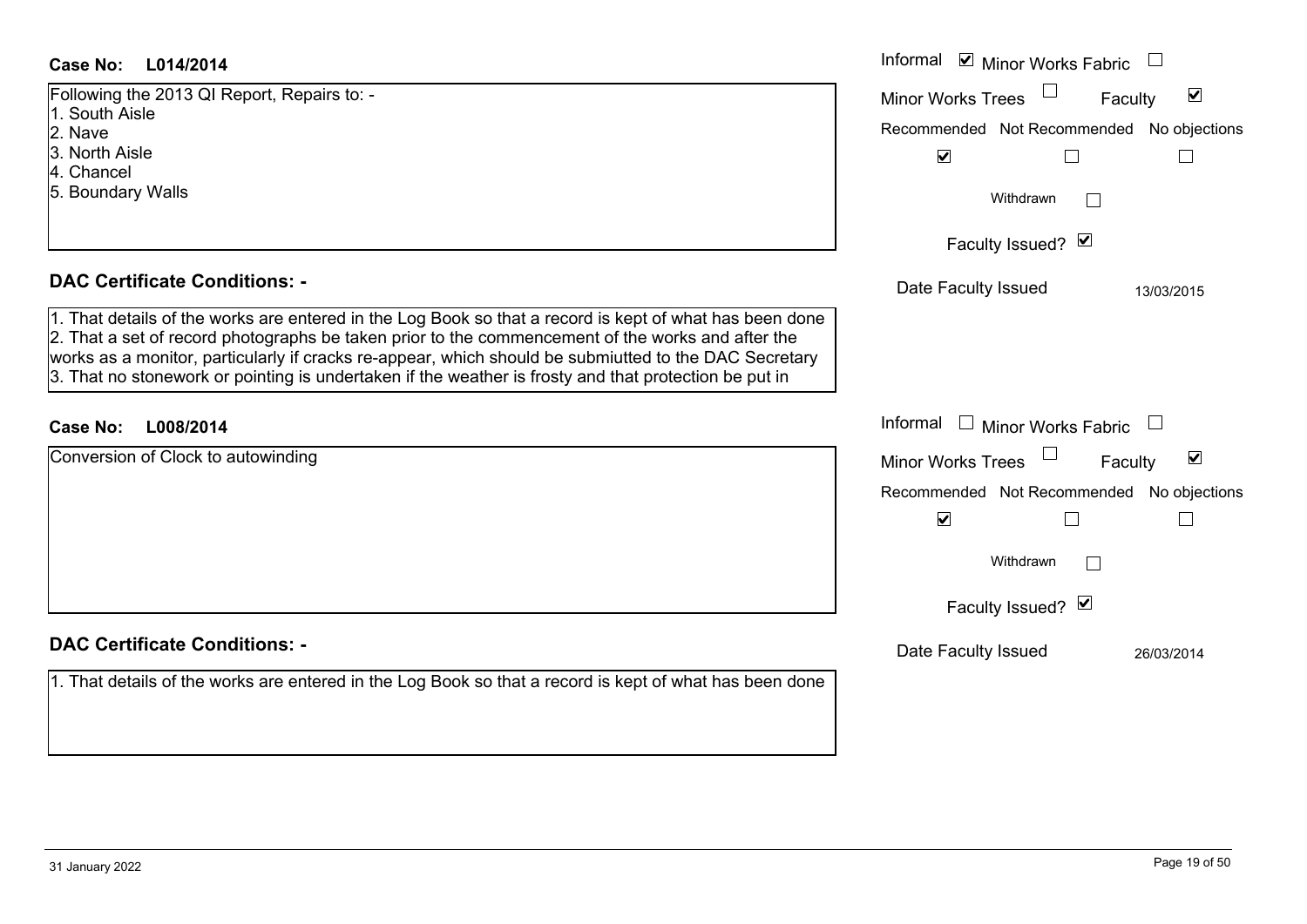| <b>Case No:</b>      | Informal |
|----------------------|----------|
| Repair to Aisle roof | Minor W  |
|                      | Recomm   |
|                      |          |
|                      |          |

### **DAC Certificate Conditions: -**

1. That details of the works are entered in the Log Book so that a record is kept of what has been done 2. That the work should be carried out at the direction of the church architect

| Informal<br>$\Box$ Minor Works Fabric |                                           |                                    |
|---------------------------------------|-------------------------------------------|------------------------------------|
|                                       | <b>Minor Works Trees</b>                  | $\vert\mathcal{V}\vert$<br>Faculty |
|                                       | Recommended Not Recommended No objections |                                    |
|                                       |                                           |                                    |
|                                       | Withdrawn                                 |                                    |
|                                       | Faculty Issued?                           |                                    |
|                                       | Date Faculty Issued                       | 27/11/2018                         |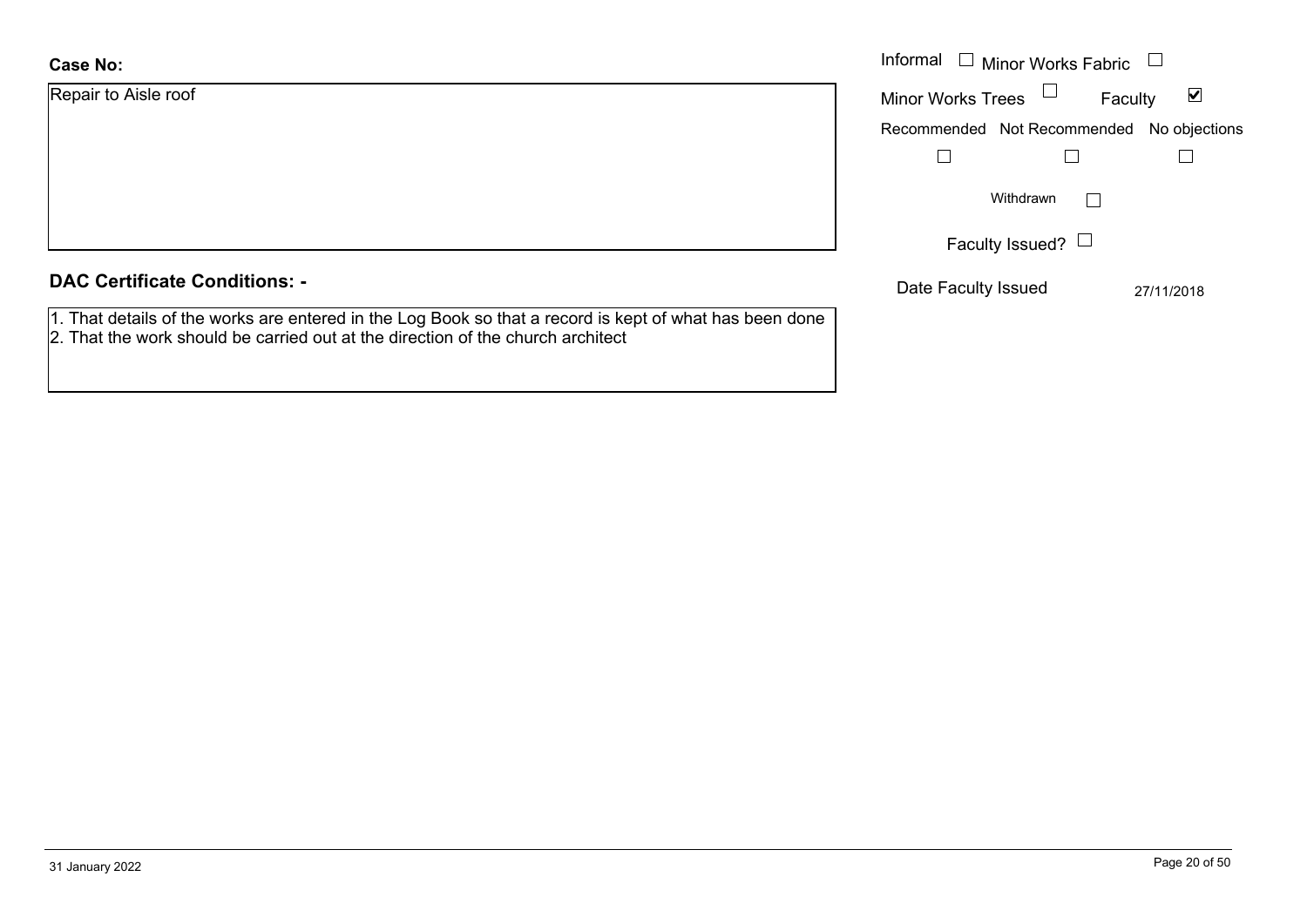#### **20513 Peckleton, St Mary Magdalene**

| L044/2000<br>Case No:                                                                                                                                                   | Informal<br><b>Minor Works Fabric</b>     |                                 |
|-------------------------------------------------------------------------------------------------------------------------------------------------------------------------|-------------------------------------------|---------------------------------|
| 1. General repairs to stonework, rainwater goods, roofs, etc following Quinquennial Inspection<br>2. Retrospective permission for renewal of temporary Chancel flooring | Minor Works Trees $\Box$                  | $\blacktriangledown$<br>Faculty |
|                                                                                                                                                                         | Recommended Not Recommended No objections |                                 |
|                                                                                                                                                                         | ☑                                         |                                 |
|                                                                                                                                                                         | Withdrawn                                 |                                 |
|                                                                                                                                                                         | Faculty Issued? Ø                         |                                 |
| <b>DAC Certificate Conditions: -</b>                                                                                                                                    | Date Faculty Issued                       | 16/07/2001                      |
| 1. A time limit of 12 months                                                                                                                                            |                                           |                                 |
|                                                                                                                                                                         |                                           |                                 |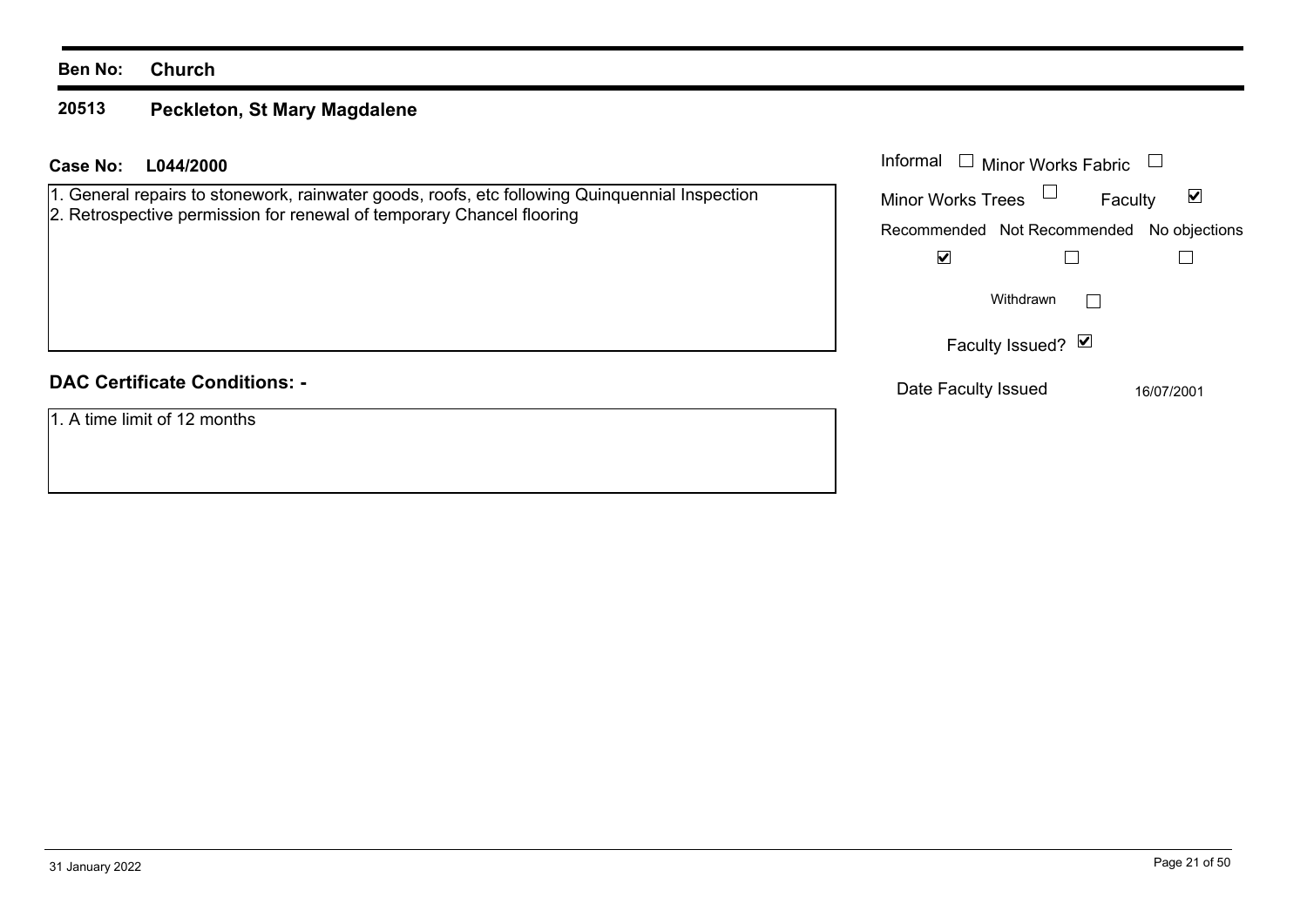| <b>Case No:</b><br>L123/2001                        | Informal □ Minor Works Fabric<br>$\Box$                        |
|-----------------------------------------------------|----------------------------------------------------------------|
| Restoration of Porritt Organ                        | $\Box$<br>$\blacktriangledown$<br>Minor Works Trees<br>Faculty |
|                                                     | Recommended Not Recommended No objections                      |
|                                                     | $\blacktriangledown$                                           |
|                                                     | Withdrawn<br>$\Box$                                            |
|                                                     | Faculty Issued? Ø                                              |
| <b>DAC Certificate Conditions: -</b>                | Date Faculty Issued<br>06/02/2002                              |
| 1. A time limit of 12 months                        |                                                                |
|                                                     |                                                                |
|                                                     |                                                                |
| L090/2001<br><b>Case No:</b>                        | Informal $\Box$ Minor Works Fabric $\Box$                      |
| Installation of car park lighting and floodlighting | Minor Works Trees<br>$\blacktriangledown$<br>Faculty           |
|                                                     | Recommended Not Recommended No objections                      |
|                                                     | $\blacktriangledown$<br>$\Box$                                 |
|                                                     | Withdrawn                                                      |
|                                                     | Faculty Issued? Ø                                              |
| <b>DAC Certificate Conditions: -</b>                | Date Faculty Issued<br>22/02/2002                              |
| 1. A time limit of 12 months                        |                                                                |
|                                                     |                                                                |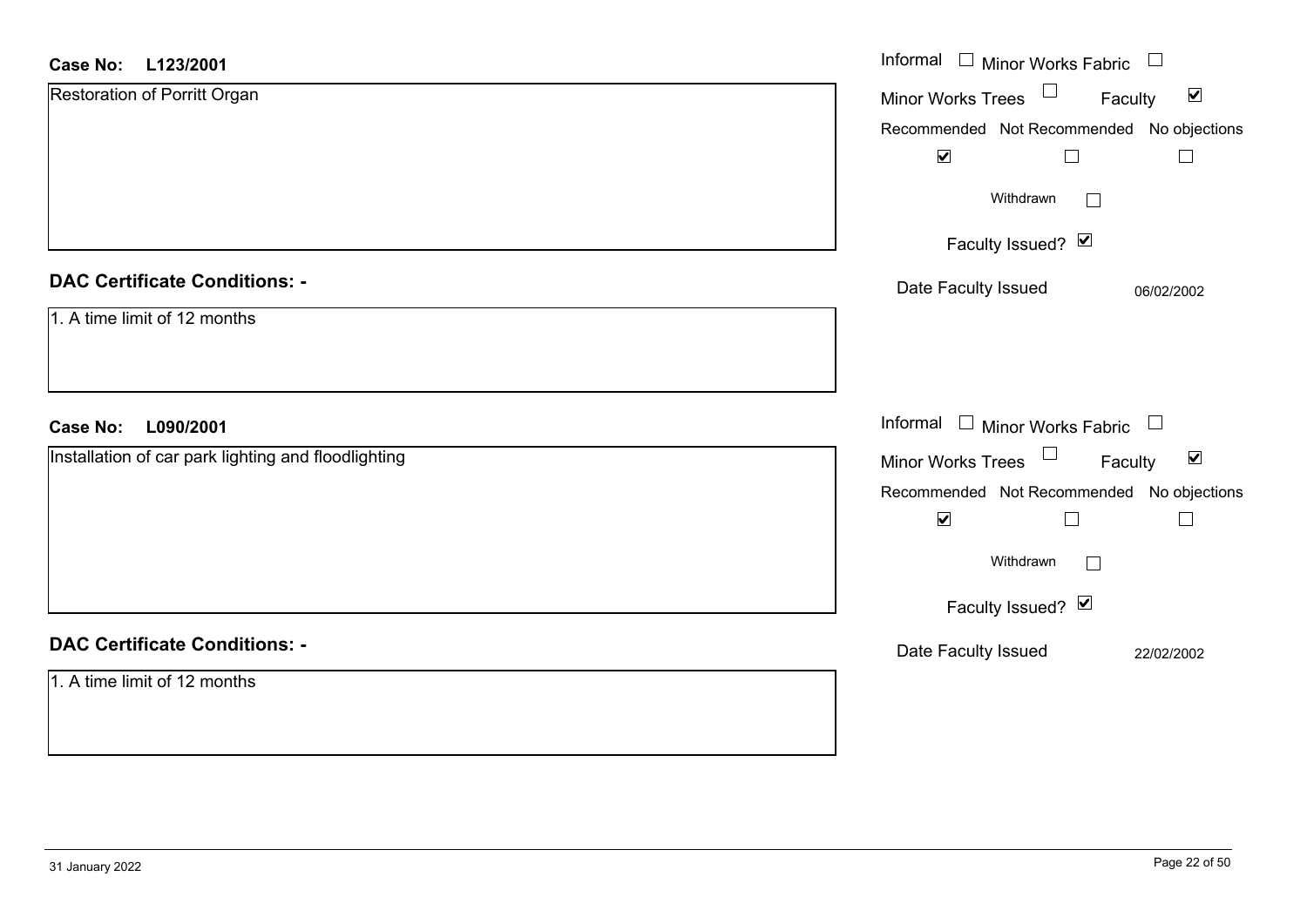| <b>Case No:</b><br>L043/2002                                                                                                                                                           | Informal □ Minor Works Fabric                                  |
|----------------------------------------------------------------------------------------------------------------------------------------------------------------------------------------|----------------------------------------------------------------|
| Refurbishment of car park adjacent to churchyard                                                                                                                                       | $\Box$<br>$\blacktriangledown$<br>Minor Works Trees<br>Faculty |
|                                                                                                                                                                                        | Recommended Not Recommended No objections                      |
|                                                                                                                                                                                        | $\blacktriangledown$                                           |
|                                                                                                                                                                                        | Withdrawn<br>$\Box$                                            |
|                                                                                                                                                                                        | Faculty Issued? $\Box$                                         |
| <b>DAC Certificate Conditions: -</b>                                                                                                                                                   | Date Faculty Issued                                            |
| 1. A time limit of 12 months                                                                                                                                                           |                                                                |
|                                                                                                                                                                                        |                                                                |
| <b>Case No:</b><br>L150/2006                                                                                                                                                           | Informal<br>$\Box$ Minor Works Fabric                          |
| 1. Repair to east window following vandalism                                                                                                                                           | $\blacktriangledown$<br>Faculty<br><b>Minor Works Trees</b>    |
| 2. Installation of window protection cut to fit the mullions and fixed to joints<br>3. Re-location of WW1 wooden cross from stone cross on grave on n side of the church to inside the | Recommended Not Recommended No objections                      |
| church                                                                                                                                                                                 | $\blacktriangledown$                                           |
|                                                                                                                                                                                        | Withdrawn                                                      |
|                                                                                                                                                                                        | Faculty Issued? Ø                                              |
| <b>DAC Certificate Conditions: -</b>                                                                                                                                                   | Date Faculty Issued<br>08/12/2006                              |
| $1.$ A time limit of 12 months                                                                                                                                                         |                                                                |
|                                                                                                                                                                                        |                                                                |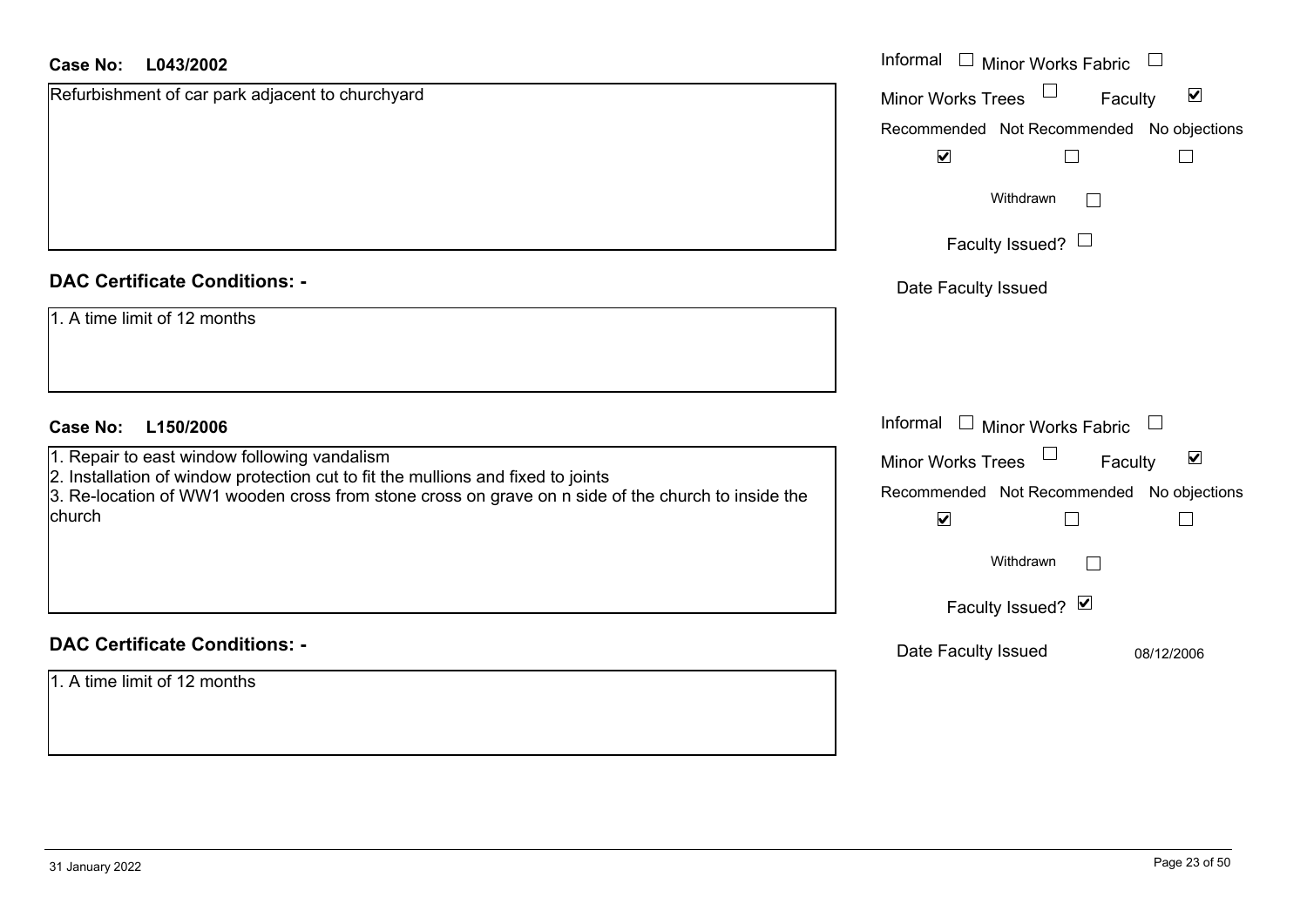| L041/2007<br><b>Case No:</b>                                                                                                                      | Informal □ Minor Works Fabric<br>$\begin{array}{c} \hline \end{array}$ |
|---------------------------------------------------------------------------------------------------------------------------------------------------|------------------------------------------------------------------------|
| To replace outer North and South Porch doors                                                                                                      | Minor Works Trees $\Box$<br>$\blacktriangledown$<br>Faculty            |
|                                                                                                                                                   | Recommended Not Recommended No objections                              |
|                                                                                                                                                   | $\blacktriangledown$<br>$\Box$                                         |
|                                                                                                                                                   | Withdrawn<br>$\Box$                                                    |
|                                                                                                                                                   | Faculty Issued? Ø                                                      |
| <b>DAC Certificate Conditions: -</b>                                                                                                              | Date Faculty Issued<br>06/06/2007                                      |
| 1. A time limit of 12 months<br>2. That the PCC installs matching door furniture on the outside of the doors to relieve the uniform<br>appearance |                                                                        |
| <b>Case No:</b><br>L190/2007                                                                                                                      | Informal □ Minor Works Fabric ⊠                                        |
| Repairs to the metal railings                                                                                                                     | Minor Works Trees <sup>1</sup><br>Faculty<br>$\Box$                    |
|                                                                                                                                                   | Recommended Not Recommended No objections                              |
|                                                                                                                                                   | $\Box$<br>$\Box$<br>$\Box$                                             |
|                                                                                                                                                   | Withdrawn<br>$\Box$                                                    |
|                                                                                                                                                   | Faculty Issued? $\Box$                                                 |
| <b>DAC Certificate Conditions: -</b>                                                                                                              | Date Faculty Issued                                                    |
|                                                                                                                                                   |                                                                        |
|                                                                                                                                                   |                                                                        |
|                                                                                                                                                   |                                                                        |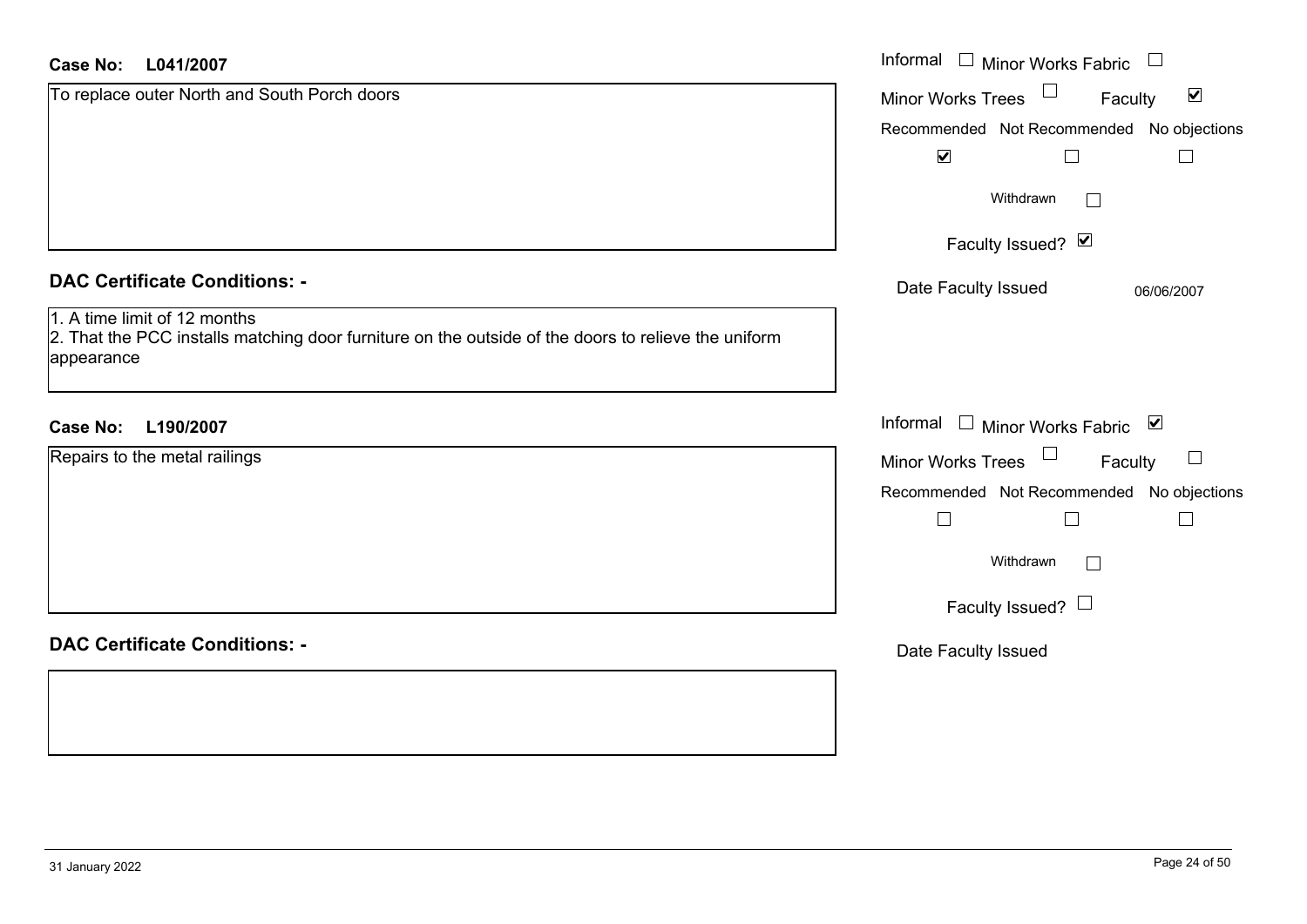| <b>Case No:</b><br>L004/2008                                                                                                                                                                                                                                                                         | Informal □ Minor Works Fabric                               |
|------------------------------------------------------------------------------------------------------------------------------------------------------------------------------------------------------------------------------------------------------------------------------------------------------|-------------------------------------------------------------|
| Repairs to the chest tomb of Henry Bickley (d. 1869)                                                                                                                                                                                                                                                 | $\blacktriangledown$<br><b>Minor Works Trees</b><br>Faculty |
|                                                                                                                                                                                                                                                                                                      | Recommended Not Recommended No objections                   |
|                                                                                                                                                                                                                                                                                                      | $\blacktriangledown$<br>$\Box$<br>$\Box$                    |
|                                                                                                                                                                                                                                                                                                      | Withdrawn                                                   |
|                                                                                                                                                                                                                                                                                                      | Faculty Issued? Ø                                           |
| <b>DAC Certificate Conditions: -</b>                                                                                                                                                                                                                                                                 | Date Faculty Issued<br>28/02/2008                           |
| 1. A time limit of 12 months                                                                                                                                                                                                                                                                         |                                                             |
|                                                                                                                                                                                                                                                                                                      |                                                             |
|                                                                                                                                                                                                                                                                                                      |                                                             |
| <b>Case No:</b><br>L146/2008                                                                                                                                                                                                                                                                         | Informal $\Box$ Minor Works Fabric                          |
| 1. Re-pointing of the: -                                                                                                                                                                                                                                                                             | $\blacktriangledown$<br><b>Minor Works Trees</b><br>Faculty |
| a) North Chancel<br>b) Nave                                                                                                                                                                                                                                                                          | Recommended Not Recommended No objections                   |
| c) Porch walls                                                                                                                                                                                                                                                                                       | $\blacktriangledown$<br>$\Box$<br>$\Box$                    |
| 2. Creation of footpath from the car park to the North Door                                                                                                                                                                                                                                          | Withdrawn                                                   |
|                                                                                                                                                                                                                                                                                                      | Faculty Issued? Ø                                           |
|                                                                                                                                                                                                                                                                                                      |                                                             |
| <b>DAC Certificate Conditions: -</b>                                                                                                                                                                                                                                                                 | Date Faculty Issued<br>09/10/2008                           |
| 1. A time limit of 12 months<br>2. That details of the works are entered in the Log Book so that a record is kept of what has been done<br>3. That the surface of the path should be either paving slabs or resin-bonded gravel<br>4. That the Church Architect must approve a sample of re-pointing |                                                             |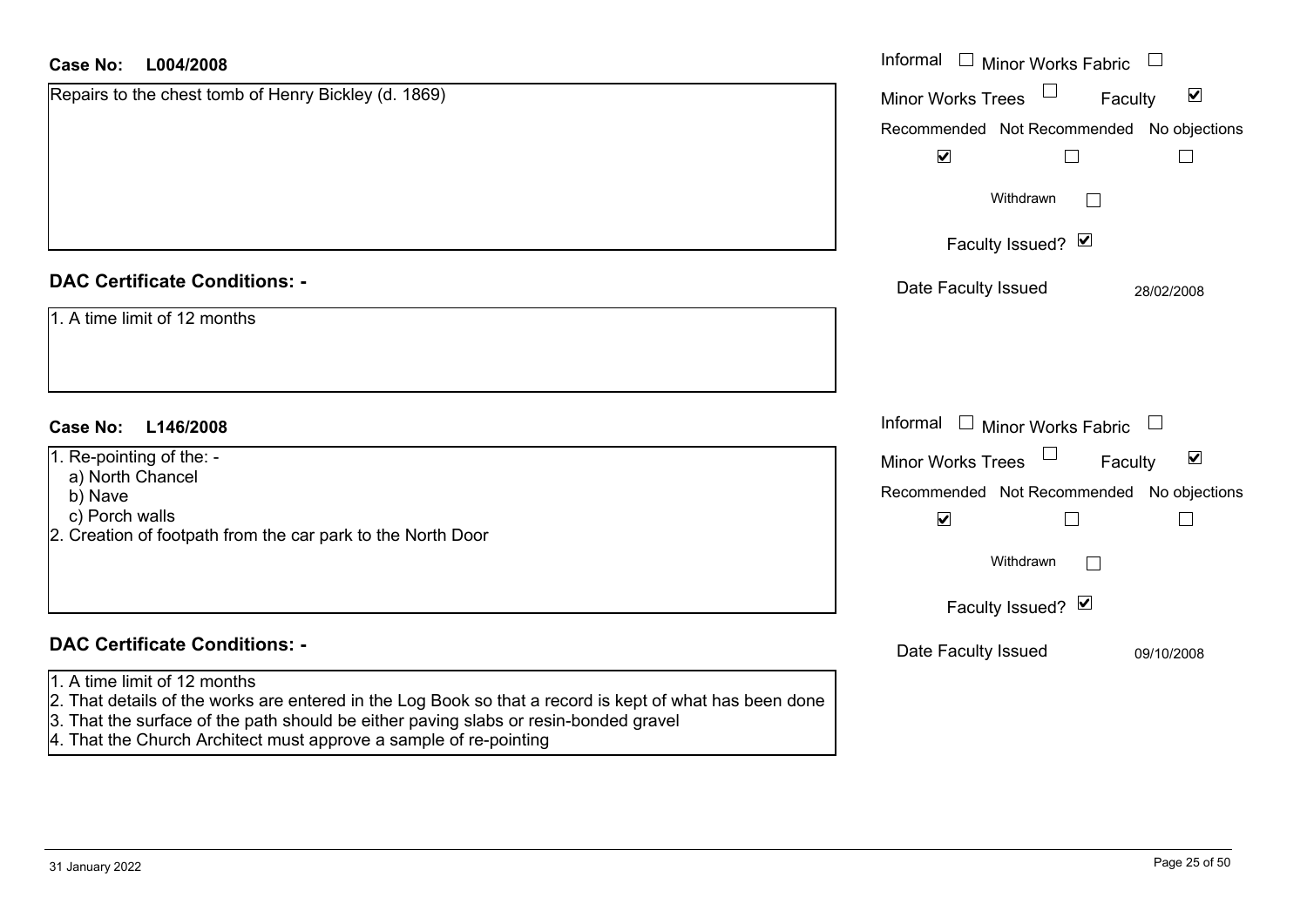| <b>Case No:</b><br>L007/2008         | Informal $\blacksquare$ Minor Works Fabric $\Box$ |
|--------------------------------------|---------------------------------------------------|
| Re-pointing of north: -              | Minor Works Trees<br>Faculty                      |
| 1. Chancel wall<br>2. Nave wall      | Recommended Not Recommended No objections         |
| 3. Porch                             | $\blacktriangledown$<br>$\Box$<br>$\Box$          |
|                                      | Withdrawn                                         |
|                                      | Faculty Issued?                                   |
| <b>DAC Certificate Conditions: -</b> | Date Faculty Issued                               |
| 1. A time limit of 12 months         |                                                   |
|                                      |                                                   |
|                                      |                                                   |
| <b>Case No:</b><br>L062/2009         | Informal $\Box$ Minor Works Fabric $\Box$         |
| Re-decoration of the church          | $\Box$<br>Minor Works Trees<br>Faculty            |
|                                      | Recommended Not Recommended No objections         |
|                                      | $\blacktriangledown$<br>$\Box$<br>$\Box$          |
|                                      | Withdrawn<br>$\sim$                               |
|                                      |                                                   |
|                                      | Faculty Issued? $\Box$                            |
| <b>DAC Certificate Conditions: -</b> | Date Faculty Issued                               |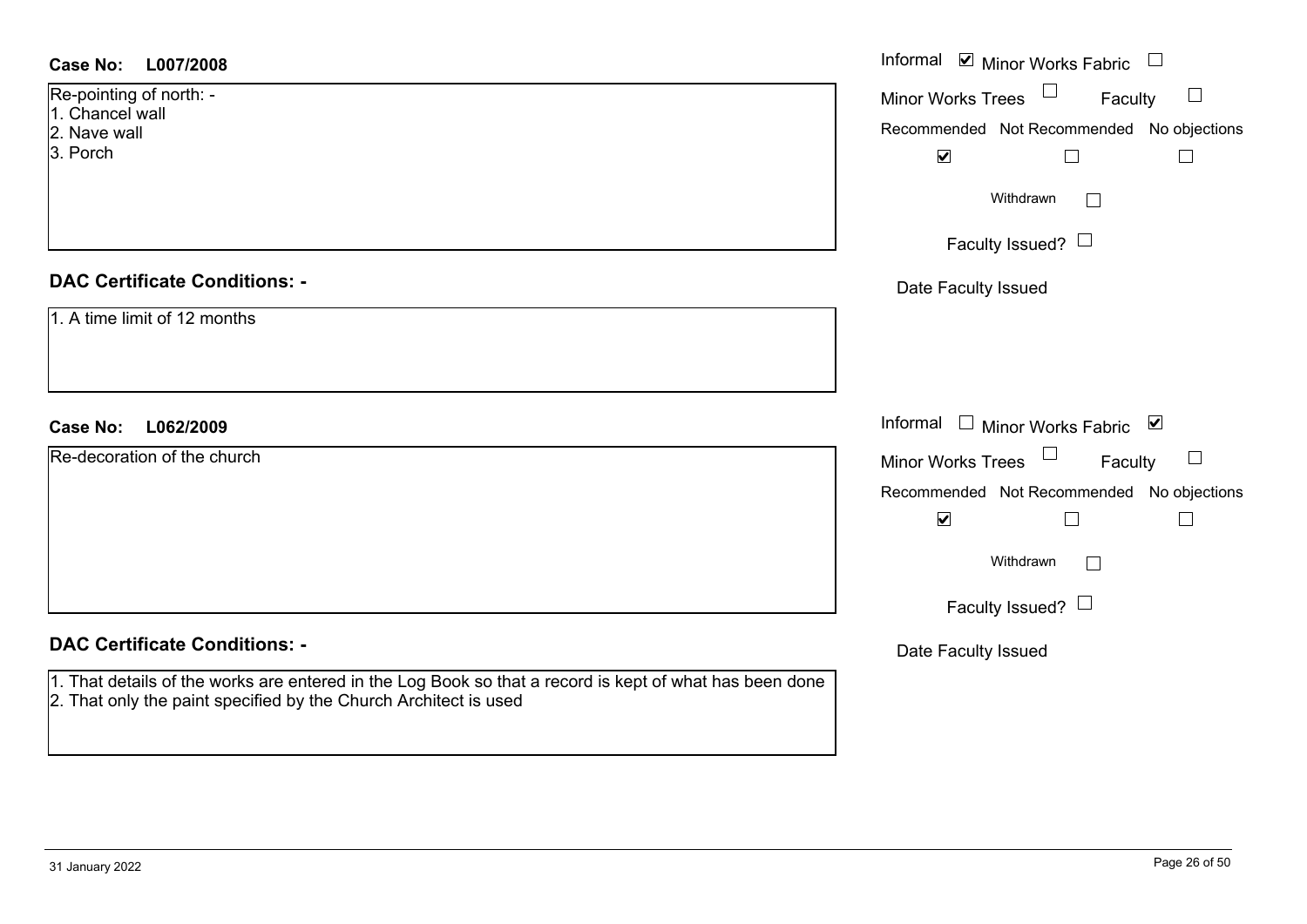#### **DAC Certificate Conditions: -**

#### 1. A time limit of 12 months

#### **DAC Certificate Conditions: -**

- 1. A time limit of 12 months
- 2. That details of the works are entered in the Log Book so that a record is kept of what has been done
- 3. That the new electric Dimplex Quartz heaters should be fitted with "Gold" tubes
- 4. That any new wiring should be carried out using "FP200" cable or similar approved

| <b>Case No:</b><br>L001/2013                                                                                                                                                                                                                                                                                             | Informal □ Minor Works Fabric                                                                                                                        |
|--------------------------------------------------------------------------------------------------------------------------------------------------------------------------------------------------------------------------------------------------------------------------------------------------------------------------|------------------------------------------------------------------------------------------------------------------------------------------------------|
| Planting of 1 Oak Tree                                                                                                                                                                                                                                                                                                   | $\sum$<br>Minor Works Trees<br>$\begin{array}{c} \hline \end{array}$<br>Faculty<br>Recommended Not Recommended No objections<br>$\blacktriangledown$ |
|                                                                                                                                                                                                                                                                                                                          | Withdrawn<br>Faculty Issued? $\Box$                                                                                                                  |
| <b>DAC Certificate Conditions: -</b><br>1. A time limit of 12 months<br>2. That details of the works are entered in the Log Book so that a record is kept of what has been done<br>3. That the PCC monitors the growth of the Oak Tree to ensure that it does not damage the memorials<br>or the surface of the car park | Date Faculty Issued                                                                                                                                  |
| L002/2013<br><b>Case No:</b>                                                                                                                                                                                                                                                                                             | Informal $\Box$ Minor Works Fabric $\Box$                                                                                                            |
| 1. Replacement of 15 x existing wall mounted Heaters with Dimplex QXD radiant type with gold tubes<br>2. Replacement of 2 x existing Dimplex AC3N over door air curtain heaters                                                                                                                                          | <b>Minor Works Trees</b><br>Faculty<br>Recommended Not Recommended No objections<br>$\blacktriangledown$<br>$\overline{\phantom{a}}$                 |
|                                                                                                                                                                                                                                                                                                                          | Withdrawn<br>Faculty Issued? $\Box$                                                                                                                  |
| <b>DAC Certificate Conditions: -</b>                                                                                                                                                                                                                                                                                     | Date Faculty Issued                                                                                                                                  |
|                                                                                                                                                                                                                                                                                                                          |                                                                                                                                                      |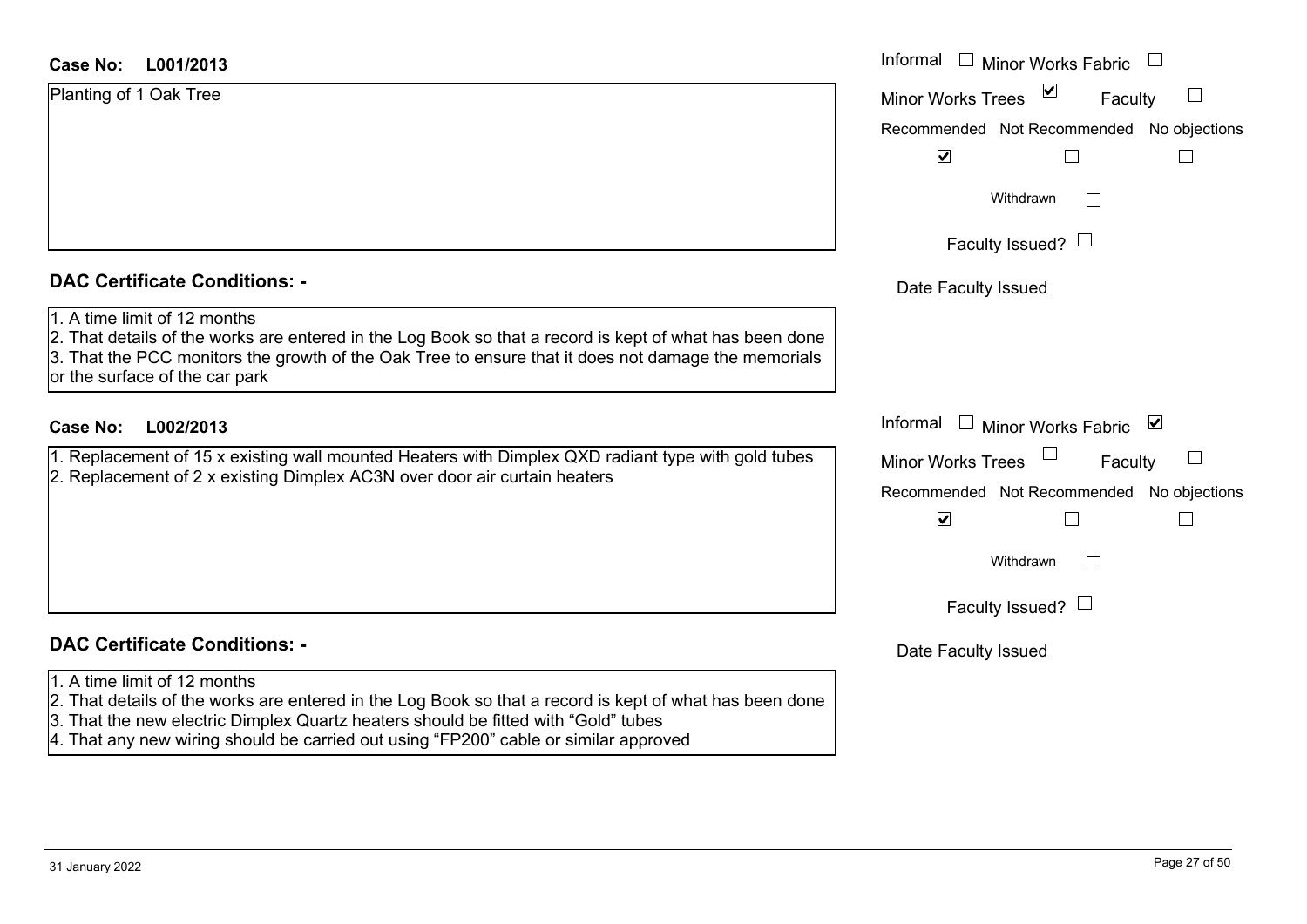Installation of Sound and Induction Loop System to Nave and Chancel

### **DAC Certificate Conditions: -**

#### 1. A time limit of 12 months

2. That details of the works are entered in the Log Book so that a record is kept of what has been 3. That the PCC ensures the contractor complies with the DAC Conditions on the installation of So and Induction Loop Systems (attached)

## **L233/2015Case No:** Informal

Installation of: -1. Accessible WC2. Severy

## **DAC Certificate Conditions: -**

1. That details of the works are entered in the Log Book so that a record is kept of what has been

| L115/2014                                                                                                                                                                                                                                            | Informal<br>$\blacktriangledown$<br>$\Box$<br><b>Minor Works Fabric</b> |
|------------------------------------------------------------------------------------------------------------------------------------------------------------------------------------------------------------------------------------------------------|-------------------------------------------------------------------------|
| on of Sound and Induction Loop System to Nave and Chancel                                                                                                                                                                                            | <b>Minor Works Trees</b><br>Faculty                                     |
|                                                                                                                                                                                                                                                      | Recommended Not Recommended No objections                               |
|                                                                                                                                                                                                                                                      | $\blacktriangledown$                                                    |
|                                                                                                                                                                                                                                                      | Withdrawn<br>П                                                          |
|                                                                                                                                                                                                                                                      | Faculty Issued? $\Box$                                                  |
| rtificate Conditions: -                                                                                                                                                                                                                              | Date Faculty Issued                                                     |
| limit of 12 months<br>etails of the works are entered in the Log Book so that a record is kept of what has been done<br>ne PCC ensures the contractor complies with the DAC Conditions on the installation of Sound<br>ction Loop Systems (attached) |                                                                         |
| L233/2015                                                                                                                                                                                                                                            | Informal<br><b>Minor Works Fabric</b>                                   |
| n of: -                                                                                                                                                                                                                                              | $\blacktriangledown$<br>Minor Works Trees<br>Faculty                    |
| sible WC                                                                                                                                                                                                                                             | Recommended Not Recommended No objections                               |
|                                                                                                                                                                                                                                                      |                                                                         |
|                                                                                                                                                                                                                                                      | Withdrawn<br>$\blacktriangledown$                                       |
|                                                                                                                                                                                                                                                      | Faculty Issued? $\Box$                                                  |
| rtificate Conditions: -                                                                                                                                                                                                                              | Date Faculty Issued                                                     |
| etails of the works are entered in the Log Book so that a record is kept of what has been done                                                                                                                                                       |                                                                         |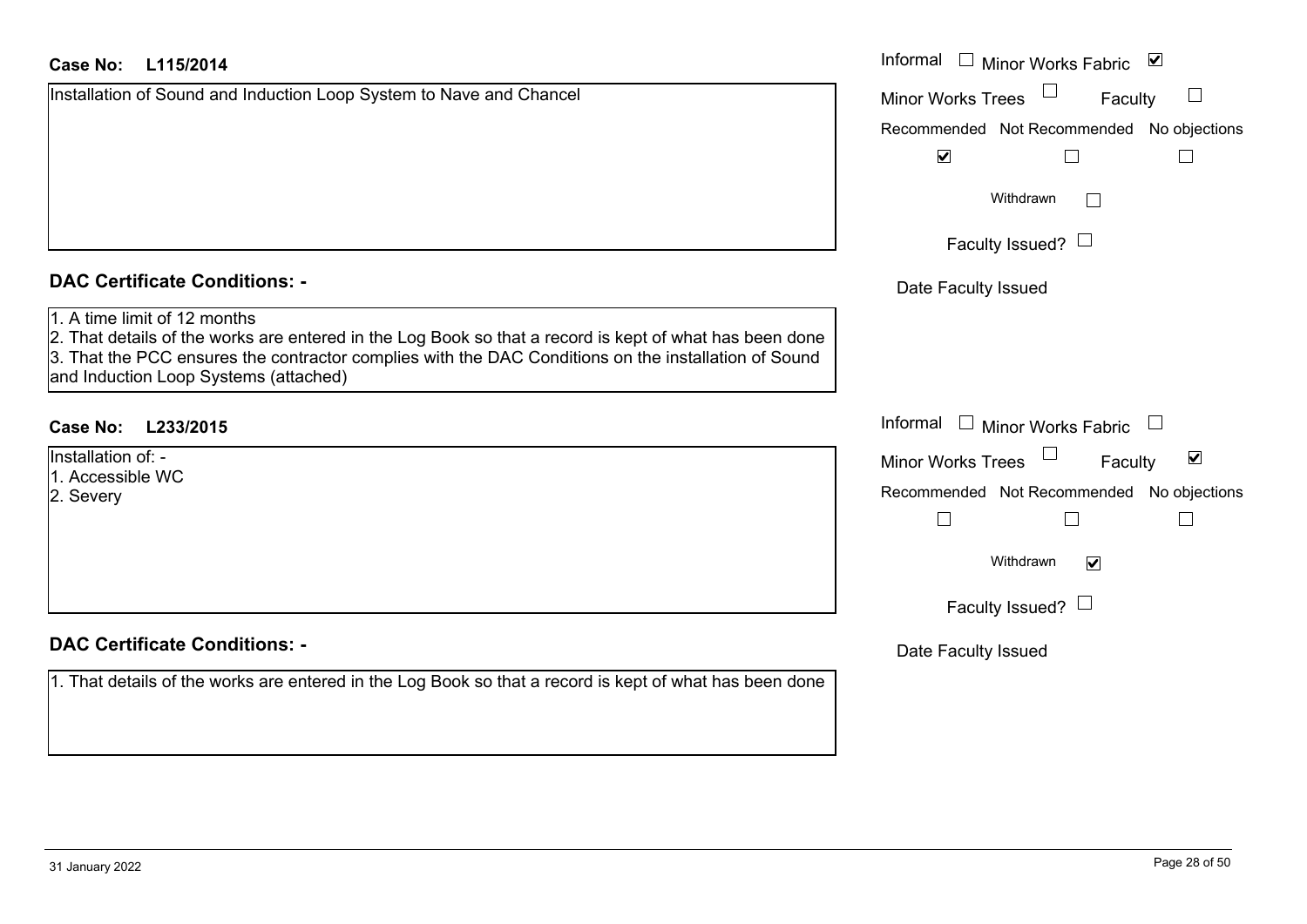| Informal<br>Minor        |
|--------------------------|
| <b>Minor Works Trees</b> |
| Recommended Not          |
| $\blacktriangledown$     |
| Withd                    |
| <b>Faculty Iss</b>       |
|                          |

#### **DAC Certificate Conditions: -**

1. That details of the works are entered in the Log Book so that a record is kept of what has been done 2. That all wiring should be as unobtrusive as possible and of an appropriate colour to blend with the background and to be "FP200" cable or similar approved 3. That, where possible, all fixings should be made into joints, not stonework, using stainless steel or

#### **Case No:**

1. Large Yew to front of church - Raise canopy to give a clearance from ground level of 2.4m

2. 17no Golden Irish Yew - Reduce height to 6ft

3. 17no Golden Irish Yew - Following the above works when suitable regenerative growth has established, cut the sides off the trees to re-establish the trees in a smaller form

4. English Oak at front corner of site - Raise canopy to give a clearance from ground level of 2.4m

## **DAC Certificate Conditions: -**

1. That details of the works are entered in the Log Book so that a record is kept of what has been done

|                                                                                                                                                                                                                                                                                                                                                       | Informal $\square$<br>$\blacktriangledown$<br><b>Minor Works Fabric</b> |
|-------------------------------------------------------------------------------------------------------------------------------------------------------------------------------------------------------------------------------------------------------------------------------------------------------------------------------------------------------|-------------------------------------------------------------------------|
| on of Heaters                                                                                                                                                                                                                                                                                                                                         | <b>Minor Works Trees</b><br>Faculty                                     |
|                                                                                                                                                                                                                                                                                                                                                       | Recommended Not Recommended No objections                               |
|                                                                                                                                                                                                                                                                                                                                                       | $\blacktriangledown$                                                    |
|                                                                                                                                                                                                                                                                                                                                                       | Withdrawn                                                               |
|                                                                                                                                                                                                                                                                                                                                                       | Faculty Issued? $\Box$                                                  |
| rtificate Conditions: -                                                                                                                                                                                                                                                                                                                               | Date Faculty Issued                                                     |
| etails of the works are entered in the Log Book so that a record is kept of what has been done<br>Il wiring should be as unobtrusive as possible and of an appropriate colour to blend with the<br>ind and to be "FP200" cable or similar approved<br>vhere possible, all fixings should be made into joints, not stonework, using stainless steel or |                                                                         |
|                                                                                                                                                                                                                                                                                                                                                       | Informal □ Minor Works Fabric                                           |
| Yew to front of church - Raise canopy to give a clearance from ground level of                                                                                                                                                                                                                                                                        | ⊻<br><b>Minor Works Trees</b><br>Faculty                                |
| Golden Irish Yew - Reduce height to 6ft<br>3olden Irish Yew - Following the above works when suitable regenerative growth<br>plished, cut the sides off the trees to re-establish the trees in a smaller                                                                                                                                              | Recommended Not Recommended No objections<br>$\blacktriangledown$       |
| h Oak at front corner of site - Raise canopy to give a clearance from ground level of 2.4m                                                                                                                                                                                                                                                            | Withdrawn                                                               |
|                                                                                                                                                                                                                                                                                                                                                       | Faculty Issued? $\Box$                                                  |
|                                                                                                                                                                                                                                                                                                                                                       |                                                                         |

#### Date Faculty Issued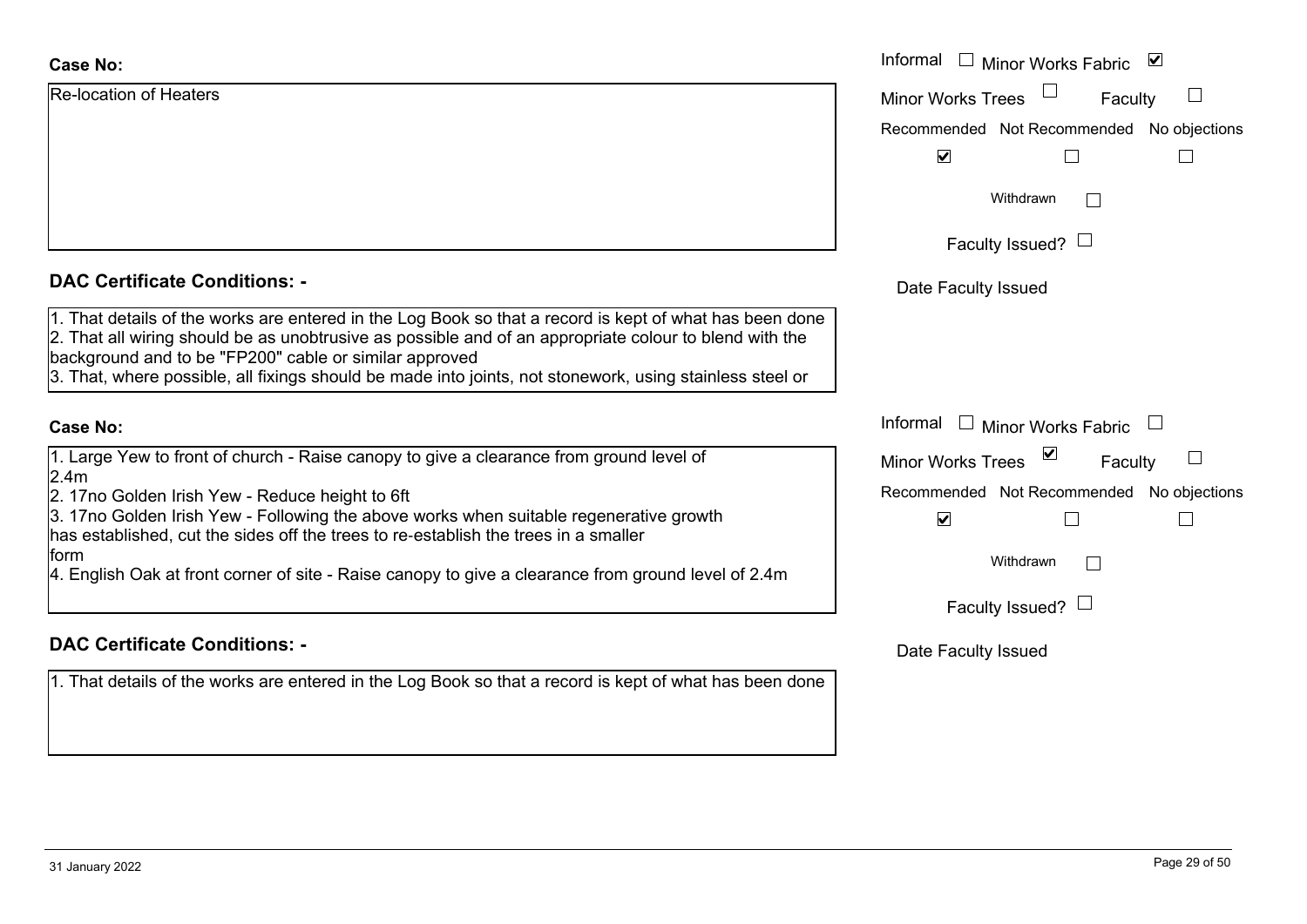| <b>Case No:</b>                                                                                                                                                                                                                                                                                                                                                                            | Informal $\square$<br>Minor Works Fabric                                                                 |
|--------------------------------------------------------------------------------------------------------------------------------------------------------------------------------------------------------------------------------------------------------------------------------------------------------------------------------------------------------------------------------------------|----------------------------------------------------------------------------------------------------------|
| 1. Tower and Masonry Repairs comprising: -<br>a) Re-fixing of all slate Tower louvres<br>b) Re-fixing of loose merlons                                                                                                                                                                                                                                                                     | $\blacktriangledown$<br><b>Minor Works Trees</b><br>Faculty<br>Recommended Not Recommended No objections |
| c) Stone repairs to Tower and base of Spire<br>2. Improvements to internal Tower ladder access                                                                                                                                                                                                                                                                                             | $\blacktriangledown$<br>Withdrawn                                                                        |
| Works are set out in 12864-DB3-B01-00-SP-A-00100 Spec Schedule of Works and<br>Prelims-BOUND                                                                                                                                                                                                                                                                                               | Faculty Issued? $\Box$                                                                                   |
| <b>DAC Certificate Conditions: -</b>                                                                                                                                                                                                                                                                                                                                                       | Date Faculty Issued<br>22/04/2020                                                                        |
| 1. That details of the works are entered in the Log Book so that a record is kept of what has been done<br>2. That any stonework to be replaced is carefully checked for tool marks and, if found, the stones are<br>set aside and Diocesan Archaeological Adviser is notified<br>3. That, where possible, all fixings should be made into joints, not stonework, using stainless steel or |                                                                                                          |
| <b>Case No:</b>                                                                                                                                                                                                                                                                                                                                                                            | Informal $\square$<br>Minor Works Fabric                                                                 |
| Drainage Works comprising: -<br>a) Excavation of external church perimeter in conjunction with archaeological watching brief<br>b) Installation of French drains, new gullies, extending rainwater pipes and improvements to rodding<br>drains and associated work                                                                                                                         | $\blacktriangledown$<br>Minor Works Trees<br>Faculty<br>Recommended Not Recommended No objections        |
|                                                                                                                                                                                                                                                                                                                                                                                            | Withdrawn<br>$\Box$<br>Faculty Issued? $\Box$                                                            |
| <b>DAC Certificate Conditions: -</b>                                                                                                                                                                                                                                                                                                                                                       | Date Faculty Issued                                                                                      |
| 1. That details of the works are entered in the Log Book so that a record is kept of what has been done                                                                                                                                                                                                                                                                                    |                                                                                                          |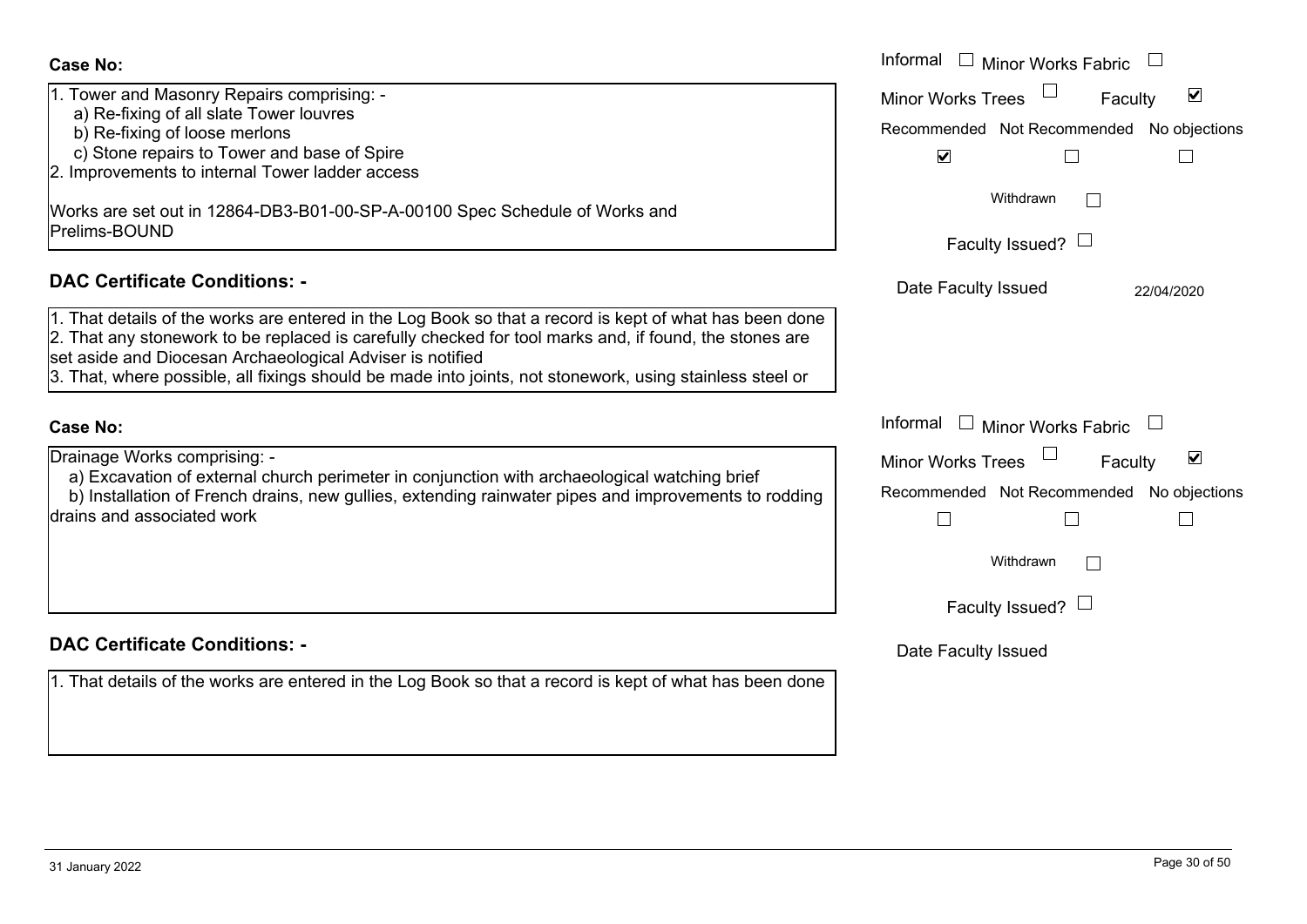# **DAC Certificate Conditions: -**

Dig 4 trial holes to ascertain foundation depth + sample internal plaster

1. That details of the works are entered in the Log Book so that a record is kept of what has been done 2. That no works shall take place until the PCC, after consultation with the Diocesan Archaeological Adviser, has secured the implementation of a programme of archaeological works in accordance with written scheme of investigation which has been submitted by the PCC and approved by the DAC

## **Case No:**

Felling of one dead tree

|  | <b>DAC Certificate Conditions: -</b> |  |
|--|--------------------------------------|--|

1. That details of the works are entered in the Log Book so that a record is kept of what has been done

# **Case No:**

|                                                                                                                                                                                                                                                                                                                                                                                   | Informal $\square$<br><b>Minor Works Fabric</b>             |
|-----------------------------------------------------------------------------------------------------------------------------------------------------------------------------------------------------------------------------------------------------------------------------------------------------------------------------------------------------------------------------------|-------------------------------------------------------------|
| I holes to ascertain foundation depth + sample internal plaster                                                                                                                                                                                                                                                                                                                   | $\blacktriangledown$<br><b>Minor Works Trees</b><br>Faculty |
|                                                                                                                                                                                                                                                                                                                                                                                   | Recommended Not Recommended<br>No objections                |
|                                                                                                                                                                                                                                                                                                                                                                                   | $\blacktriangledown$                                        |
|                                                                                                                                                                                                                                                                                                                                                                                   | Withdrawn                                                   |
|                                                                                                                                                                                                                                                                                                                                                                                   | Faculty Issued? $\Box$                                      |
| rtificate Conditions: -                                                                                                                                                                                                                                                                                                                                                           | Date Faculty Issued<br>10/06/2020                           |
| etails of the works are entered in the Log Book so that a record is kept of what has been done<br>o works shall take place until the PCC, after consultation with the Diocesan Archaeological<br>has secured the implementation of a programme of archaeological works in accordance with a<br>cheme of investigation which has been submitted by the PCC and approved by the DAC |                                                             |
|                                                                                                                                                                                                                                                                                                                                                                                   | Informal<br>Minor Works Fabric<br>$\Box$                    |
| one dead tree                                                                                                                                                                                                                                                                                                                                                                     | $\triangledown$<br>Minor Works Trees<br>Faculty             |
|                                                                                                                                                                                                                                                                                                                                                                                   | Recommended Not Recommended<br>No objections                |
|                                                                                                                                                                                                                                                                                                                                                                                   | $\overline{\mathbf{v}}$                                     |
|                                                                                                                                                                                                                                                                                                                                                                                   | Withdrawn                                                   |
|                                                                                                                                                                                                                                                                                                                                                                                   | Faculty Issued? $\Box$                                      |
| rtificate Conditions: -                                                                                                                                                                                                                                                                                                                                                           | Date Faculty Issued                                         |
| etails of the works are entered in the Log Book so that a record is kent of what has been done.                                                                                                                                                                                                                                                                                   |                                                             |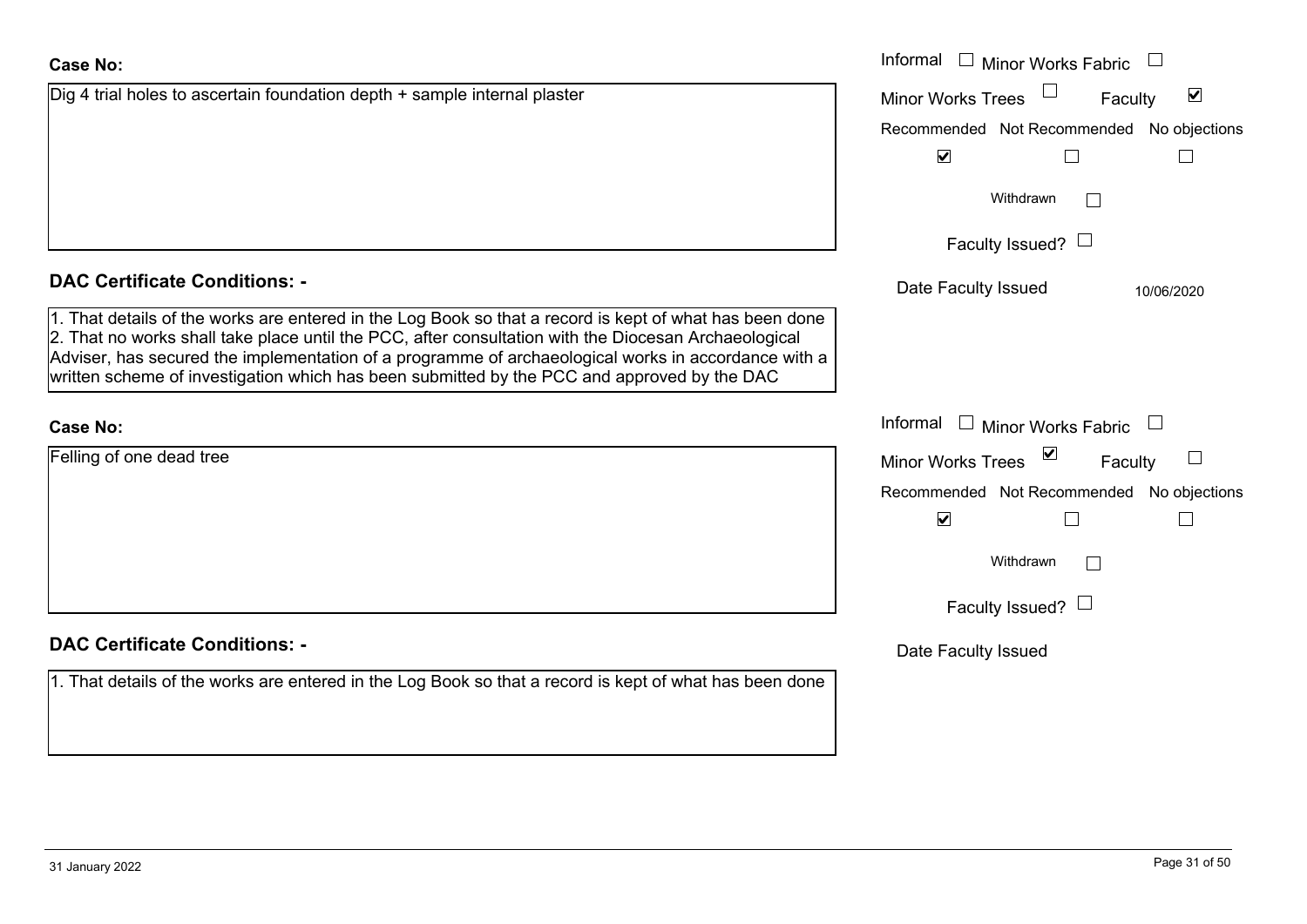| Case No:                                                                                                | Informal $\Box$ Minor Works Fabric $\Box$                |
|---------------------------------------------------------------------------------------------------------|----------------------------------------------------------|
| Trimming work on 3 Trees                                                                                | $\sum$<br>Minor Works Trees<br>$\mathbb{R}^n$<br>Faculty |
|                                                                                                         | Recommended Not Recommended No objections                |
|                                                                                                         | $\blacktriangledown$                                     |
|                                                                                                         | Withdrawn<br>$\vert \ \ \vert$                           |
|                                                                                                         | Faculty Issued? $\Box$                                   |
| <b>DAC Certificate Conditions: -</b>                                                                    | Date Faculty Issued                                      |
| 1. That details of the works are entered in the Log Book so that a record is kept of what has been done |                                                          |
|                                                                                                         |                                                          |
| <b>Case No:</b>                                                                                         | Informal □ Minor Works Fabric ⊠                          |
| Installation of a bench into the churchyard in memory of Ronnie Sowman                                  | $\Box$<br>Minor Works Trees<br>$\sqcup$<br>Faculty       |
|                                                                                                         | Recommended Not Recommended No objections                |
|                                                                                                         | $\blacktriangledown$                                     |
|                                                                                                         | Withdrawn<br>$\vert \ \ \vert$                           |
|                                                                                                         | Faculty Issued? $\Box$                                   |
| <b>DAC Certificate Conditions: -</b>                                                                    | Date Faculty Issued                                      |
| 1. That details of the works are entered in the Log Book so that a record is kept of what has been done |                                                          |
|                                                                                                         |                                                          |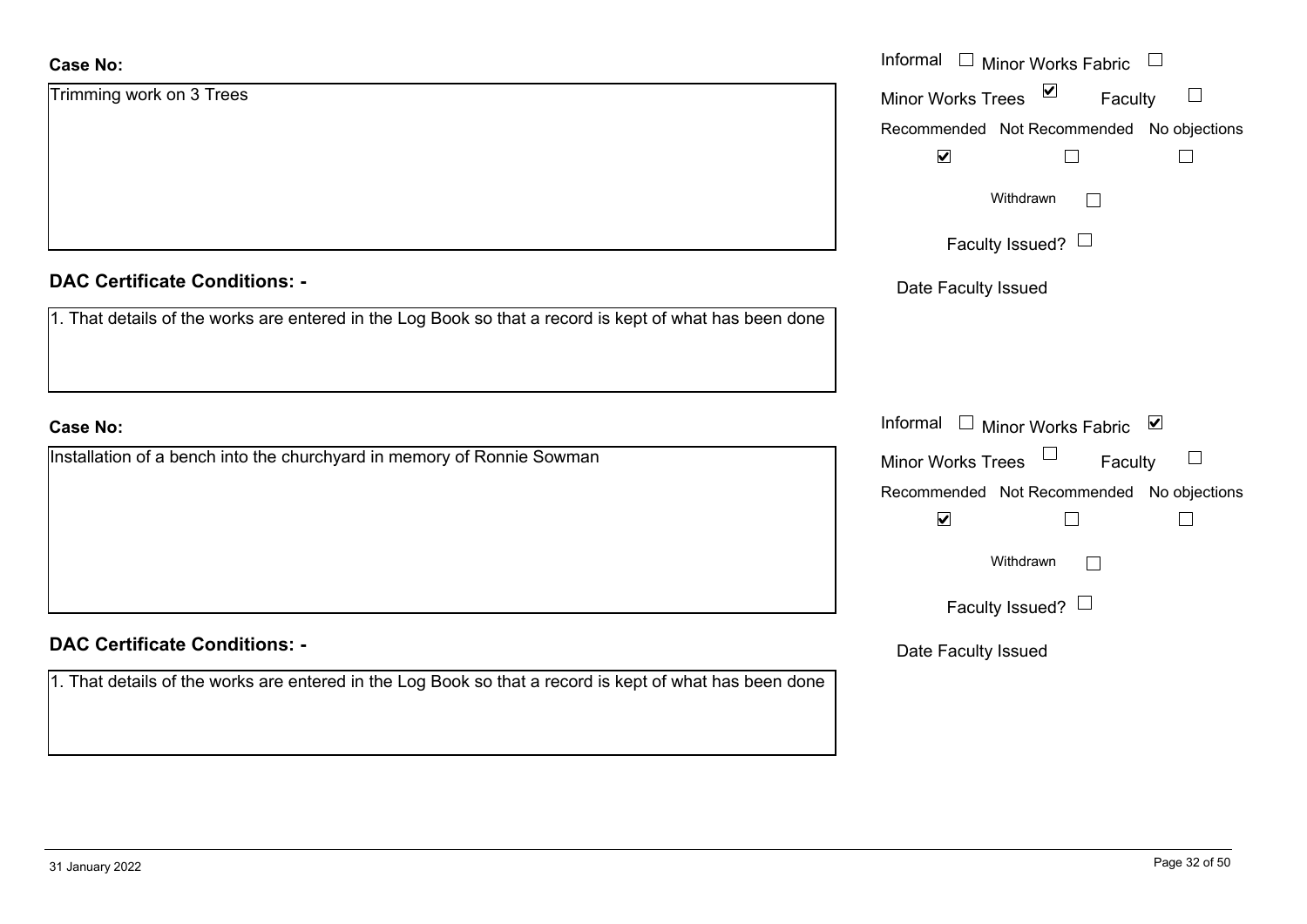#### **10203Pickwell, All Saints**

#### **L038/2001Case No:** Informal

- 1. Replacement of Rainwater Goods
- 2. Provision of drains, gullies and soakaways

#### **DAC Certificate Conditions: -**

- 1. A time limit of 12 months
- 2. That the architect should liaise throughout with the Diocesan Archaeological Adviser

| Informal $\;\;\Box\;$ Minor Works Fabric |                                           |   |
|------------------------------------------|-------------------------------------------|---|
| <b>Minor Works Trees</b>                 | Faculty                                   | M |
|                                          | Recommended Not Recommended No objections |   |
|                                          |                                           |   |
|                                          | Withdrawn                                 |   |
|                                          | Faculty Issued? $\Box$                    |   |

Date Faculty Issued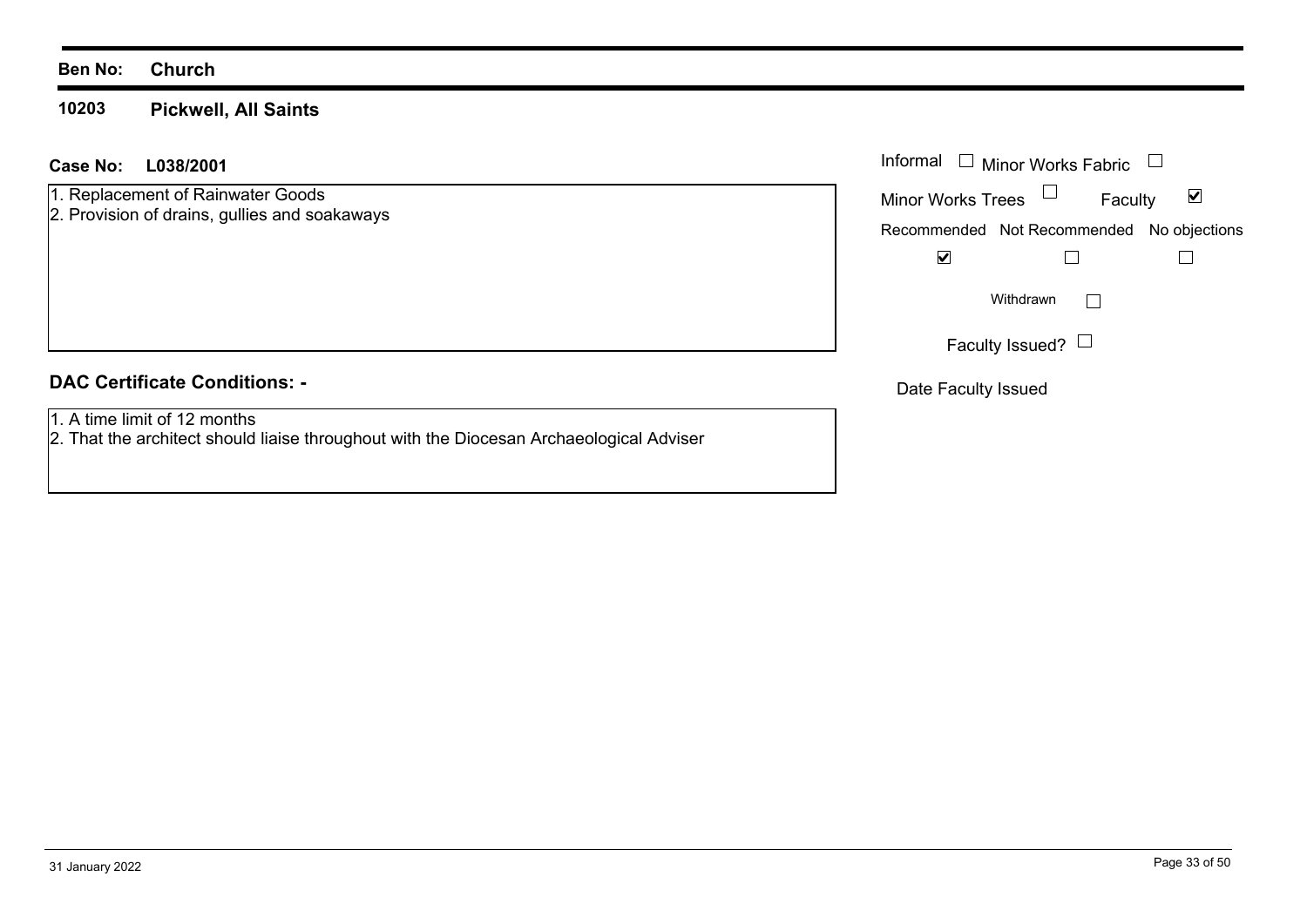| <b>Case No:</b><br>L042/2007                                                                                                                                                  | Informal □ Minor Works Fabric                                  |
|-------------------------------------------------------------------------------------------------------------------------------------------------------------------------------|----------------------------------------------------------------|
| 1. Removal of defective plaster and re-plastering of Aisles, Nave and Chancel<br>2. Re-decoration of the previously painted walls in the Tower, Aisles, Nave and Chancel      | $\blacktriangledown$<br><b>Minor Works Trees</b><br>Faculty    |
|                                                                                                                                                                               | Recommended Not Recommended No objections                      |
|                                                                                                                                                                               | $\blacktriangledown$<br>$\Box$                                 |
|                                                                                                                                                                               | Withdrawn                                                      |
|                                                                                                                                                                               | Faculty Issued? Ø                                              |
| <b>DAC Certificate Conditions: -</b>                                                                                                                                          | Date Faculty Issued<br>18/04/2007                              |
| 1. A time limit of 12 months<br>2. That, in the event of wall paintings being discovered, the works stop immediately and the advise of<br>the DAC is sought                   |                                                                |
| <b>Case No:</b><br>L162/2007                                                                                                                                                  | Informal □ Minor Works Fabric                                  |
| Replacement of Rainwater Goods                                                                                                                                                | $\Box$<br>$\blacktriangledown$<br>Minor Works Trees<br>Faculty |
|                                                                                                                                                                               | Recommended Not Recommended No objections                      |
|                                                                                                                                                                               | $\blacktriangledown$<br>$\mathsf{L}$                           |
|                                                                                                                                                                               | Withdrawn<br>$\vert \ \ \vert$                                 |
|                                                                                                                                                                               | Faculty Issued? $\Box$                                         |
| <b>DAC Certificate Conditions: -</b>                                                                                                                                          | Date Faculty Issued                                            |
| 1. A time limit of 12 months<br>2. That, where possible, all fixings should be made into joints, not stonework, using stainless steel or<br>non-ferrous screws in fibre plugs |                                                                |
|                                                                                                                                                                               |                                                                |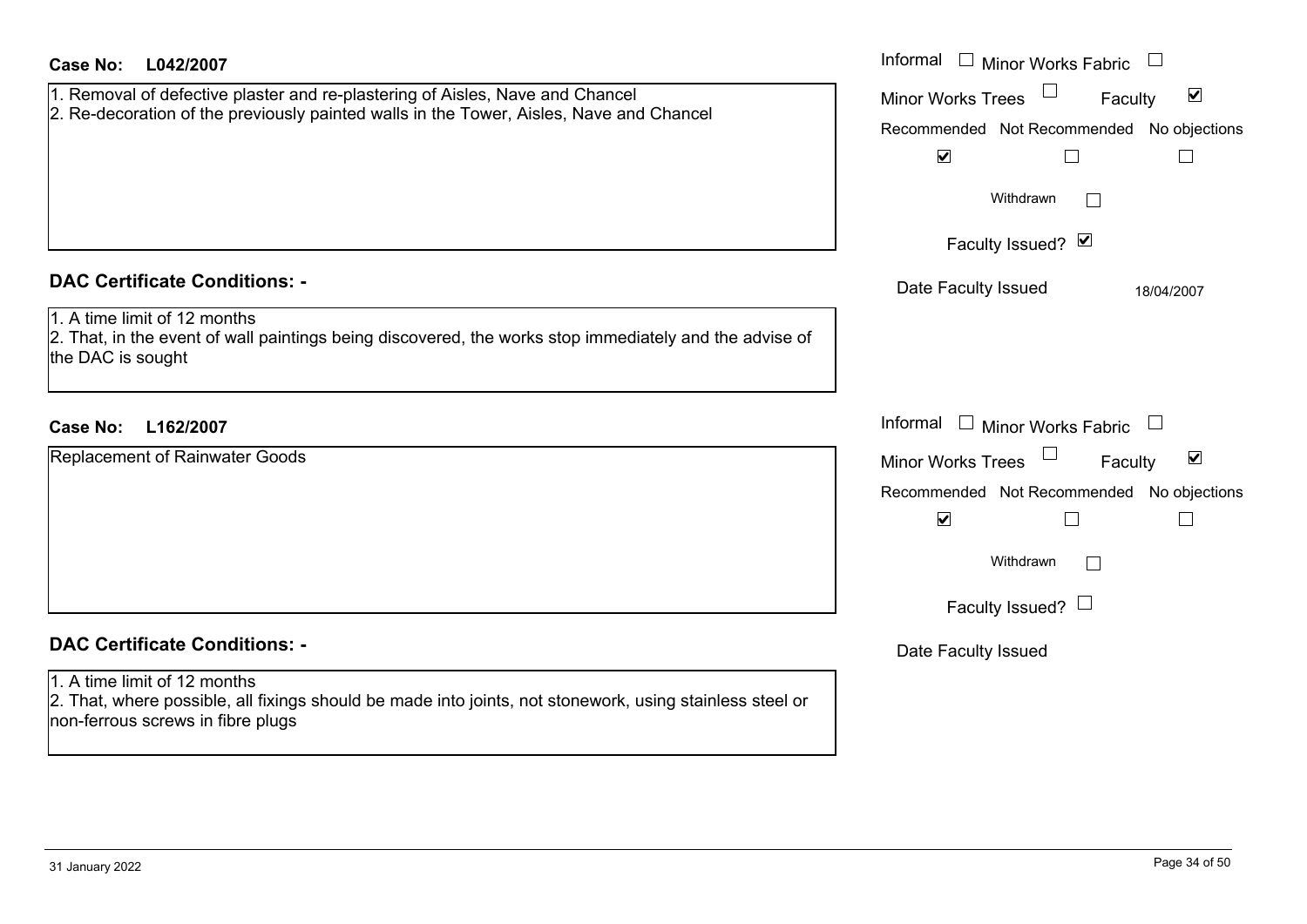| <b>Case No:</b><br>L054/2007                                                                                                                                                                                                                                                    | Informal ⊠ Minor Works Fabric             | $\Box$                          |
|---------------------------------------------------------------------------------------------------------------------------------------------------------------------------------------------------------------------------------------------------------------------------------|-------------------------------------------|---------------------------------|
| Repairs to churchyard wall on Main Street                                                                                                                                                                                                                                       | <b>Minor Works Trees</b>                  | $\blacktriangledown$<br>Faculty |
|                                                                                                                                                                                                                                                                                 | Recommended Not Recommended No objections |                                 |
|                                                                                                                                                                                                                                                                                 | $\blacktriangledown$                      |                                 |
|                                                                                                                                                                                                                                                                                 | Withdrawn                                 | $\mathbf{L}$                    |
|                                                                                                                                                                                                                                                                                 | Faculty Issued? Ø                         |                                 |
| <b>DAC Certificate Conditions: -</b>                                                                                                                                                                                                                                            | Date Faculty Issued                       | 08/11/2007                      |
| 1. A time limit of 12 months<br>2. That the works on site are to be monitored by Mr K J Hamilton, DAC Architect Member                                                                                                                                                          |                                           |                                 |
| <b>Case No:</b><br>L169/2007                                                                                                                                                                                                                                                    | Informal<br>$\Box$ Minor Works Fabric     | $\Box$                          |
| 1. Re-wiring of the church                                                                                                                                                                                                                                                      | <b>Minor Works Trees</b>                  | $\blacktriangledown$<br>Faculty |
| 2. New Lighting Scheme                                                                                                                                                                                                                                                          | Recommended Not Recommended No objections |                                 |
|                                                                                                                                                                                                                                                                                 | $\blacktriangledown$                      |                                 |
|                                                                                                                                                                                                                                                                                 | Withdrawn                                 |                                 |
|                                                                                                                                                                                                                                                                                 | Faculty Issued? Ø                         |                                 |
| <b>DAC Certificate Conditions: -</b>                                                                                                                                                                                                                                            | Date Faculty Issued                       | 18/01/2010                      |
| 1. A time limit of 12 months<br>2. That details of the works are entered in the Log Book so that a record is kept of what has been done<br>3. That MICV (mineral insulated cables with a PVC/LSF sheath) or fire resistant cables such as Pirelli<br>FP 200 GOLD should be used |                                           |                                 |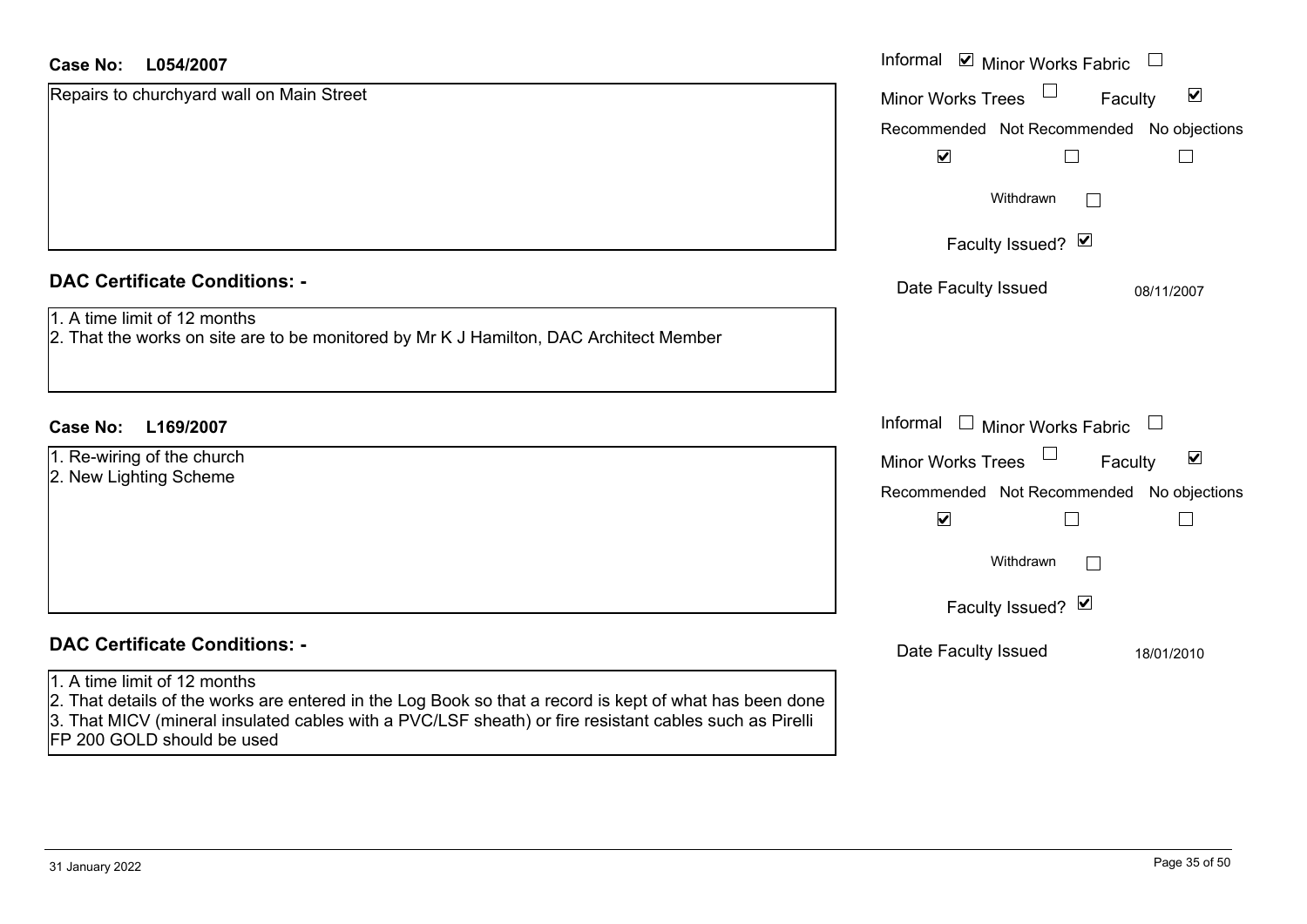| Case No:<br>L184/2013                                                                                                                                                                                                                                                                                                                                           | Informal ⊠ Minor Works Fabric                                                                                                                                                     |
|-----------------------------------------------------------------------------------------------------------------------------------------------------------------------------------------------------------------------------------------------------------------------------------------------------------------------------------------------------------------|-----------------------------------------------------------------------------------------------------------------------------------------------------------------------------------|
| 1. Installation of: -<br>a) Accesssible WC in the base of the Tower with raised ringing chamber<br>b) Servery at west end of South Aisle<br>2. Upgrading of Heating System<br>3. Provision of disability access to the churchyard                                                                                                                               | <b>Minor Works Trees</b><br>Faculty<br>Recommended Not Recommended No objections<br>$\Box$<br>Withdrawn                                                                           |
|                                                                                                                                                                                                                                                                                                                                                                 | Faculty Issued? $\Box$                                                                                                                                                            |
| <b>DAC Certificate Conditions: -</b><br>1. That details of the works are entered in the Log Book so that a record is kept of what has been done                                                                                                                                                                                                                 | Date Faculty Issued                                                                                                                                                               |
| L153/2014<br><b>Case No:</b>                                                                                                                                                                                                                                                                                                                                    | Informal<br>$\Box$ Minor Works Fabric                                                                                                                                             |
| 1. CONFIRMATORY APPLICATION for works undertaken: -<br>a) Phase 1 Re-pointing of the churchyard wall in 2011<br>2. Re-pointing of the churchyard wall and installation of weep holes                                                                                                                                                                            | $\blacktriangledown$<br><b>Minor Works Trees</b><br>Faculty<br>Recommended Not Recommended No objections<br>$\blacktriangledown$<br>$\Box$<br>Withdrawn<br>Faculty Issued? $\Box$ |
| <b>DAC Certificate Conditions: -</b>                                                                                                                                                                                                                                                                                                                            | Date Faculty Issued                                                                                                                                                               |
| 1. That details of the works are entered in the Log Book so that a record is kept of what has been done<br>2. That a test panel of re-pointing be agreed by the Conservation Officer from Melton Borough Council<br>3. That any stone which is removed be checked for signs of re-use and, if need be, contact made with<br>the Diocesan Archaeological Adviser |                                                                                                                                                                                   |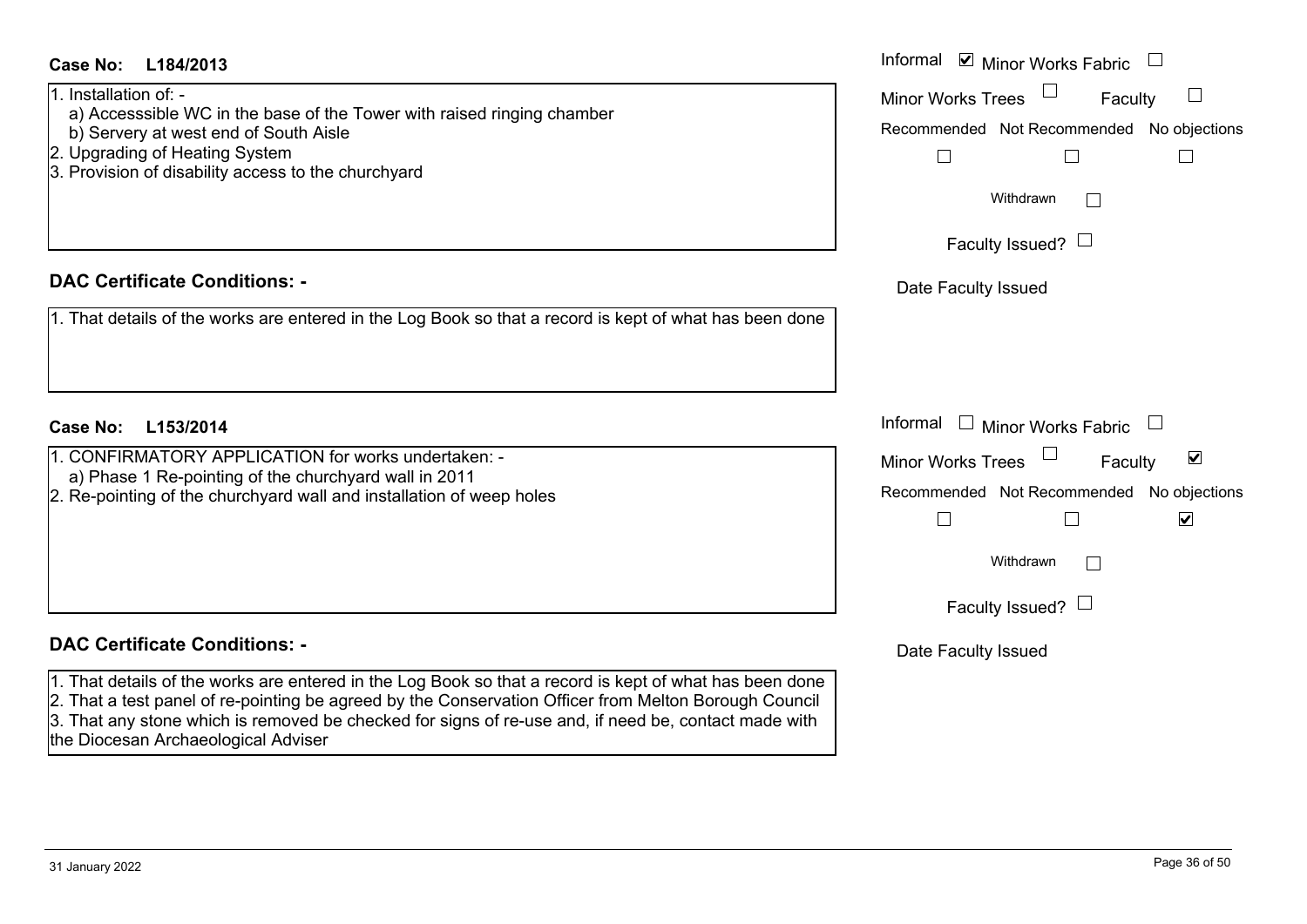| <b>Case No:</b>                                                                                                                                                                                                                                    | Informal □ Minor Works Fabric ☑                                       |
|----------------------------------------------------------------------------------------------------------------------------------------------------------------------------------------------------------------------------------------------------|-----------------------------------------------------------------------|
| South Aisle masonry repairs                                                                                                                                                                                                                        | <b>Minor Works Trees</b><br>Faculty                                   |
|                                                                                                                                                                                                                                                    | Recommended Not Recommended No objections                             |
|                                                                                                                                                                                                                                                    | $\blacktriangleright$<br>$\Box$<br>$\vert \ \ \vert$                  |
|                                                                                                                                                                                                                                                    | Withdrawn<br>$\perp$                                                  |
|                                                                                                                                                                                                                                                    | Faculty Issued? $\Box$                                                |
| <b>DAC Certificate Conditions: -</b>                                                                                                                                                                                                               | Date Faculty Issued                                                   |
| 1. That details of the works are entered in the Log Book so that a record is kept of what has been done                                                                                                                                            |                                                                       |
|                                                                                                                                                                                                                                                    |                                                                       |
| <b>Case No:</b>                                                                                                                                                                                                                                    | Informal<br>$\Box$ Minor Works Fabric<br>$\Box$                       |
| CONFIRMATORY APPLICATION for works undertaken: -                                                                                                                                                                                                   | $\Box$<br>$\blacktriangledown$<br><b>Minor Works Trees</b><br>Faculty |
| Replacement of North Aisle roof                                                                                                                                                                                                                    | Recommended Not Recommended No objections                             |
|                                                                                                                                                                                                                                                    | $\blacktriangledown$<br>$\Box$<br>$\Box$                              |
|                                                                                                                                                                                                                                                    | Withdrawn                                                             |
|                                                                                                                                                                                                                                                    | Faculty Issued? $\Box$                                                |
| <b>DAC Certificate Conditions: -</b>                                                                                                                                                                                                               | Date Faculty Issued<br>10/12/2018                                     |
| 1. That details of the works are entered in the Log Book so that a record is kept of what has been done<br>2. That the PCC submits an annual report detailing the state of the roof timbers (including moisture<br>readings for the underboarding) |                                                                       |
|                                                                                                                                                                                                                                                    |                                                                       |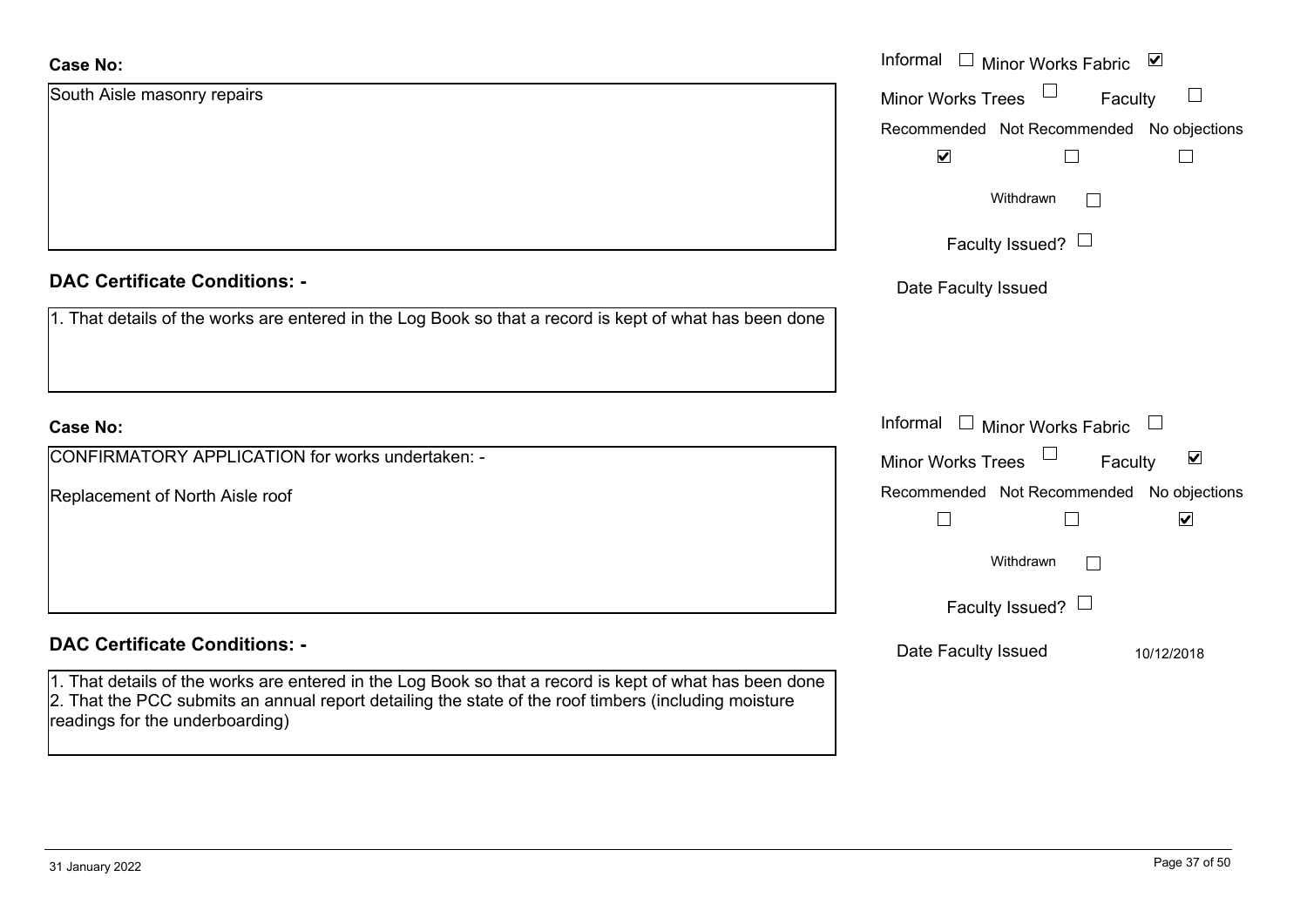| <b>Case No:</b>                                                                                         | Informal $\Box$ Minor Works Fabric $\Box$            |
|---------------------------------------------------------------------------------------------------------|------------------------------------------------------|
| Works to 3 Conifer Trees                                                                                | Minor Works Trees ⊠<br>Faculty                       |
|                                                                                                         | Recommended Not Recommended No objections            |
|                                                                                                         | $\blacktriangledown$<br>$\Box$                       |
|                                                                                                         | Withdrawn<br>$\Box$                                  |
|                                                                                                         | Faculty Issued?                                      |
| <b>DAC Certificate Conditions: -</b>                                                                    | Date Faculty Issued                                  |
| 1. That details of the works are entered in the Log Book so that a record is kept of what has been done |                                                      |
|                                                                                                         |                                                      |
| <b>Case No:</b>                                                                                         | Informal $\Box$ Minor Works Fabric $\Box$            |
| Renovations to stonework of tomb                                                                        | Minor Works Trees<br>$\blacktriangledown$<br>Faculty |
|                                                                                                         | Recommended Not Recommended No objections            |
|                                                                                                         | $\Box$<br>$\Box$<br>$\Box$                           |
|                                                                                                         | Withdrawn<br>$\blacktriangledown$                    |
|                                                                                                         | Faculty Issued? $\Box$                               |
| <b>DAC Certificate Conditions: -</b>                                                                    | Date Faculty Issued                                  |
| 1. That details of the works are entered in the Log Book so that a record is kept of what has been done |                                                      |
|                                                                                                         |                                                      |
|                                                                                                         |                                                      |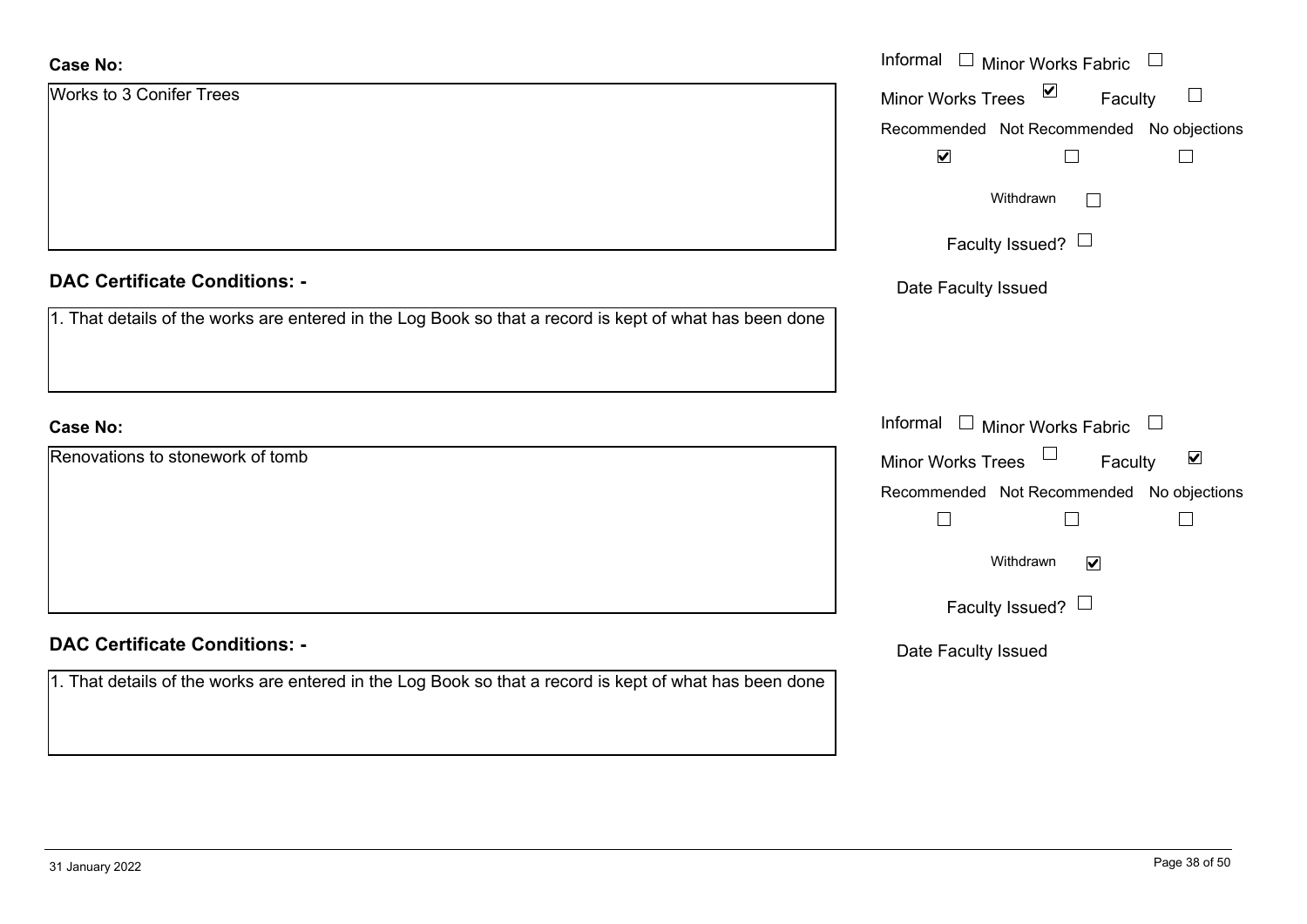Stonefacing of a section of boundary wall to match the remainder of the boundary wall

# **DAC Certificate Conditions: -**

1. That details of the works are entered in the Log Book so that a record is kept of what has been done

# **Case No:**

Stonework repairs highlighted by the QI Report: -

1. On the south aisle, the top stone to the pinnacle second from the west, and the top three stones to the pinnacle second from the east should be re-dowelled and re-fixed, and the security of all of the stones to all four pinnacles should be checked carefully

2. The loose surface spalling stone and mortar over the south porch outer doorway should be carefully removed

3. A mason should check the security of the fixings to the Sharman monument on the exterior of the chancel south wall

4. The chest tomb near the chancel north wall should be fenced off and options for rebuilding should be considered – including approaching family descendants

# **DAC Certificate Conditions: -**

1. That details of the works are entered in the Log Book so that a record is kept of what has been done

|                                                                                                                                                                                              | Informal □ Minor Works Fabric ⊠                     |
|----------------------------------------------------------------------------------------------------------------------------------------------------------------------------------------------|-----------------------------------------------------|
| ing of a section of boundary wall to match the remainder of the boundary wall                                                                                                                | <b>Minor Works Trees</b><br>Faculty                 |
|                                                                                                                                                                                              | Recommended Not Recommended No objections           |
|                                                                                                                                                                                              |                                                     |
|                                                                                                                                                                                              | Withdrawn                                           |
|                                                                                                                                                                                              | Faculty Issued? $\Box$                              |
| rtificate Conditions: -                                                                                                                                                                      | Date Faculty Issued                                 |
| etails of the works are entered in the Log Book so that a record is kept of what has been done                                                                                               |                                                     |
|                                                                                                                                                                                              | Informal<br>Minor Works Fabric<br>$\mathbf{1}$<br>⊻ |
| rk repairs highlighted by the QI Report: -                                                                                                                                                   | <b>Minor Works Trees</b><br>Faculty                 |
| south aisle, the top stone to the pinnacle second from the west, and the top three stones to<br>icle second from the east should be re-dowelled and re-fixed, and the security of all of the | Recommended Not Recommended No objections           |
| all four pinnacles should be checked carefully<br>ose surface spalling stone and mortar over the south porch outer doorway should be carefully                                               |                                                     |
| on should check the security of the fixings to the Sharman monument on the exterior of the                                                                                                   | Withdrawn<br>$\mathbb{R}^n$                         |
| south wall<br>est tomb near the chancel north wall should be fenced off and options for rebuilding should be                                                                                 | Faculty Issued? $\Box$                              |
| ed – including approaching family descendants                                                                                                                                                |                                                     |
| rtificate Conditions: -                                                                                                                                                                      | Date Faculty Issued                                 |
| etails of the works are entered in the Log Book so that a record is kept of what has been done                                                                                               |                                                     |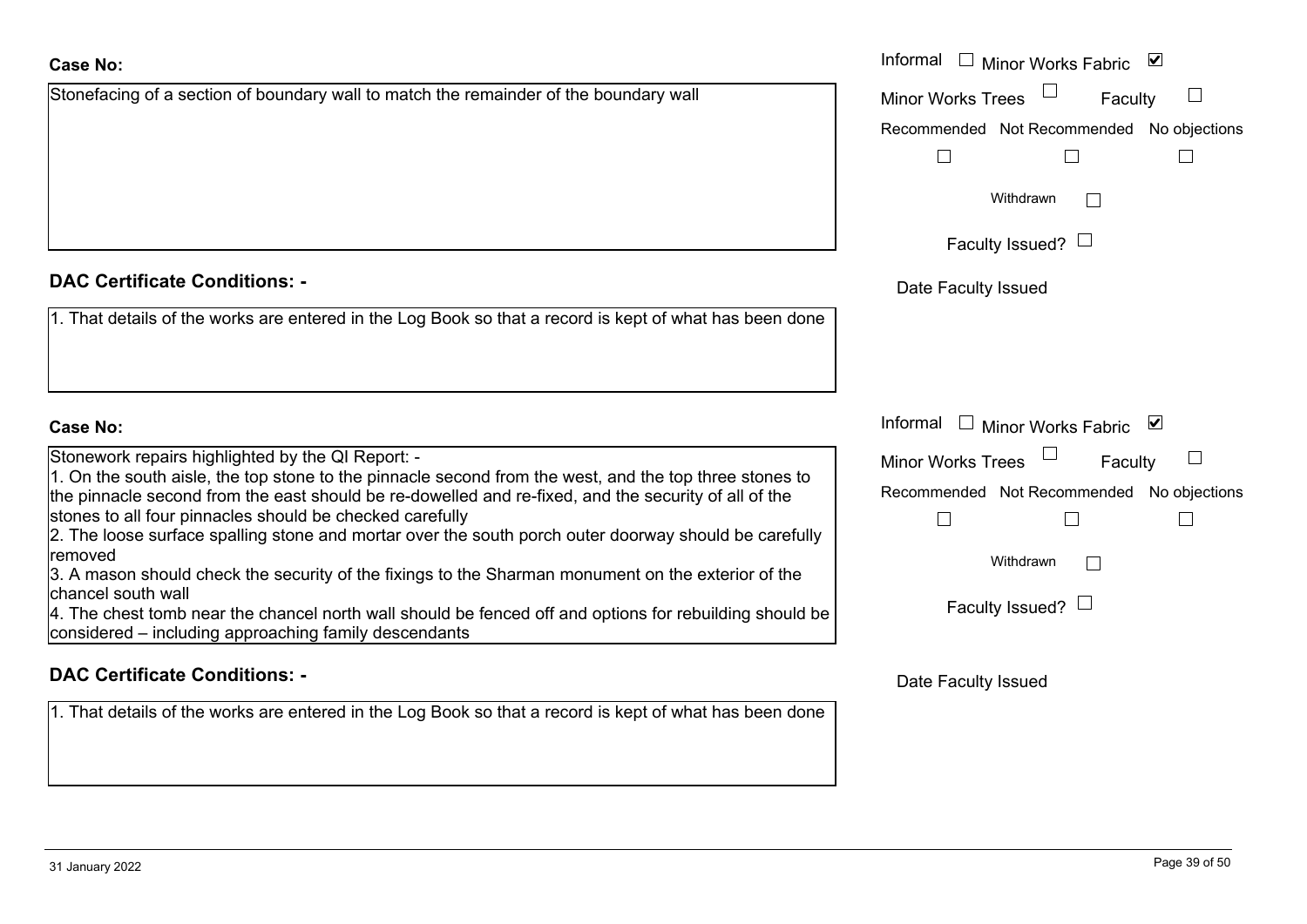**10201Plungar, St Helen**

**L022/2002Case No:** Informal

Installation of Sound and Loop System  $\blacktriangledown$ Faculty Minor Works Trees Recommended Not Recommended No objections  $\overline{\mathbf{v}}$  $\Box$  $\Box$  $\Box$ Withdrawn Faculty Issued?  $\Box$ **DAC Certificate Conditions: -**Date Faculty Issued 1. A time limit of 12 months

Informal  $\Box$  Minor Works Fabric  $\Box$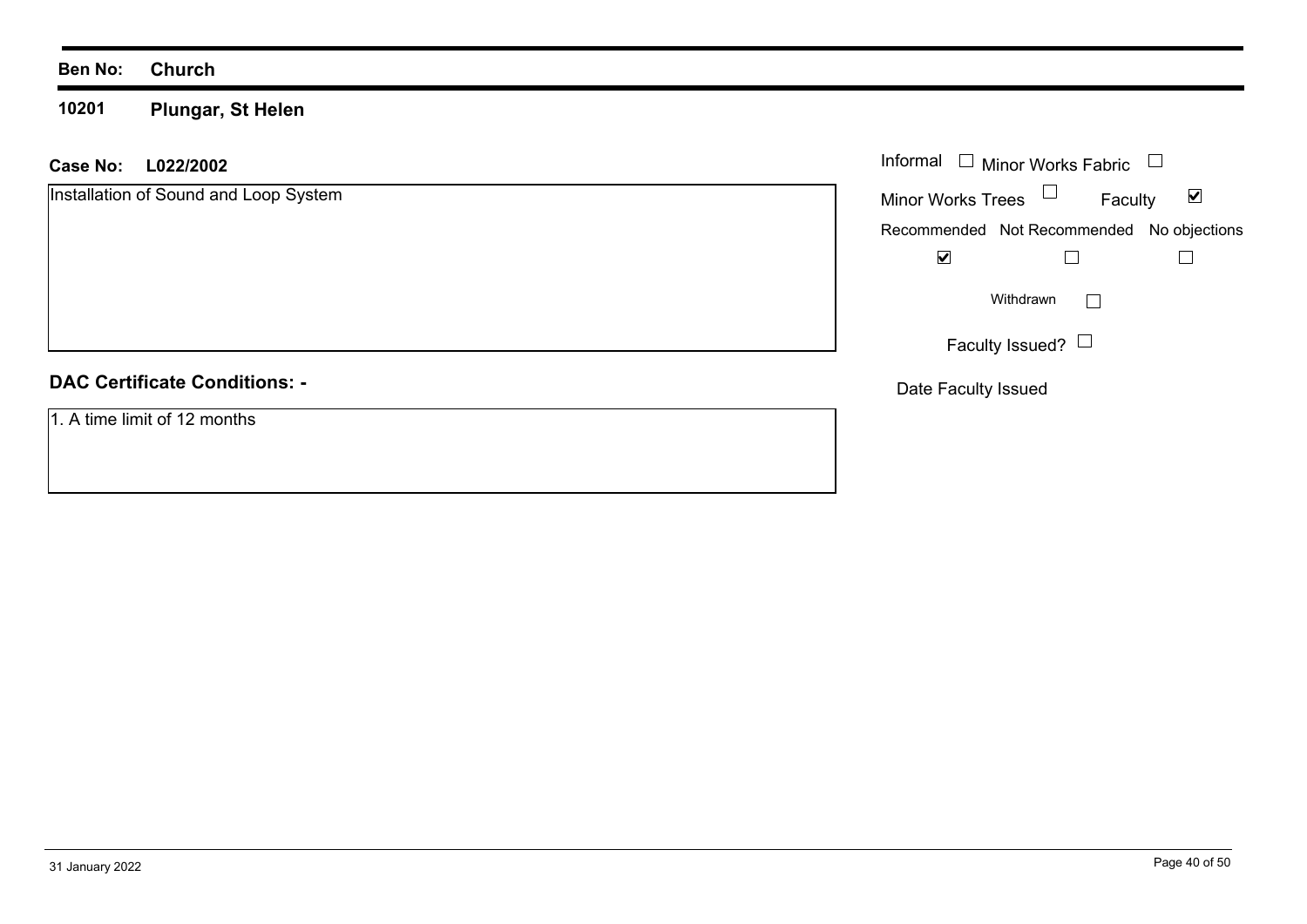| <b>Case No:</b><br>L051/2005                                                                                                                             | Informal □ Minor Works Fabric                                  |
|----------------------------------------------------------------------------------------------------------------------------------------------------------|----------------------------------------------------------------|
| Replacement of existing oil storage tank with a 2500 litre bunded plastic tank to comply with the Control<br>of Pollution (Oil Storage) Regulations 2001 | $\blacktriangledown$<br>$\Box$<br>Minor Works Trees<br>Faculty |
|                                                                                                                                                          | Recommended Not Recommended No objections                      |
|                                                                                                                                                          | $\blacktriangledown$<br>$\Box$                                 |
|                                                                                                                                                          | Withdrawn<br>$\Box$                                            |
|                                                                                                                                                          | Faculty Issued? Ø                                              |
| <b>DAC Certificate Conditions: -</b>                                                                                                                     | Date Faculty Issued<br>03/06/2005                              |
| 1. A time limit of 12 months                                                                                                                             |                                                                |
|                                                                                                                                                          |                                                                |
|                                                                                                                                                          |                                                                |
| <b>Case No:</b><br>L125/2005                                                                                                                             | Informal $\Box$ Minor Works Fabric $\Box$                      |
| Repairs to the east window of the Santuary                                                                                                               | Minor Works Trees<br>$\blacktriangledown$<br>Faculty           |
|                                                                                                                                                          | Recommended Not Recommended No objections                      |
|                                                                                                                                                          | $\blacktriangledown$<br>$\Box$<br>$\Box$                       |
|                                                                                                                                                          | Withdrawn<br>$\Box$                                            |
|                                                                                                                                                          | Faculty Issued? Ø                                              |
| <b>DAC Certificate Conditions: -</b>                                                                                                                     | Date Faculty Issued<br>29/11/2005                              |
| 1. A time limit of 12 months                                                                                                                             |                                                                |
|                                                                                                                                                          |                                                                |
|                                                                                                                                                          |                                                                |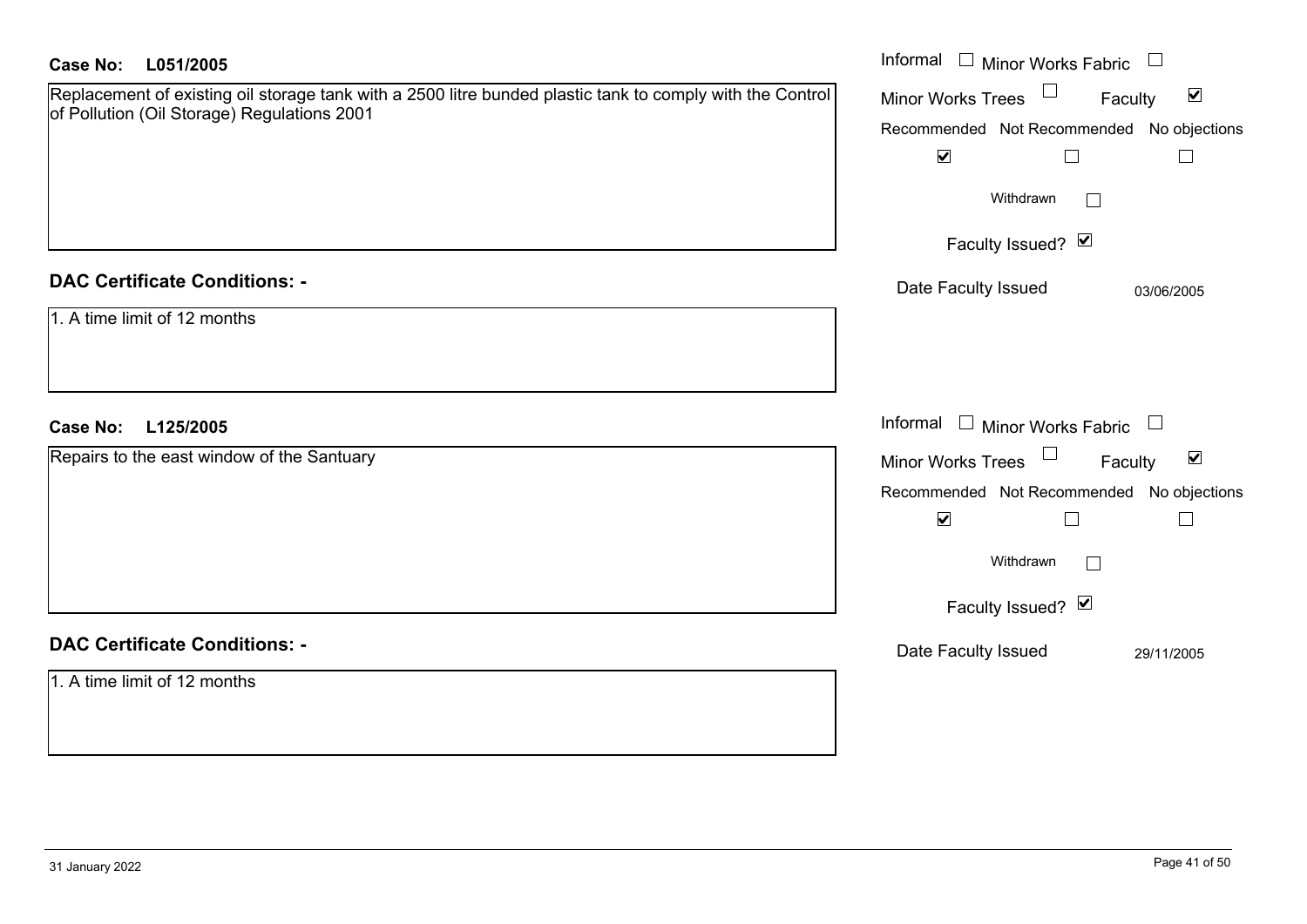| <b>Case No:</b><br>L096/2006                                                                                                                                                                                                                 | Informal □ Minor Works Fabric ☑                      |
|----------------------------------------------------------------------------------------------------------------------------------------------------------------------------------------------------------------------------------------------|------------------------------------------------------|
| To make patch repairs to the plaster in the Porch                                                                                                                                                                                            | Minor Works Trees<br>Faculty<br>$\Box$               |
|                                                                                                                                                                                                                                              | Recommended Not Recommended No objections            |
|                                                                                                                                                                                                                                              | $\Box$<br>$\Box$                                     |
|                                                                                                                                                                                                                                              | Withdrawn<br>$\vert \ \ \vert$                       |
|                                                                                                                                                                                                                                              | Faculty Issued? $\Box$                               |
| <b>DAC Certificate Conditions: -</b>                                                                                                                                                                                                         | Date Faculty Issued                                  |
| 1. A time limit of 12 months                                                                                                                                                                                                                 |                                                      |
|                                                                                                                                                                                                                                              |                                                      |
| L021/2013<br><b>Case No:</b>                                                                                                                                                                                                                 | Informal $\Box$ Minor Works Fabric $\Box$            |
| Re-covering of the Chancel roof                                                                                                                                                                                                              | Minor Works Trees<br>$\blacktriangledown$<br>Faculty |
|                                                                                                                                                                                                                                              | Recommended Not Recommended No objections            |
|                                                                                                                                                                                                                                              | $\blacktriangledown$<br>$\Box$<br>$\Box$             |
|                                                                                                                                                                                                                                              | Withdrawn<br>$\mathbf{I}$                            |
|                                                                                                                                                                                                                                              | Faculty Issued? $\blacksquare$                       |
| <b>DAC Certificate Conditions: -</b>                                                                                                                                                                                                         | Date Faculty Issued<br>24/10/2013                    |
| 1. A time limit of 12 months<br>2. That details of the works are entered in the Log Book so that a record is kept of what has been done<br>3. That any plumbers marks found on existing lead should be photographed, identified and cut-out, |                                                      |

then retained or spot-welded back into the new lead work according to the advice of the church architect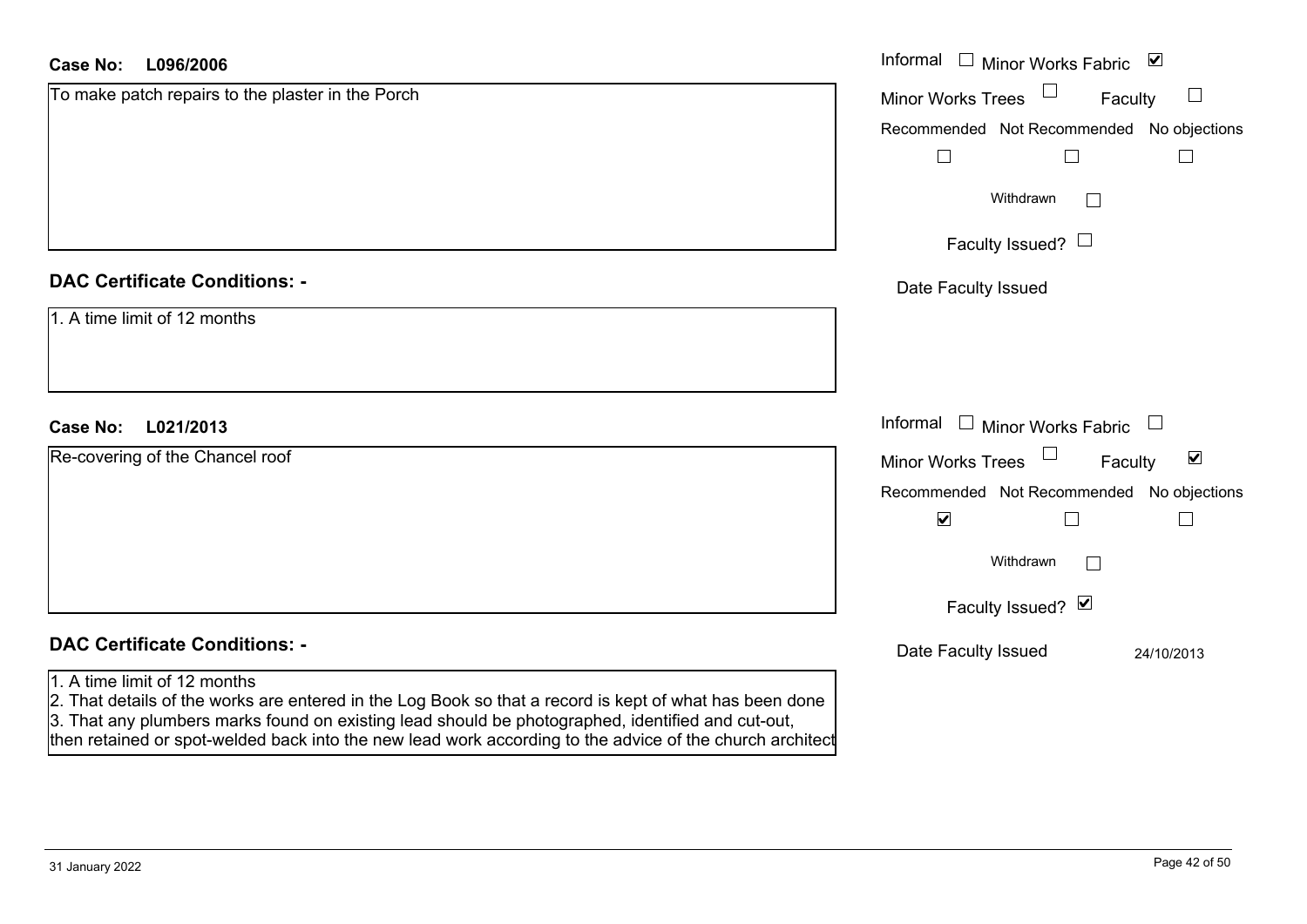| <b>Case No:</b>                                                                                                                                                                                                                                                                                                                                           | Informal □ Minor Works Fabric             |                                 |
|-----------------------------------------------------------------------------------------------------------------------------------------------------------------------------------------------------------------------------------------------------------------------------------------------------------------------------------------------------------|-------------------------------------------|---------------------------------|
| Restoration and repair of church Clock                                                                                                                                                                                                                                                                                                                    | <b>Minor Works Trees</b>                  | $\blacktriangledown$<br>Faculty |
|                                                                                                                                                                                                                                                                                                                                                           | Recommended Not Recommended No objections |                                 |
|                                                                                                                                                                                                                                                                                                                                                           | $\blacktriangledown$                      |                                 |
|                                                                                                                                                                                                                                                                                                                                                           | Withdrawn                                 |                                 |
|                                                                                                                                                                                                                                                                                                                                                           | Faculty Issued? Ø                         |                                 |
| <b>DAC Certificate Conditions: -</b>                                                                                                                                                                                                                                                                                                                      | Date Faculty Issued                       | 29/06/2018                      |
| 1. That details of the works are entered in the Log Book so that a record is kept of what has been done<br>2. That an updated Electrical Condition Report is commissioned, and submitted to the DAC Secretary,<br>after the installation                                                                                                                  |                                           |                                 |
| 3. That, in line with the requirement and advice of the Ecclesiastical Insurance Group, the installation                                                                                                                                                                                                                                                  |                                           |                                 |
| <b>Case No:</b>                                                                                                                                                                                                                                                                                                                                           | Informal □ Minor Works Fabric             |                                 |
| 1. Re-covering of roofs: -                                                                                                                                                                                                                                                                                                                                | Minor Works Trees                         | $\blacktriangledown$<br>Faculty |
| a) Nave<br>b) South Aisle                                                                                                                                                                                                                                                                                                                                 | Recommended Not Recommended No objections |                                 |
| c) Organ Loft                                                                                                                                                                                                                                                                                                                                             | $\blacktriangledown$                      |                                 |
| d) Tower<br>e) Vestry                                                                                                                                                                                                                                                                                                                                     |                                           |                                 |
| 2. Replacement of the Tower roof structure and formation of an Access Hatch                                                                                                                                                                                                                                                                               | Withdrawn                                 | $\mathbb{R}^n$                  |
|                                                                                                                                                                                                                                                                                                                                                           | Faculty Issued? $\Box$                    |                                 |
| <b>DAC Certificate Conditions: -</b>                                                                                                                                                                                                                                                                                                                      | Date Faculty Issued                       | 06/12/2021                      |
| 1. That details of the works are entered in the Log Book so that a record is kept of what has been done<br>2. That all remaining lead to be checked for the presence of plumbers' marks which must be recorded<br>photographically, cut out and retained.<br>Tower roof to be checked for the presence of plumbers' marks (1736 mark noted) which must be |                                           |                                 |
|                                                                                                                                                                                                                                                                                                                                                           |                                           |                                 |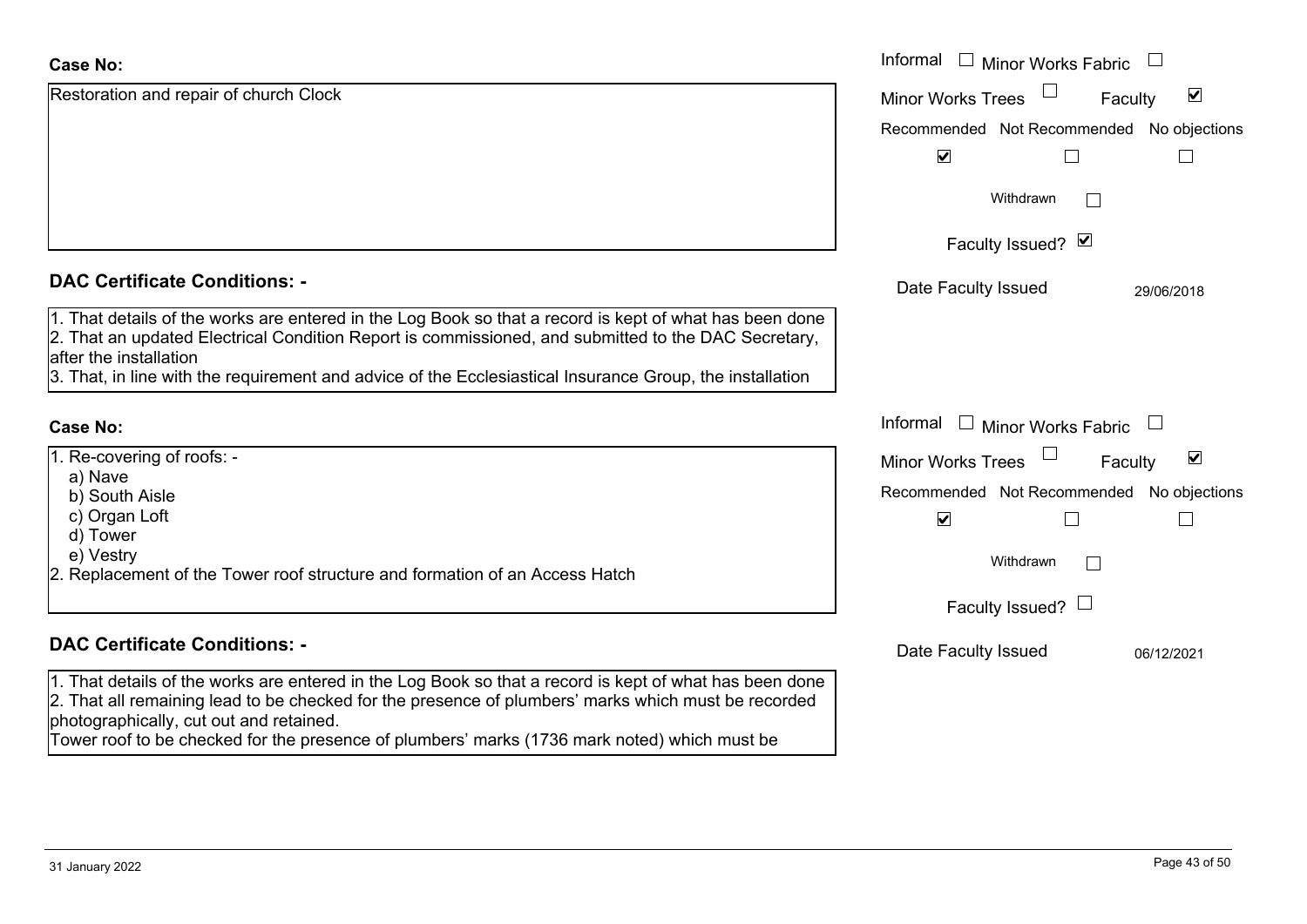| Re-covering of roofs: |  |  |  |
|-----------------------|--|--|--|
| 1. Nave               |  |  |  |
| 2. South Aisle        |  |  |  |
| 3. Organ Loft         |  |  |  |
| 4. Tower              |  |  |  |
| 5. Vestry             |  |  |  |
|                       |  |  |  |
|                       |  |  |  |

#### **DAC Certificate Conditions: -**

1. That details of the works are entered in the Log Book so that a record is kept of what has been done 2. That any plumbers marks found on existing lead should be photographed, identified and cut-out, then retained or spot-welded back into the new lead work according to the advice of the church architect 3. That the Tower roof is to be checked for the presence of plumbers' marks (1736 mark noted) which

|               | Informal $\Box$ Minor Works Fabric $\Box$ |
|---------------|-------------------------------------------|
| ing of roofs: | Minor Works Trees $\Box$<br>Faculty       |
| Aisle         | Recommended Not Recommended No objections |
| Loft          |                                           |
|               | Withdrawn<br>$\blacktriangledown$         |
|               | Faculty Issued? $\Box$                    |

Date Faculty Issued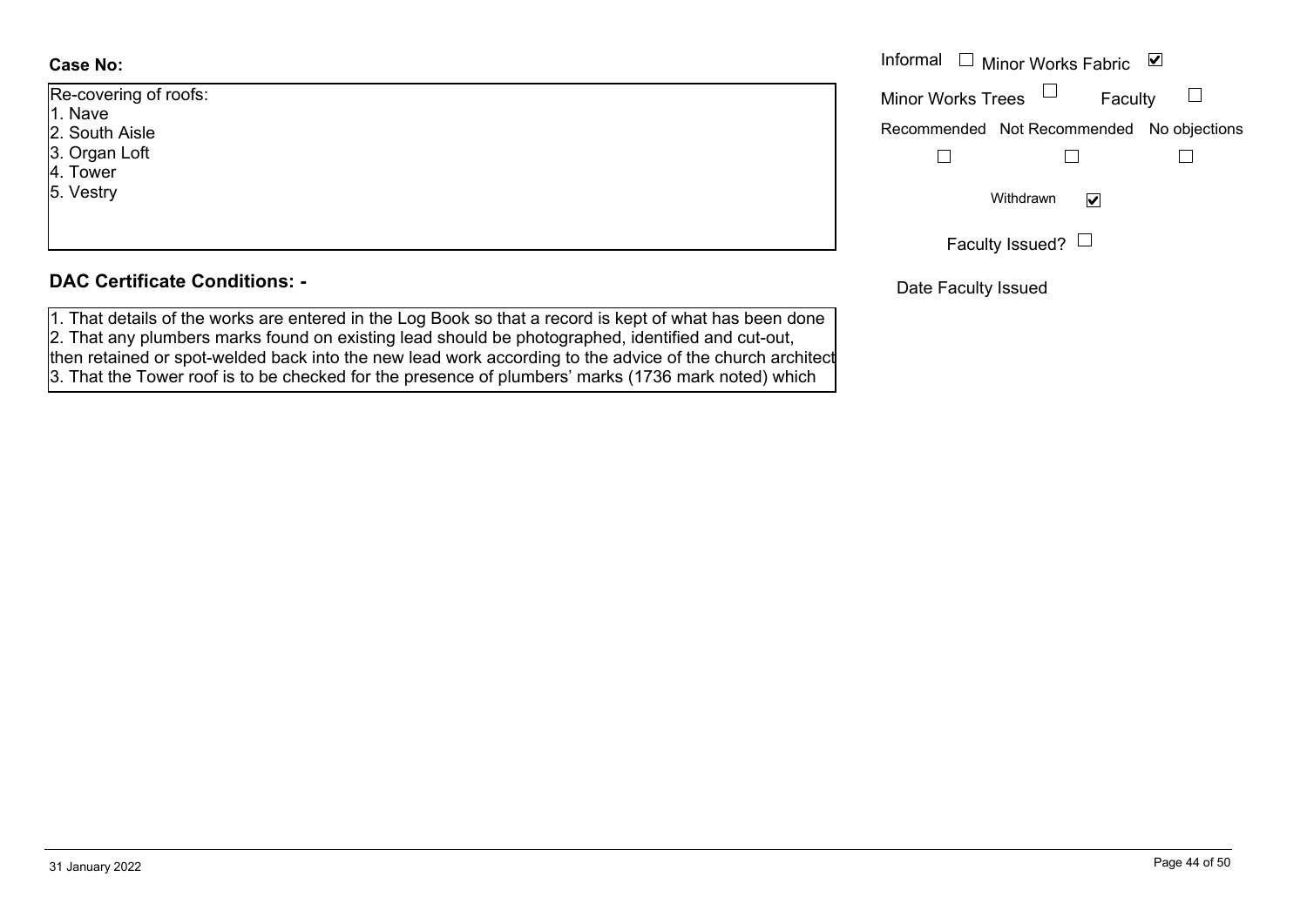#### **20402 Potters Marston, St Mary**

| <b>Case No:</b>                                                               | Informal $\Box$ Minor Works Fabric        |  |  |
|-------------------------------------------------------------------------------|-------------------------------------------|--|--|
| No Advice / Faculty / Informal Advice / Minor Works application has been made | Minor Works Trees $\Box$<br>Faculty       |  |  |
|                                                                               | Recommended Not Recommended No objections |  |  |
|                                                                               |                                           |  |  |
|                                                                               | Withdrawn<br>$\mathbf{1}$                 |  |  |
|                                                                               | Faculty Issued? $\Box$                    |  |  |
| <b>DAC Certificate Conditions: -</b>                                          | Date Faculty Issued                       |  |  |
| 1. A time limit of 12 months                                                  |                                           |  |  |
|                                                                               |                                           |  |  |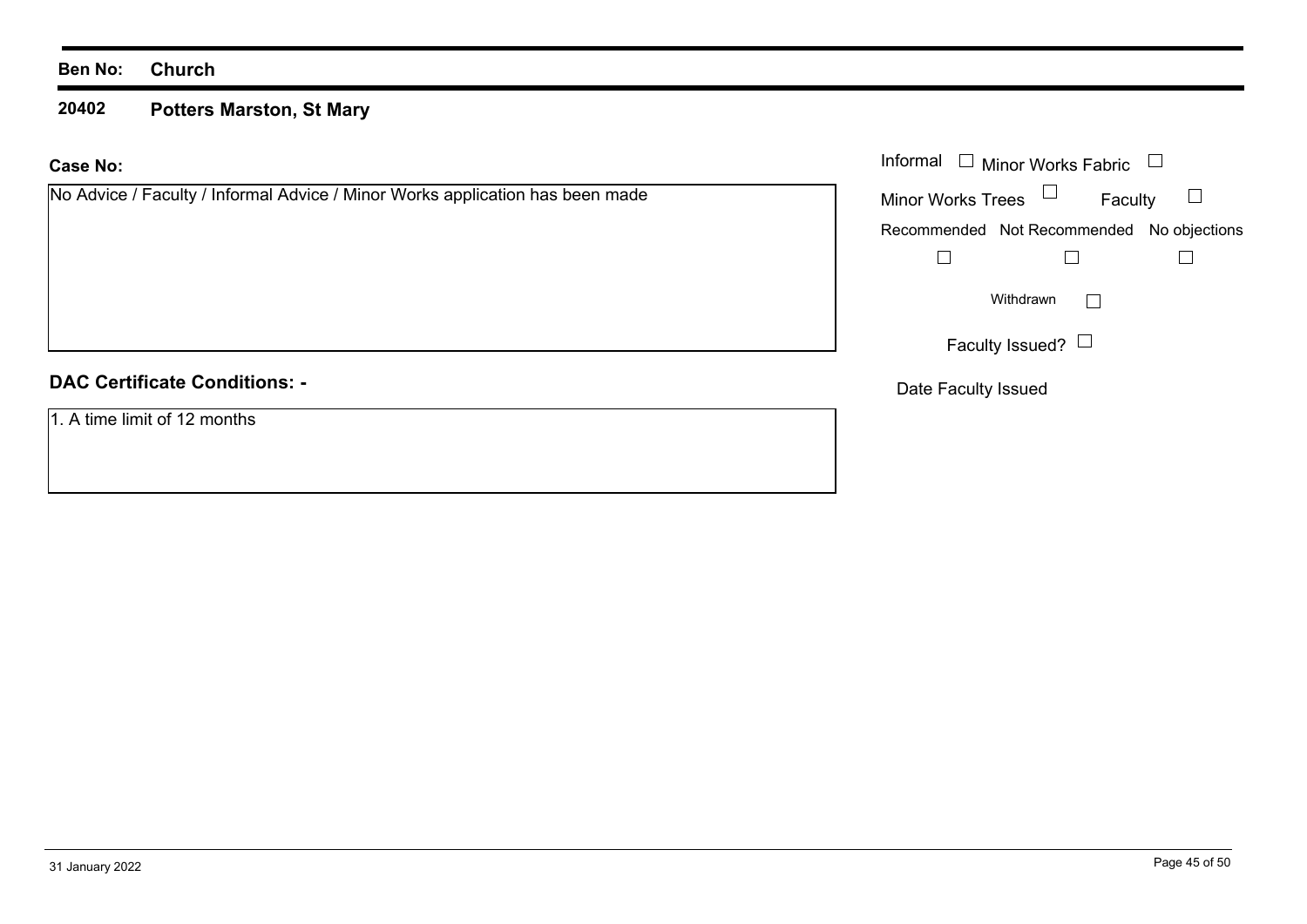#### **20112 Prestwold, St Andrew**

| L/1999<br><b>Case No:</b>            | Informal $\Box$ Minor Works Fabric        |                      |
|--------------------------------------|-------------------------------------------|----------------------|
| Repairs to churchyard wall           | Minor Works Trees $\Box$<br>Faculty       | $\blacktriangledown$ |
|                                      | Recommended Not Recommended No objections |                      |
|                                      |                                           |                      |
|                                      | Withdrawn<br>$\mathbf{I}$                 |                      |
|                                      | Faculty Issued? $\boxed{\triangleright}$  |                      |
| <b>DAC Certificate Conditions: -</b> | Date Faculty Issued                       | 04/05/2000           |
| 1. A time limit of 12 months         |                                           |                      |
|                                      |                                           |                      |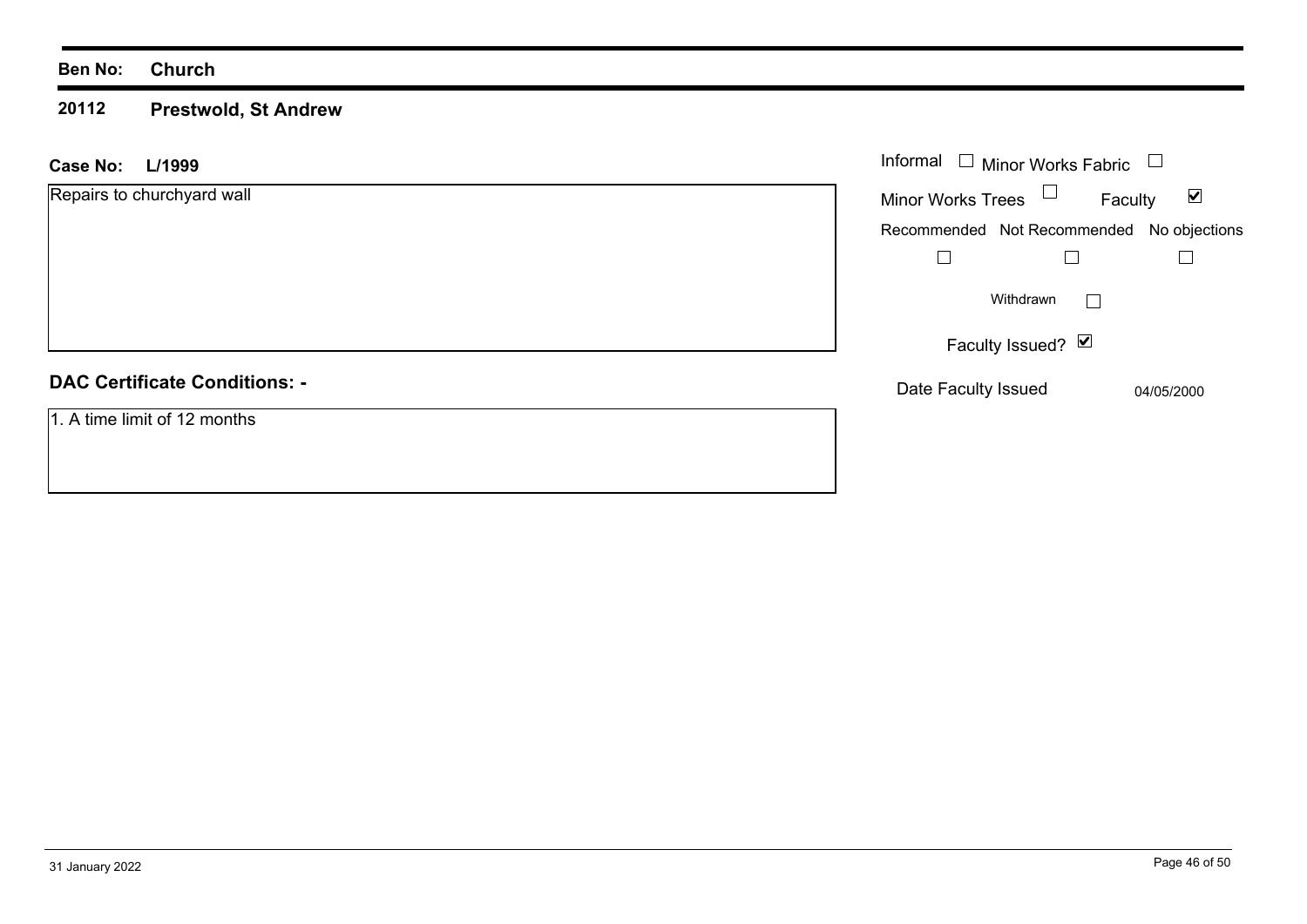| <b>Case No:</b><br>L058/2001 & L056/2003 | Informal |
|------------------------------------------|----------|
|------------------------------------------|----------|

## 1. Re-ordering of west end of church including removal and re-configuration of pews to front and rear of nave

2. Provision of kitchennette

3. Introduction of balcony above toilet and kitchen area with floor extended into the tower to provide a new ringing chamber

- 4. Glazed screen between ringing chamber and balcony
- 5. Installation of central heating

#### **DAC Certificate Conditions: -**

1. A time limit of 12 months 2. PCC submitting a method statement and a full technical working drawing prepared by the contractor for approval PRIOR to the work commencing

## **L113/2005Case No:** Informal

| 1. Restoration of Bells                                                                                 |
|---------------------------------------------------------------------------------------------------------|
| 2. Install floodlighting and power points from existing supplies to assist the restoration of the Bells |
|                                                                                                         |
|                                                                                                         |
|                                                                                                         |
|                                                                                                         |

## **DAC Certificate Conditions: -**

1. A time limit of 12 months

| Informal ☑ Minor Works Fabric             |
|-------------------------------------------|
| ☑<br><b>Minor Works Trees</b><br>Faculty  |
| Recommended Not Recommended No objections |
| V                                         |
| Withdrawn                                 |
| Faculty Issued? $\Box$                    |
| Date Faculty Issued                       |
|                                           |
|                                           |
|                                           |
| Informal<br><b>Minor Works Fabric</b>     |
| ☑<br><b>Minor Works Trees</b><br>Faculty  |
| Recommended Not Recommended No objections |
| $\blacktriangledown$                      |
| Withdrawn                                 |
| Faculty Issued? Ø                         |
| Date Faculty Issued<br>14/10/2005         |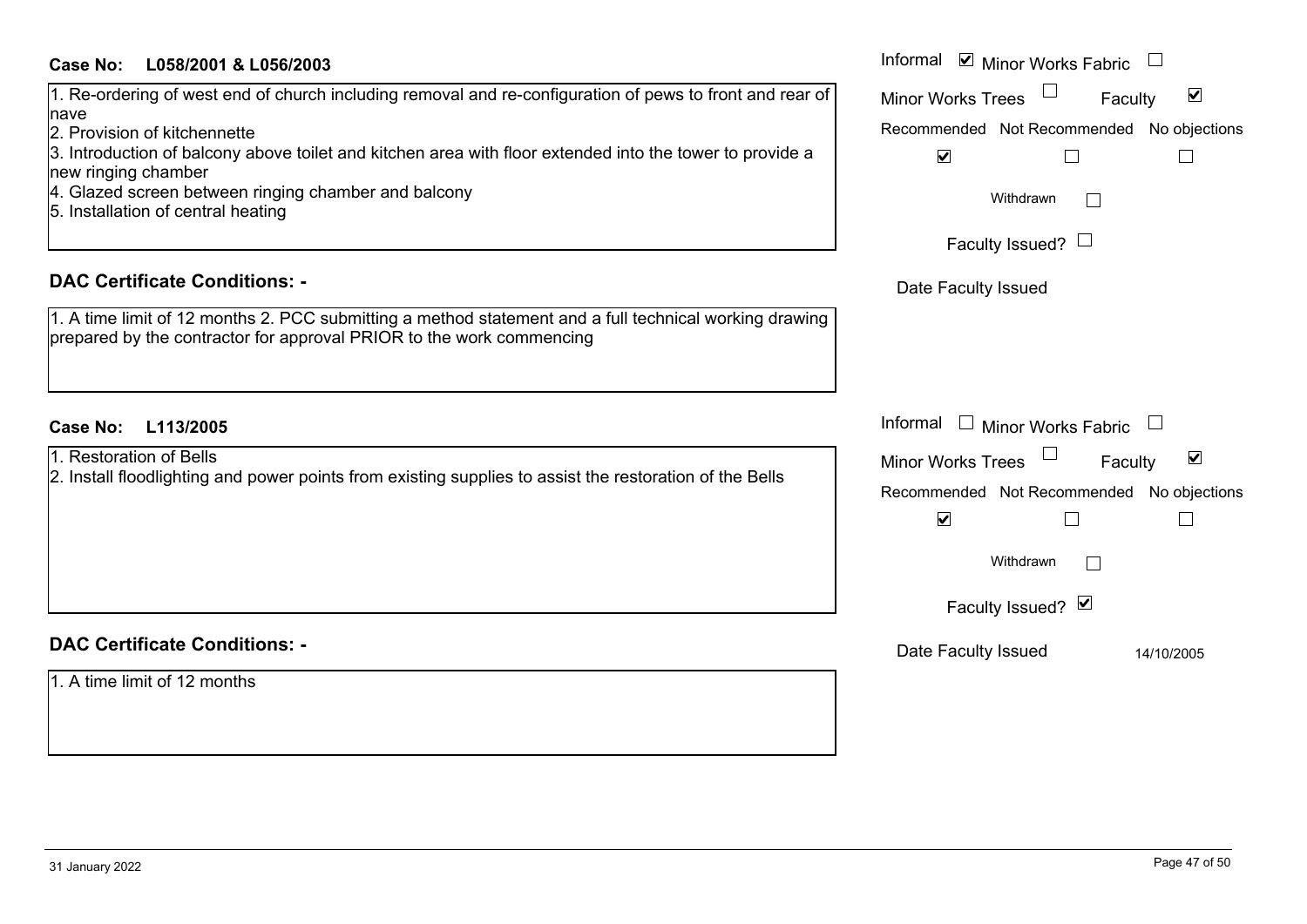| Case No:<br>L195/2008                                                                                                                                                                                                                                 | Informal $\Box$ Minor Works Fabric $\Box$                             |  |
|-------------------------------------------------------------------------------------------------------------------------------------------------------------------------------------------------------------------------------------------------------|-----------------------------------------------------------------------|--|
| 1. Repairs identified by the 2006 Quinquennial Inspection                                                                                                                                                                                             | $\Box$<br>$\blacktriangledown$<br><b>Minor Works Trees</b><br>Faculty |  |
| 2. External repairs to the Belfry and Tower                                                                                                                                                                                                           | Recommended Not Recommended No objections                             |  |
|                                                                                                                                                                                                                                                       | $\blacktriangledown$<br>$\Box$<br>$\Box$                              |  |
|                                                                                                                                                                                                                                                       | Withdrawn                                                             |  |
|                                                                                                                                                                                                                                                       | Faculty Issued? Ø                                                     |  |
| <b>DAC Certificate Conditions: -</b>                                                                                                                                                                                                                  | Date Faculty Issued<br>21/01/2009                                     |  |
| 1. A time limit of 12 months<br>2. That details of the works are entered in the Log Book so that a record is kept of what has been done<br>3. That the necessary protection be provided for the mortar should the temperature drop below 3<br>degrees |                                                                       |  |
| <b>Case No:</b><br>L047/2008                                                                                                                                                                                                                          | Informal<br>$\Box$ Minor Works Fabric $\Box$                          |  |
| 1. Removing deadwood from the crowns of 8 Lime trees<br>2. Removing suckers from the base of 8 Lime trees                                                                                                                                             | ⊻<br><b>Minor Works Trees</b><br>Faculty                              |  |
|                                                                                                                                                                                                                                                       | Recommended Not Recommended No objections                             |  |
|                                                                                                                                                                                                                                                       | $\Box$<br>$\vert \ \ \vert$<br>$\vert \ \ \vert$                      |  |
|                                                                                                                                                                                                                                                       | Withdrawn                                                             |  |
|                                                                                                                                                                                                                                                       | Faculty Issued? $\Box$                                                |  |
| <b>DAC Certificate Conditions: -</b>                                                                                                                                                                                                                  | Date Faculty Issued                                                   |  |
|                                                                                                                                                                                                                                                       |                                                                       |  |
|                                                                                                                                                                                                                                                       |                                                                       |  |
|                                                                                                                                                                                                                                                       |                                                                       |  |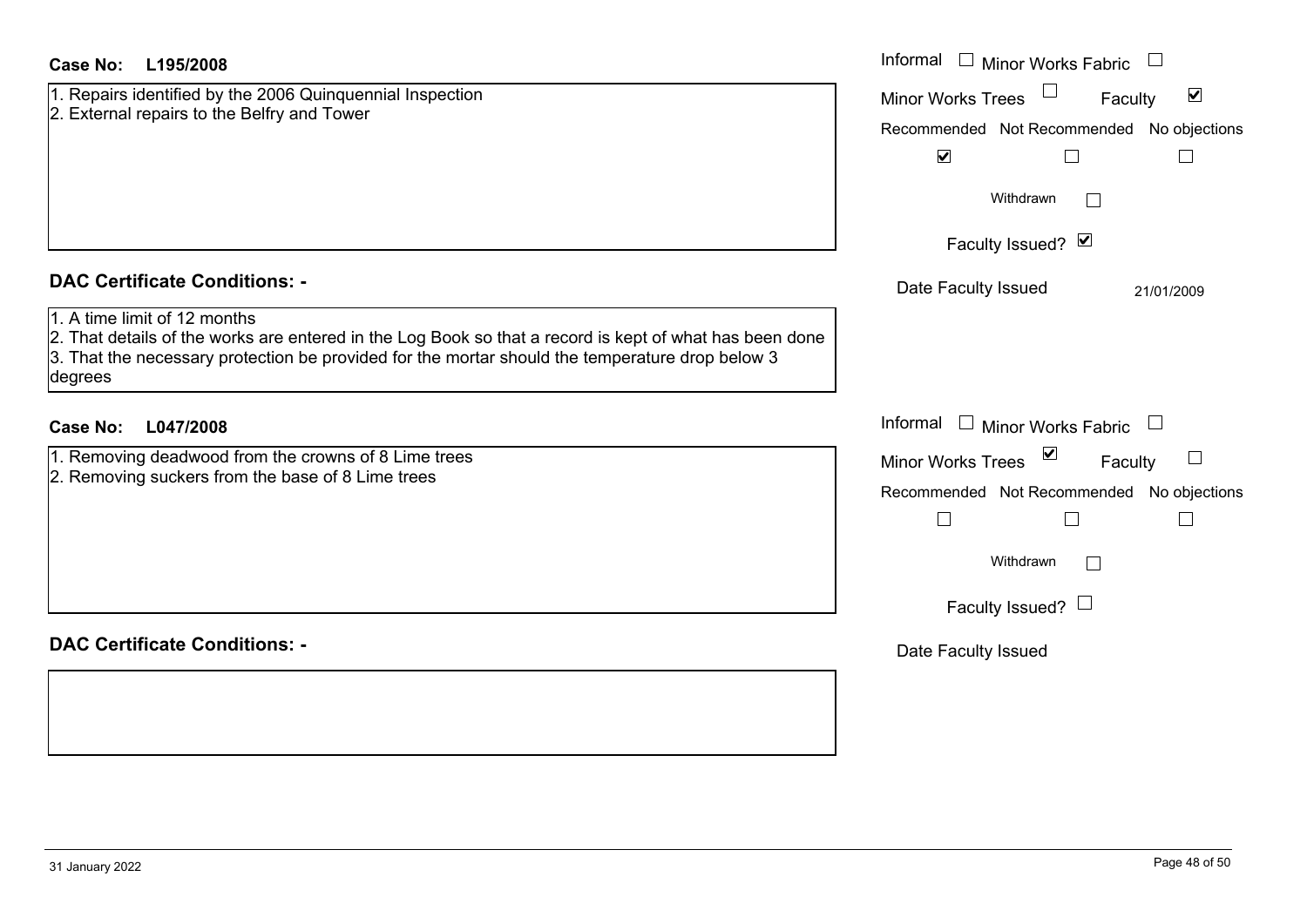| <b>Case No:</b><br>L071/2009                                                                                                                                                                                                                                                             | Informal <b>☑</b> Minor Works Fabric            |                                 |
|------------------------------------------------------------------------------------------------------------------------------------------------------------------------------------------------------------------------------------------------------------------------------------------|-------------------------------------------------|---------------------------------|
| Installation of Sound and Induction Loop System                                                                                                                                                                                                                                          | <b>Minor Works Trees</b>                        | $\blacktriangledown$<br>Faculty |
|                                                                                                                                                                                                                                                                                          | Recommended Not Recommended No objections       |                                 |
|                                                                                                                                                                                                                                                                                          | $\blacktriangledown$                            |                                 |
|                                                                                                                                                                                                                                                                                          | Withdrawn                                       |                                 |
|                                                                                                                                                                                                                                                                                          | Faculty Issued? Ø                               |                                 |
| <b>DAC Certificate Conditions: -</b>                                                                                                                                                                                                                                                     | Date Faculty Issued                             | 19/01/2010                      |
| 1. A time limit of 12 months<br>2. That details of the works are entered in the Log Book so that a record is kept of what has been done<br>3. That the PCC ensures the contractor complies with the DAC Conditions on the installation of Sound<br>and Induction Loop Systems (attached) |                                                 |                                 |
| L144/2014<br><b>Case No:</b>                                                                                                                                                                                                                                                             | Informal<br><b>Minor Works Fabric</b><br>$\Box$ |                                 |
| Following the 2012 Quinquennial Inspection, repairs comprising: -                                                                                                                                                                                                                        | Minor Works Trees                               | $\blacktriangledown$<br>Faculty |
| 1. General re-pointing and stonework repairs<br>2. Repairs to the south wall of the Chancel and helities                                                                                                                                                                                 | Recommended Not Recommended No objections       |                                 |
| 3. Repairs to the gullies and discharge pipes<br>4. Repairs to the mullions, tracery and ironwork to windows W6, W7 and W9                                                                                                                                                               | $\blacktriangledown$                            |                                 |
| 5. Internal plaster repairs to the Chancel                                                                                                                                                                                                                                               | Withdrawn                                       |                                 |
|                                                                                                                                                                                                                                                                                          | Faculty Issued? Ø                               |                                 |
| <b>DAC Certificate Conditions: -</b>                                                                                                                                                                                                                                                     | Date Faculty Issued                             | 22/09/2014                      |
| 1. That details of the works are entered in the Log Book so that a record is kept of what has been done                                                                                                                                                                                  |                                                 |                                 |